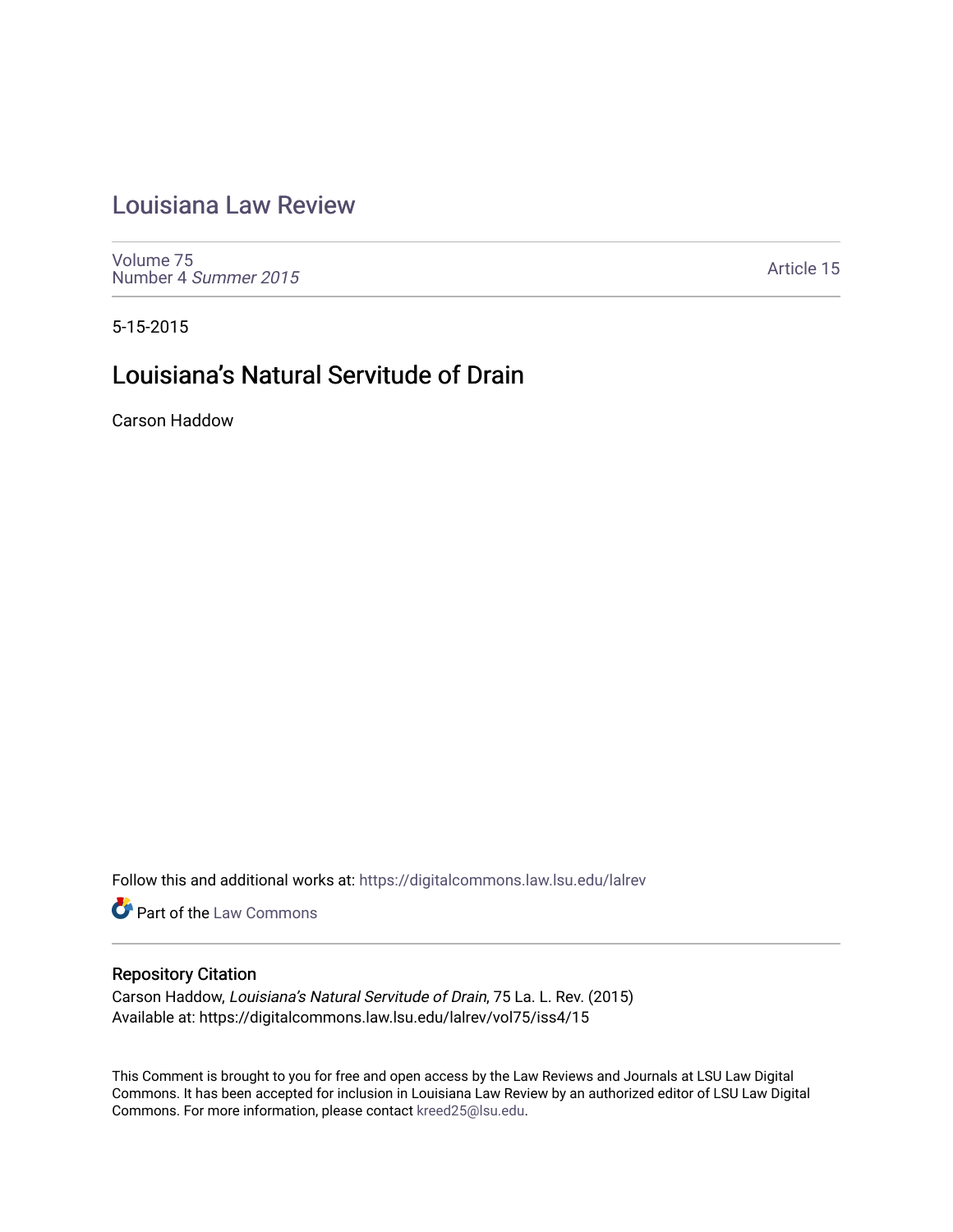## **Louisiana's Natural Servitude of Drain**

#### **INTRODUCTION**

 the expedition, recorded a series of difficulties the party had On March 24, 1699, a group of French explorers guided by native Bayogoula Indians discovered the first over-water route from the Mississippi River to the Gulf of Mexico. The Bayogoula chief led them down a narrow waterway situated between present-day Baton Rouge and New Orleans, now known as Bayou Manchac.<sup>1</sup> As they traveled along the bayou, Pierre Le Moyne, Sieur d'Iberville, who led encountered:

 This river or creek is no more than 8 or 10 yards wide, being full of uprooted trees which obstruct it.  $\ldots$  Within these  $\bar{2}$ leagues I have made ten portages, some being 10 yards long, others 300 or 400 yards more or less. . . . Those portages have worn us out today.<sup>2</sup>

 Frustratingly impassible, the bayou would never provide a viable route to the Gulf.

during the months of high spring flooding.<sup>4</sup> For the remainder of the the year, making it even more difficult to traverse.<sup>6</sup> This anecdote of D'Iberville's logbook entry suggests that Manchac was unlike anything the French explorers had ever seen. In fact, although the party would not have realized it at the time, the bayou's impassibility resulted from a peculiar feature of Louisiana hydrology.<sup>3</sup> Because of the area's flat topography, the bayou's sources only feed it water year, its low water levels render it nearly impossible to navigate.<sup>5</sup> Moreover, unlike European water bodies that tend to run continuously in a single direction, Manchac can reverse directions over the course of

5. *Id.*

 HISTORY AND PRESENT-DAY PERIL OF BAYOU MANCHAC 25 (2007). Copyright 2015, by CARSON HADDOW. 1. MARY ANN STERNBERG, WINDING THROUGH TIME: THE FORGOTTEN

 <sup>2.</sup> *Id.* at 26.

 <sup>3.</sup> *Id.* at 29.

 <sup>4.</sup> *Id.* at 30.

 Gulf, early Louisiana settlers recognized the bayou's importance. Over its history, Manchac marked the northern boundary of the Isle of Orleans and served as the dividing line between the French, Spanish, and British North American colonies for more than two decades. *Id.* at 39–40. It was the site of numerous strategic forts and settlements, and because of early hopes that it could provide a viable Gulf outlet, it was even considered as a possible site for the city of New Orleans. *Id.* The history of Bayou Manchac and other Louisiana water bodies illustrates the centrality of water to all aspects of Louisiana's 6. *Id.* Even though the bayou could not serve as a navigable route to the culture, geography, and politics.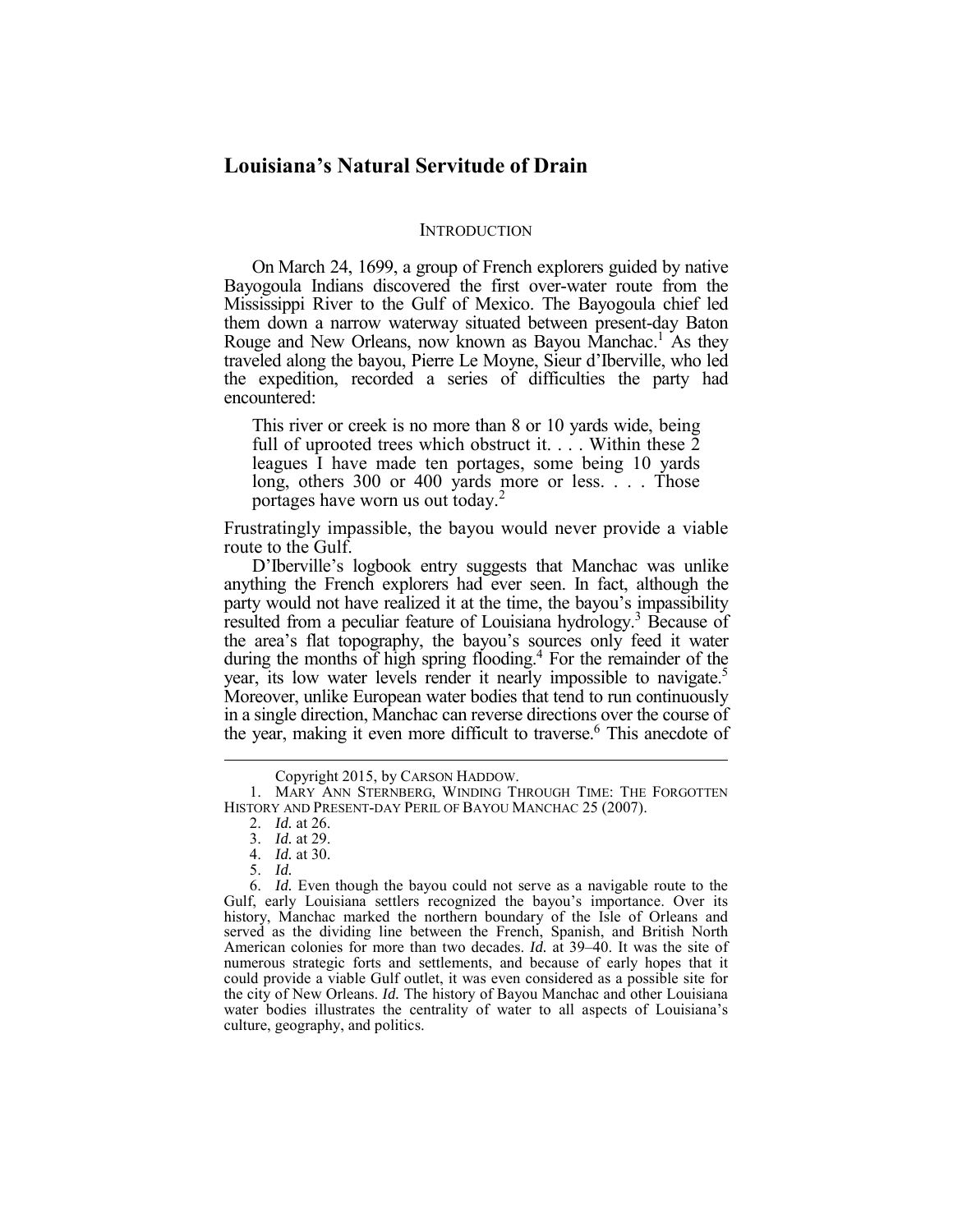d'Iberville's encounter with Bayou Manchac introduces one of this Comment's central themes: the problematic interaction between European expectations and Louisiana hydrology.

 In both Louisiana and Europe, water has always been a source of legal controversy.<sup>7</sup> Of the twelve laws set out in the Roman Twelve Tables, the earliest example of written law in western culture, at least one dealt exclusively with water use.<sup>8</sup> By the late 17th century, when d'Iberville and his explorers made their rules was the *servitude d'écoulement*, or, in modern Louisiana parlance, the "servitude of drain,"<sup>9</sup> a civilian concept with its origins in Roman law. When French and later Spanish settlers expedition to Bayou Manchac, European jurists had developed a handful of sophisticated rules to govern the water-related controversies they experienced on the continent. Among these arrived in the new world, they introduced their legal framework and the servitude of drain into Louisiana law.

servitude of drain remained a relatively arcane cause of action, servitude of drain remained a relatively arcane cause of action, invoked mostly by rural landowners in disputes over local flooding.<sup>10</sup> Recently, however, a group of creative legal thinkers invoked the servitude on a massive scale in a controversial plaintiffs affected by flooding and other water-related injuries. Claimants under the servitude may have the option of suing for For the first 300 years of its existence in Louisiana law, the lawsuit.<sup>11</sup> The servitude offers many practical advantages to

<u>.</u>

<sup>7.</sup> David J. Mitchell, *Lawsuit Filed over Floodgate Pumps*, THE ADVOCATE (Mar. 18, 2014), http://theadvocate.com/news/8506014-123/lawsuit-filed-over- floodgate-pumps, archived at http://perma.cc/LFN6-F48F.

 8. CORPS DE DROIT CIVIL ROMAIN 22 (photo. reprt. 1979) (Henri Hulot et al. trans., Scientia Verlang Aalen 1811). *See* discussion *infra* Part I.A.

 Part II.B. *See also infra* note 158. 9. For an explanation of the servitude's etymology, see discussion *infra* 

 (Orleans 1812). 10. An exception to this is the first recorded Louisiana case dealing with the servitude, *Orleans Navigation Co. v. Mayor of New Orleans*, 2 Mart. (o.s.) 214

 see Clancey DuBos, *Historic Lawsuit Coming Against Big Oil*, GAMBIT (July 24, .cc/FH8L-8DX7. Occasionally, creative legal thinkers will resurrect outmoded example, has been invoked to combat global warming, although without success. *See, e.g.*, Thomas W. Merrill, *Is Public Nuisance a Tort?*, 4 J. TORT L. 1, 1 (2011) (discussing the modern application of public nuisance law to global warming 11. Bd. of Comm. of the Se. La. Flood Prot. Auth. – E. v. Tenn. Gas Pipeline Co., No. 13-6911, 19 (La. Dist. Ct. 2013). For news stories covering the lawsuit, 2013, 12:38 AM), http://www.bestofneworleans.com/blogofneworleans/archives /2013/07/24/historic-lawsuit-coming-against-big-oil, archived at http://perma legal theories and apply them to solve new legal issues. Public nuisance law, for issues).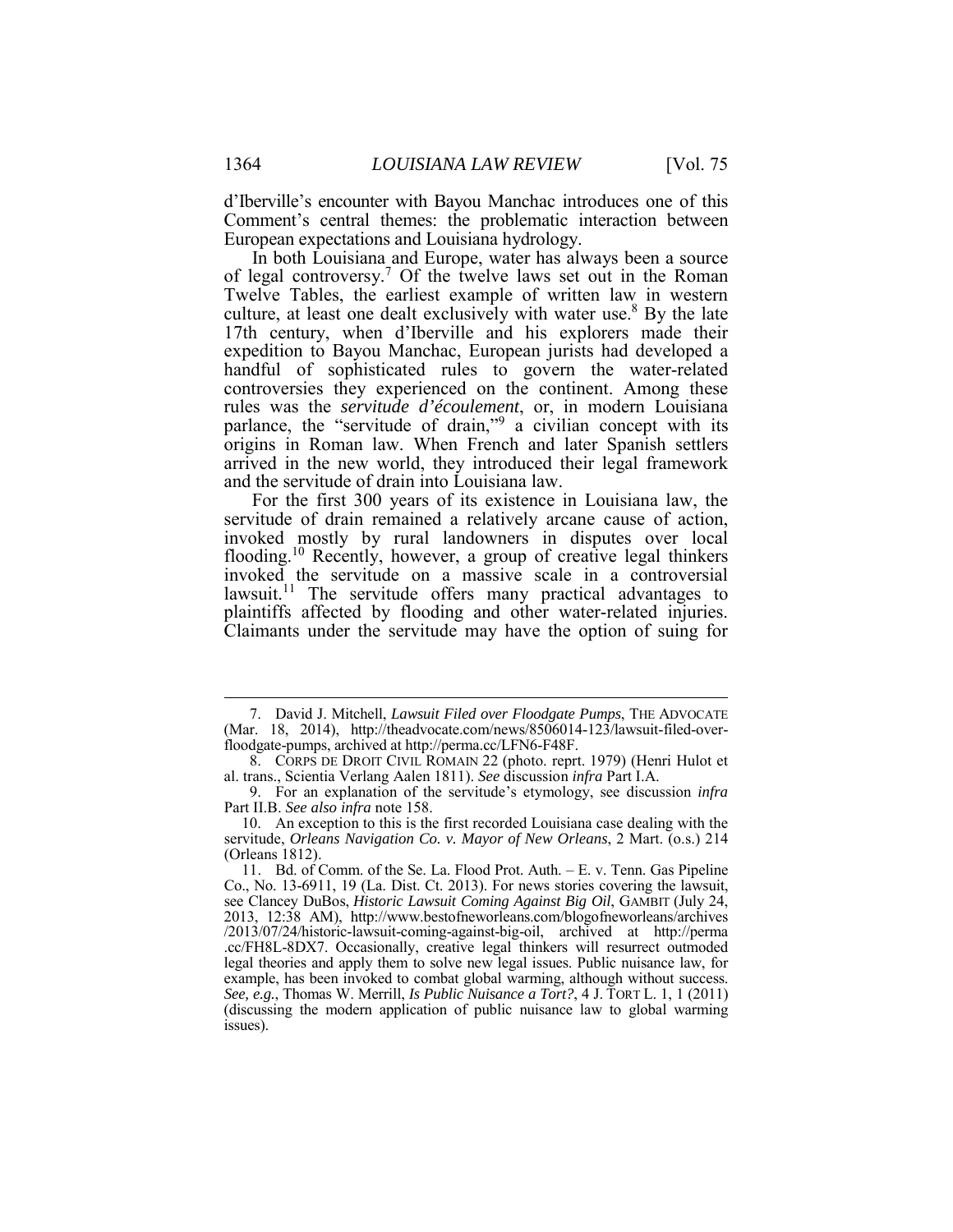either damages or injunctive relief.<sup>12</sup> Actions for damages are under tort or contract law may have prescribed, the cause of action under the servitude will likely remain valid. Additionally, there is no proximity requirement for the two estates, or at least the large scale—for example, across the entire city of New Orleans.<sup>16</sup> The servitude requires no contractual privity or negligence; it subject to a 10-year prescriptive period, rather than the typical oneyear period available for delictual actions under Civil Code articles  $3492$  and 3493.<sup>13</sup> Moreover, actions for injunctive relief under the servitude are imprescriptible.<sup>14</sup> Thus, when other causes of action proximity requirement is loose enough to allow different tracts of land at some distance from each other to fall under the servitude.<sup>15</sup> There is also some precedent for application of the servitude on a simply imposes on different landowners certain real obligations.<sup>17</sup>

 Despite its long tenure in Louisiana law, and although close to detail.<sup>18</sup> This lack of critical attention leaves little guidance for a those in Louisiana, creates some difficulty when applying the old-300 Louisiana cases cite the code articles establishing the servitude of drain, only a handful of local doctrinal sources consider it in any court faced with an unconventional application of the servitude. Moreover, the fact that the servitude developed on the European continent, where hydrological conditions differ significantly from world rules and foreign doctrine in a new, local setting.

 Louisiana Civil Code articles 655 and 656 establish the servitude of drain, setting out its prerequisites and the duties of estate owners subject to it, respectively:

<sup>12.</sup> A.N. YIANNOPOULOS, PREDIAL SERVITUDES § 21, *in* 4 LOUISIANA CIVIL LAW TREATISE 68 (4th ed. 2014) [hereinafter YIANNOPOULOS, PREDIAL SERVITUDES].

<sup>13.</sup> *Id.* 

 14. *Id.* An action to enforce a natural servitude is imprescriptible. Gaharan v. State, 579 So. 2d 420, 422 (La. 1991); Moreland v. Acadian Mobile Homes Park, 313 So. 2d 877 (La. Ct. App. 1975). *But see, e.g.*, AUBRY ET RAU, 3 DROIT CIVIL FRANÇAIS 15 (1938) (stating that a natural servitude may be modified by convention, destination, or 30 years prescription).

 15. LA. CIV. CODE art. 648 (2015). *See infra* note 125.

 16. *See, e.g.*, Orleans Navigation Co. v. Mayor of New Orleans, 2 Mart. (o.s.) 214 (Orleans 1812).

 17. YIANNOPOULOS, PREDIAL SERVITUDES, *supra* note 12, § 18, at 55.

 18. Professor A.N. Yiannopoulos, an eminent authority on Louisiana property law, discusses the servitude in his property law treatise. *See id.* § 21, at 68. Apart from this, however, little Louisiana doctrine considering the servitude exists.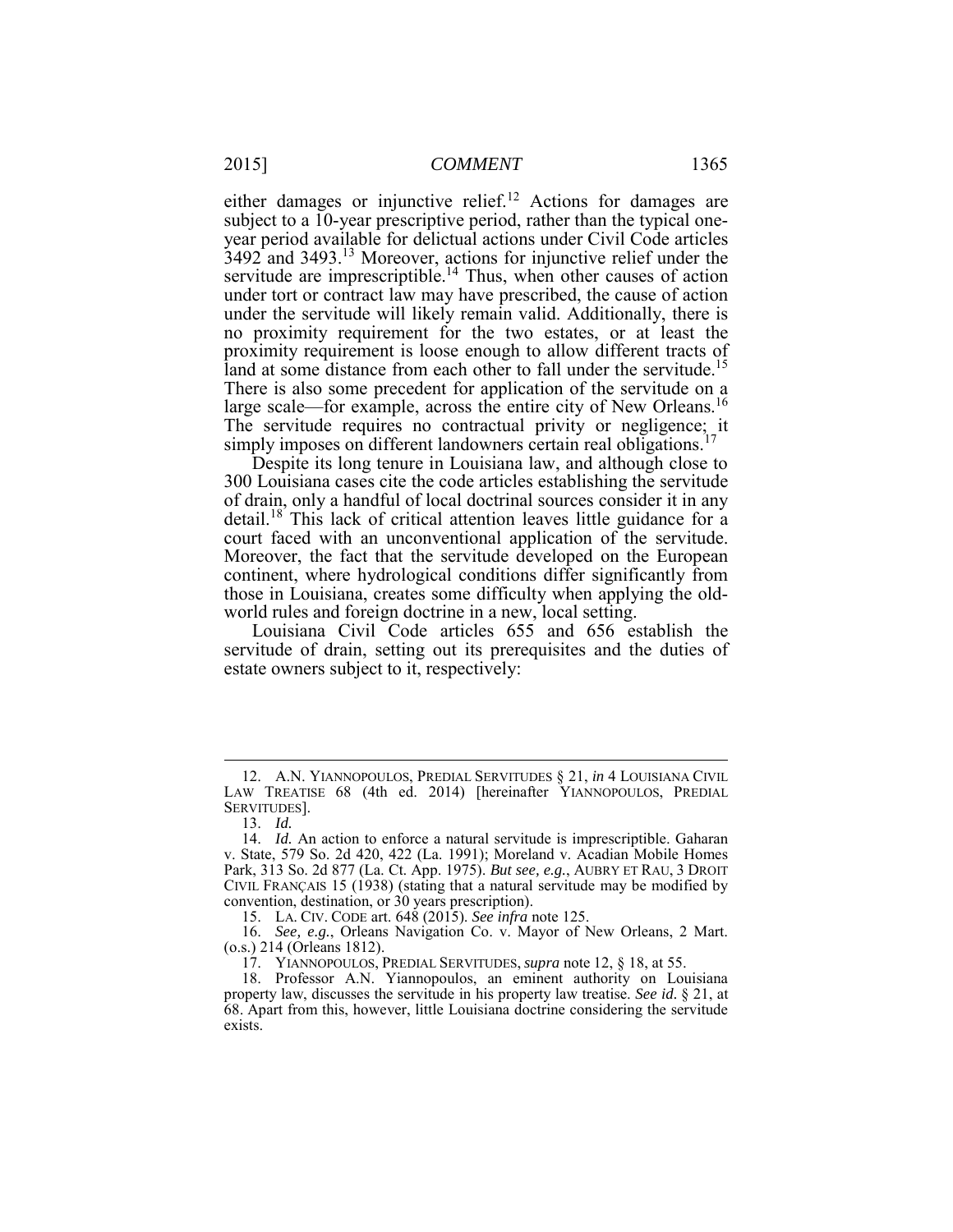Art. 655. Natural drainage

An estate situated below is bound to receive the surface waters that flow naturally from an estate situated above unless an act of man has created the flow.

#### Art. 656. Obligations of the owners

 prevent the flow of the water. The owner of the dominant The owner of the servient estate may not do anything to estate may not do anything to render the servitude more burdensome<sup>19</sup>

 the flow of water between the estates either by increasing the flow a number of conceptual questions. For example, what kinds of article require in the "estate situated below" and "estate situated above" language? Finally, if a servitude exists, what limitations 656? The servitude exists between two estates, one "situated above" and one "situated below."<sup>20</sup> It prohibits the estate owners from altering (overburdening the servitude) or blocking the flow.<sup>21</sup> Any Louisiana court that must consider the servitude's application faces water can be subject to the natural servitude? Also, what does the does it impose on property ownership, and, specifically, what types of actions "render the servitude more burdensome" under article

 begins with a history of the drainage servitude and its the servitude's proper classification and a comparison to considers each formal element of the servitude as it currently exists This Comment attempts to answer these questions through an exegetical analysis of articles 655 and 656 with a comprehensive survey of the available doctrine and jurisprudence to provide a gloss on the rules for each of the servitude's elements. Part I predecessors, starting in Rome and moving through developments in French and Louisiana law. Part I concludes with an analysis of developments in other jurisdictions. Next, Part II presents and under the Louisiana Civil Code. Part III considers the duties of each estate owner under the servitude and, in particular, what actions qualify as an "overburdening" of the servitude.

<u>.</u>

<sup>19.</sup> LA. CIV. CODE arts. 655–656 (2015).

<sup>20.</sup> LA. CIV. CODE art. 655 (2015).

<sup>21.</sup> LA. CIV. CODE art. 656 (2015).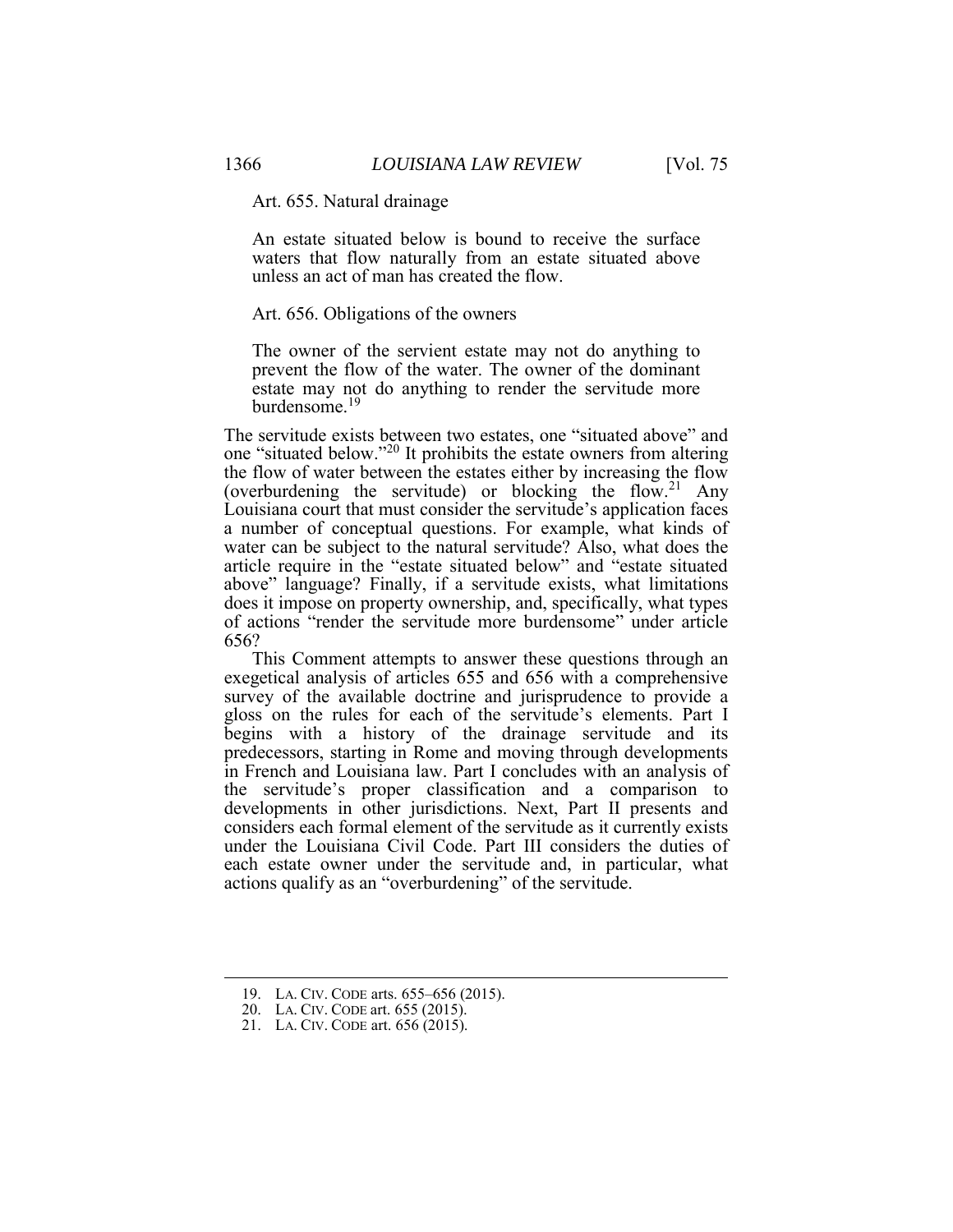The servitude of drain ranks among the oldest legal rules in western culture and is best understood through the context of its historical development. This Part traces that development from its origins in Roman law, through French law, and into modern Louisiana law. This Part concludes with a consideration of the servitude's proper classification, comparing Louisiana's servitude to similar legal rules in modern jurisdictions.

#### *A. Origins as an Affirmative Defense to a Roman Nuisance Action*

 an older Roman civil cause of action called the *actione acquae*  Roman law recognized a servitude fundamentally similar to Louisiana's servitude of drain. A careful reading of Roman sources indicates that this servitude developed as an affirmative defense to *pluviae arcendae*, or action to ward off rainwater—the "*actione*." The *actione* was, in modern terms, a type of tort nuisance action.

Tables.<sup>22</sup> This early compilation of Roman customary law Little evidence remains as to the nature and rules of this early right remedy called the *actione aquae pluviae arcendae*, or action to Rules governing the flow of water between neighboring properties appeared as early as the fifth-century BCE in the Twelve provided a civil remedy to landowners whose property suffered damage from rainwater flowing onto it from a neighboring estate.<sup>23</sup> of action,24 but later Roman jurists developed it into a sophisticated ward off rainwater.<sup>25</sup>

 water onto a neighboring property, such as digging canals to The jurists cited in Justinian's *Digest* generally agree on two situations where the *actione* could apply.26 First, if the owner of one property constructed some work that increased the flow of

 $\overline{a}$ 

 25. DIG. 39.3.1 (Ulpian, Ad Edictum 53) (3 THE DIGEST OF JUSTINIAN 395 (Theodore Mommsen and Paul Krueger eds., Alan Watson trans., 1985)). This action seems to have derived from the Twelve Tables provision or from a common source in customary law. *See* WATSON, XII TABLES, *supra* note 22, at 160.

26. DIG. 39.3.1 (Ulpian, Ad Edictum 53).

 WATSON, XII TABLES]. 22. ALAN WATSON, ROME OF THE XII TABLES 160 (1975) [hereinafter

<sup>23.</sup> *Id.* 

 24. *Id.* The only surviving fragment of this provision comes from later actual injury or the mere threat of injury sufficed to seek this remedy. *See*  WATSON, XII TABLES, *supra* note 22, at 160. Roman sources that discussed the Twelve Tables. *See id.*; CORPS DE DROIT CIVIL ROMAIN, *supra* note 8, at 22. The surviving fragment reads, "*Si aqua pluvia nocet*" (if rainwater harms). Scholars have questioned whether or not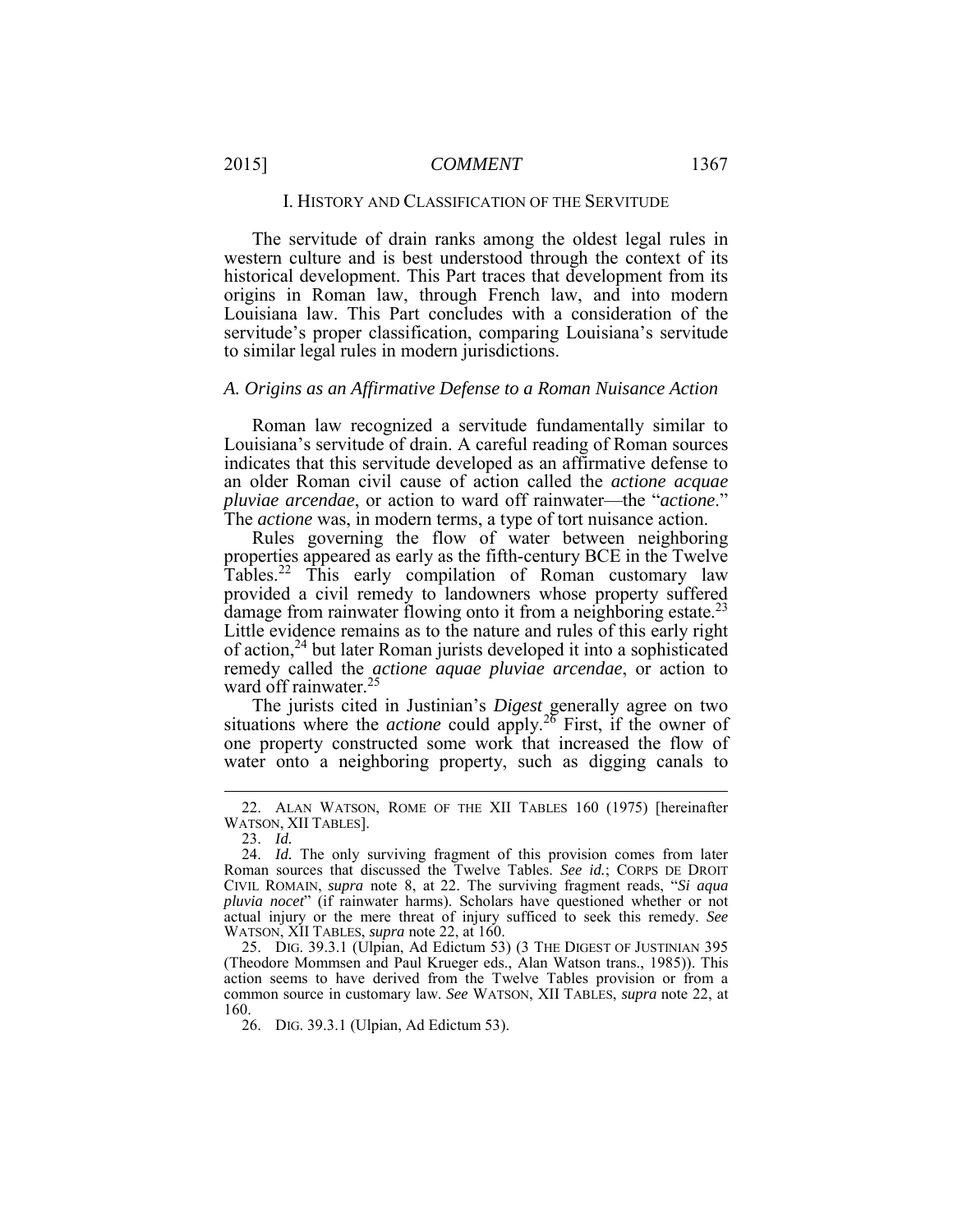Second, if a property owner created some obstacle on his land that blocked the flow of water thereby causing it to back up onto and ability to create works on their lands that caused water damage on vicinage articles.<sup>29</sup> irrigate a field, the owner of the flooded property could seek removal of the construction to return the flow to its normal pace.<sup>27</sup> flood a neighboring estate, the neighbor could seek to have the obstacle removed.<sup>28</sup> The *actione* essentially limited landowners' neighboring properties, much like nuisance law under Louisiana's

 These remedies did not apply to damage caused by the natural prevent the flow established by nature.<sup>31</sup> Instead, the law limited to flow outside its normal and natural course through some artificial work.<sup>32</sup> Jurists writing on the *actione aquae pluviae arcendae* attributed this limitation to a natural servitude of under the *actione* for damage resulting from the natural flow of flow of water.<sup>30</sup> The Romans did not require every landowner to relief to situations in which a neighboring landowner caused water *flumen*—flow of water—that existed *natura loci causa*, or because of the nature of the property.<sup>33</sup> This "natural servitude" burdened a lower estate with the duty to receive water flowing naturally onto it from higher properties, protecting higher landowners from liability water.<sup>34</sup> In modern terms, the servitude can be thought of as a type

 $\overline{a}$ 

*Id.* As the phrase "likely to cause damage" implies, it is clear that by this point the *actione aquae pluviae arcendae* could apply to possible future damage and not just actual damage.

 31. *See* ALAN WATSON, THE LAW OF PROPERTY IN THE LATER ROMAN REPUBLIC 162 (1968) [hereinafter WATSON, THE LAW OF PROPERTY].

 33. *Id.* 34. Paulus explains that the natural servitude of flow existed in order to preserve the natural state of the properties. DIG. 39.3.2 (Paulus, Ad Edictum 49).

<sup>27.</sup> *Id.* 

 28. *Id.* According to Ulpian:

 The action is appropriate whenever water is likely to cause damage to a field as a result of man-made construction, that is, whenever someone causes water to flow elsewhere than in its normal and natural course, for example, if by letting it in he makes the flow greater or faster or stronger action is available to the owner of a higher piece of land against the owner of a lower piece to stop the latter carrying out work to prevent naturally flowing water passing down through his own field and to the owner of a lower piece of land against the owner of a higher piece to than usual or if by blocking the flow he causes an overflow. . . . [T]his stop the latter causing the water to flow other than naturally.

<sup>29.</sup> *See* discussion *infra* Part I.D.

<sup>30.</sup> DIG. 39.3.1 (Ulpian, Ad Edictum 53).

 32. DIG. 39.3.1 (Ulpian, Ad Edictum 53) ("[T]his action is never available when it is the nature of the site that causes the damage, since in that case (to speak accurately) it is not the water, but the nature of the site that causes the damage.").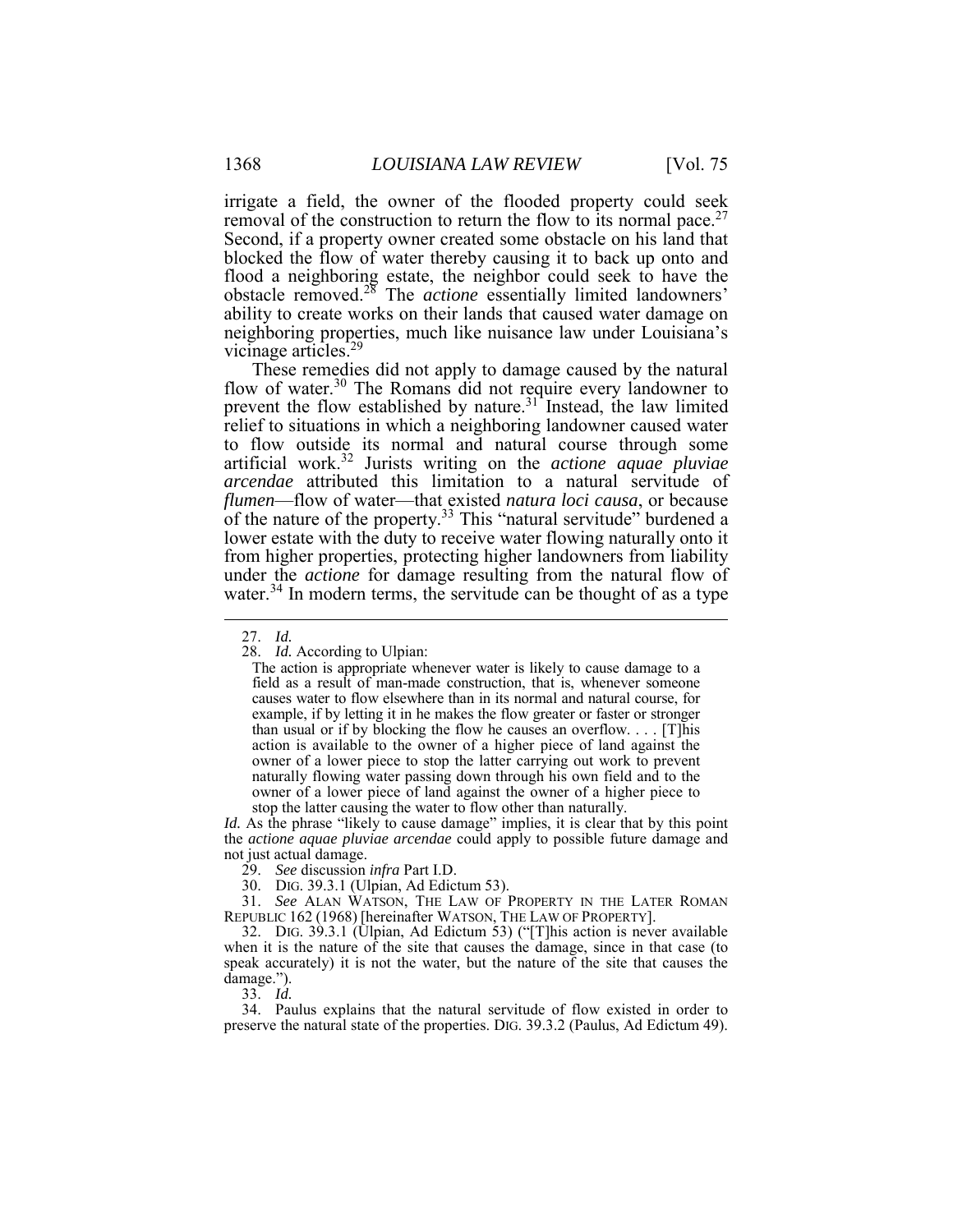of affirmative defense to the *actione*. No landowner could be liable for damage caused by nature itself.

 predecessor to Louisiana's servitude of drain seems to have originated not as a real right under a property law theory but as an means of precluding a landowner's liability for damage caused by the natural drainage of waters between neighboring lands.<sup>36</sup> This Thus, in terms of modern Louisiana classifications, the Roman affirmative defense to an established civil action under nuisance law.35 It developed strictly within the context of the *actione* as a

 Louisiana Civil Code's vicinage articles or under a tort law theory of nuisance. In fact, the Roman *actione* would fit perfectly within the paradigm of article 667, which states "a proprietor may do with his estate whatever he pleases, still he cannot make any work on it, which may deprive his neighbor of the liberty of enjoying his own, or which may be the cause of any damage to him." LA. CIV. nuisance law and property law under the vicinage articles, see YIANNOPOULOS, PREDIAL SERVITUDE, *supra* note 12, § 38, at 105–08. 35. In modern legal terminology, such an action would fall under the CODE art. 667 (2015). For an in depth analysis of the differences between

 *arcendae*. *See* WATSON, THE LAW OF PROPERTY, *supra* note 31, at 176. The four early as the Twelve Tables. The servitudes of *flumen* and *stillicidium*, or eavesdrip, are among the earliest cited servitudes apart from these original four. *See id.* Outside of the *Digest*, the servitude of *flumen* received brief mention in Varro's *De lingua latina*. *Id.* at 176 n.13. Most discussion of the natural servitude of *flumen* was confined to Book 39 of the Digest, devoted to the rural predial servitudes, never mentions servitudes *natura loci causa* or a servitude of *flumen*. *See generally* DIG. 8. The water servitudes discussed in Book 8 are all conventional servitudes, established by agreement of the Pomponius mentions in Book 8 that a servitude may cause damage by natural causes and cites as an example a water channel increased by rainfall or a spring. servitude of *aquae ductus*. *Id.* The "natural servitude" of *flumen* seems to have developed not as an independent principle of property law under Book 8, like context of the *actione* as a reasonable limitation on a higher estate owner's "servitude," unlike conventional predial servitudes, which created independent rights, the servitude of *flumen* merely affirmed a landowner's natural right to WATSON, THE LAW OF PROPERTY, *supra* note 31, at 166. Roman jurists likely36. Although some modern scholars consider the servitude of *flumen* to be a "well recognized class" of servitude at Roman law, in reality, little discussion of this servitude appeared outside the context of the *actione aquae pluviae*  original servitudes were *iter*, *actus*, *via*, and *aquae ductus*. These appeared as *actione acquae pluviae arcendae*. Remarkably, Book 8 of the *Digest*, devoted to landowners rather than the *natura loci*, or natural situation of the estates. *Id. Id.* In this context, however, he seems to be talking about the conventional the conventional servitude of *aquae ductus*, for example, but within the narrow liability under the *actione*. While Roman jurists thought of this limitation as a drain water onto a neighboring property through natural watercourses. *See* 

1

 In reality, the *actione aquae pluviae arcendae* protected the natural state of the land, though indirectly, by discouraging landowners from constructing any works, which diverted the natural flow of water. The servitude itself protected a faultless landowner from the *actione*.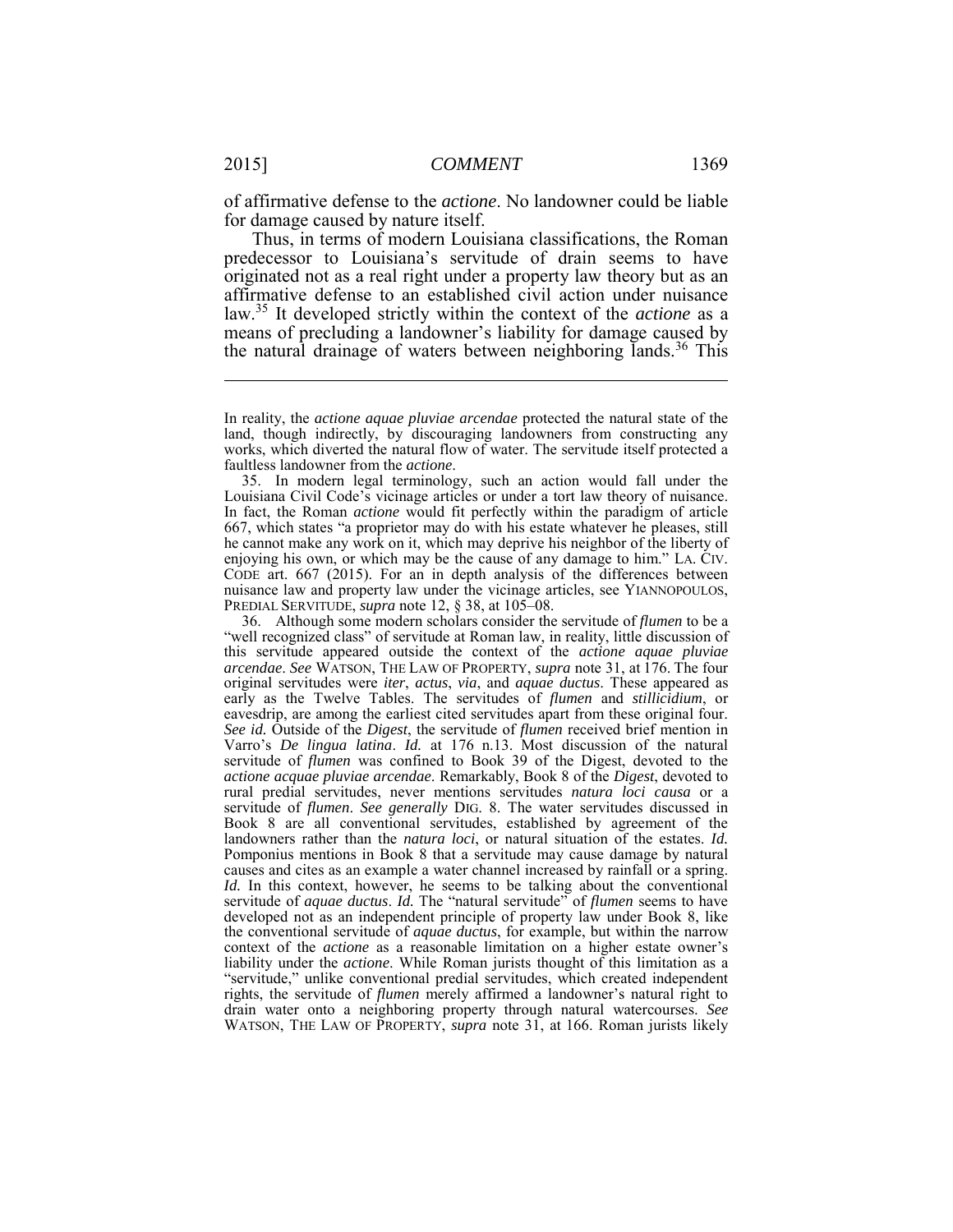and required a landowner to receive the water that flowed naturally "servitude" existed *natura loci causa*, as a matter of natural law,<sup>37</sup> onto his lands from neighboring property unless his neighbor altered the natural drainage, giving rise to the *actione*. 38

#### *B. Formalization of the Servitude in French Law*

 in recognizing a servitude of *flumen*, which they called *servitude*  Pre-revolutionary French *jurisconsultes* followed Roman law *de cours d'eau* or *servitude d'écoulement*, meaning servitude of "flow" or "runoff" of water.<sup>39</sup>

 for example, an owner of a tract of land increased the natural flow For practical purposes, the servitude *d'écoulement* conformed to the rules developed around the *actione aquae pluviae arcendae.*40 If,

 owing to the fact that it partakes in a timeless, eternal law that finds expression in the very structure of the knowable universe." *Id.* at 1. 37. For a helpful introduction to the natural law tradition, see JACQUELINE A. LANG AND RUSSELL WILCOX, THE NATURAL LAW READER (2014). "The ancients and the medievals see the natural law as both objective and universal

 38. DIG. 39.3.2 (Paulus, Ad Edictum 49). Although the Louisiana Civil 657 and 658, there is no evidence to suggest that the *actione* applied to a neighbor's decreasing the flow of water. It only applied when the person created a nuisance by flooding another's estate with unwanted water. *See* LA. CIV. CODE Code groups articles 655 and 656 with the articles on riparian rights in articles arts. 655–656 (2015).

39. The word "*écoulement*" could imply a runoff or downward flow of water, whereas the word "*cours*" merely implies a flow or course of water.

 despite any lack of agreement between the landowners. Estates situated below were bound to receive the waters that flowed naturally from estates situated bringing an action against a higher estate owner for damage caused by the shield a landowner from liability for damages due to water that flowed as a more onerous by human works, the lower estate owner was entitled to bring a of the lower estate constructed some work that blocked the natural flow and 40. CLAUDE-NICHOLAS M. LALURE, TRAITE DES SERVITUDES REELLES 19– 20 (Caen, G. Le Roy 1786). Much like the *actione*, the natural servitude of *cours d'eau* existed as a matter of fact due to the natural situation of the estates, above them. The landowner of an estate situated below was thus barred from natural flow of water. *Id.* Again following Roman law, the servitude did not result of human labor. Thus, if the higher estate owner rendered the servitude cause of action against the higher estate owner. On the other hand, if the owner caused flooding on the higher estate, the higher estate owner was entitled to relief. *Id.* 

1

 styled this limitation a "servitude" because of the similarity between the *actione*  and a conventional servitude. Like conventional servitudes, the *actione*  like a conventional servitude, which was a right *in rem*, the *actione* existed not in favor of one person but for whomever owned the estate. *Id.* at 176. In reality, restricted a property owner's *usus* for the benefit of a neighboring estate. Also the "servitude" had little effect outside of the *actione aquae pluviae arcendae*.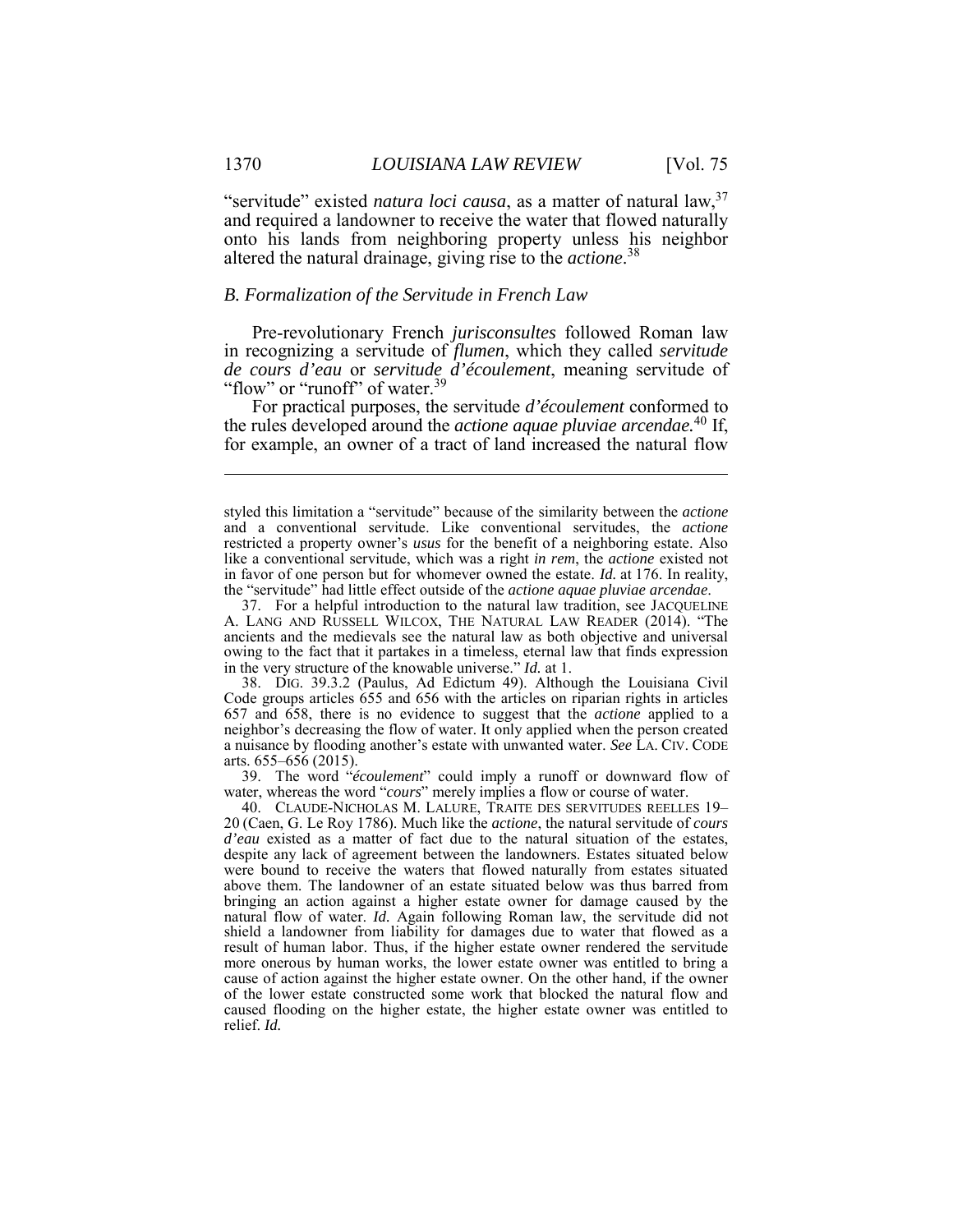of water onto his neighbor's property by artificial works, the neighbor was entitled to a cause of action. On the other hand, if the neighboring property constructed some work that blocked the owner of the property that naturally received water from a natural flow and caused flooding on his neighbor's land, the flooded neighbor was entitled to relief.<sup>41</sup> Thus, in terms of the remedies available to these landowners, the French jurists directly emulated the Romans.

 Conceptually, however, the French differed significantly from servitude itself.<sup>42</sup> They began to describe the action for damages in natural drainage patterns were considered an overburdening of the at Roman law the servitude had existed within the realm of nuisance, at French law it became a real right based in property.<sup>45</sup> their civilian predecessors. Whereas the Romans discussed the servitude of *flumen* only within the context of the *actione acquae pluviae arcendae*, the French dedicated entire chapters to the servitude terms, rather than vice versa.<sup>43</sup> Man-made alterations of servitude, and the traditional *actione* applied when the rights of the servient estate owner under the servitude were violated.<sup>44</sup> Whereas

1

44. YIANNOPOULOS, PREDIAL SERVITUDES, *supra* note 12, § 21, at 68.

 freestanding right outside the context of any civil action. Some French jurists FONCIERS 171 (8th ed., Paris, Garnery 1817). However, others have qualified this classification. *See, e.g.*, 1 C. DEMOLOMBE, TRAITÉ DES SERVITUDES OU SERVICES FONCIERS 25 (1882). The late 19th-century scholar Demolombe, in his treatise on the *Code Napoléon*, considered the true purpose of article 640 and themselves to it and maintain it." *Id.* "*[L]e législateur est intervenu dans*  Demolombe's uneasiness with the classification of the servitude *d'écoulement*  as a proper servitude and his suggestion that its real purpose was to maintain the 45. If at Roman law the "natural servitude" of flow had developed as a limitation on the *actione aquae pluviae arcendae*, the inclusion of the servitude *d'écoulement* in the code unequivocally established it as a legitimate servitude, a accepted the classification of the servitude *d'écoulement* as an actual servitude. *See, e.g.*, JEAN-MARIE PARDESSUS, TRAITE DES SERVITUDES, OU SERVICES determined that, "the legislature intervened in the private interest of the landowner and in society's general interest not to create a servitude, but to preserve the natural state of place and so that all would be required to conform *l'intérêt privé des propriétaires et dans l'intérêt général de la société, non pas pour créer ici une servitude, mais pour constater la situation naturelle des lieux, et afin que chacun soit tenu de y conformer et de la maintenir . . . .*" *Id.*  natural state of the land makes sense considering that in Roman law, the classification of the natural limitation on the *actione aquae pluviae arcendae* 

 LALURE, *supra* note 40, at 19–20. 41. *See* 1 OEUVRES COMPLÈTES DE J. DOMAT 328 (J. Remy ed., 1835);

 effects of the servitude, he continues to speak in terms of civil remedies. 42. Vestiges of the servitude's origins in the *actione aquae pluviae arcendae* are identifiable in Lalure's treatise. When discussing the primary LALURE, *supra* note 40, at 19.

<sup>43.</sup> *Id.*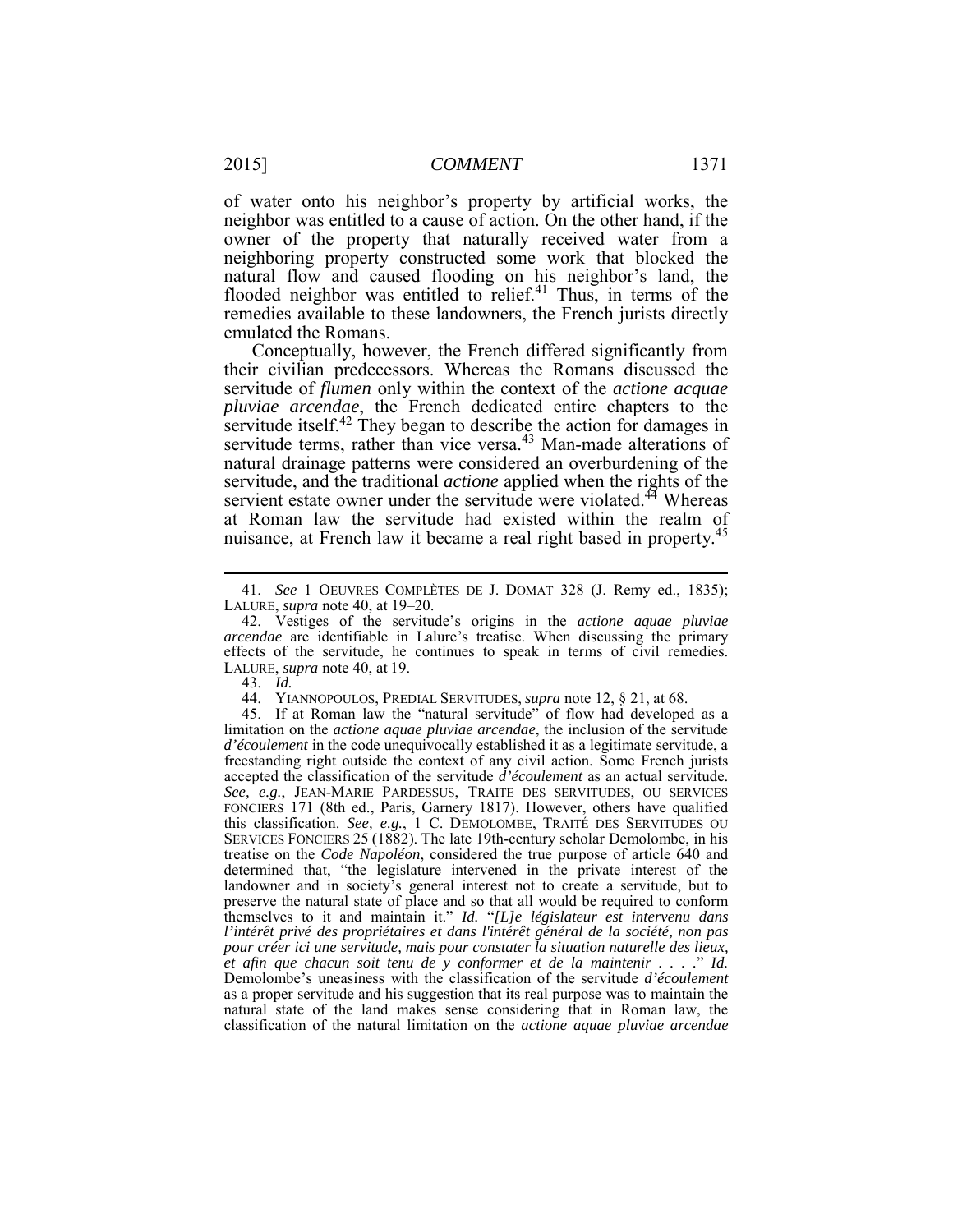changed. The French began to think of drainage rights between neighboring landowners definitively in terms of a formal predial servitude, a real right under property law.<sup>47</sup> Moreover, the French refined the Roman idea of a servitude *natura loci causa*, creating a more pronounced classification of "Natural Servitudes," which included additional servitudes unknown at Roman law.<sup>46</sup> The combined effects of the *actione* and servitude remained the same, but the conceptualization and organization

 In 1804, the drafters of the *Code Napoléon* established the on "servitudes that derive from the situation of places."<sup>48</sup> The language in this section heading translates the Latin language of servitude *d'écoulement* under article 640 in the section of the code servitudes "*natura loci . . . causa*" from Justinian's *Digest* and

 47. *See* YIANNOPOULOS, PREDIAL SERVITUDES, *supra* note 12, § 3, at 10. Real rights differ from other rights in that they do not require privity of contract; between actions in tort and property law, with property based actions having they are enforceable against the world. The rules for prescription also differ significant advantages. *See* discussion *supra* INTRODUCTION.

 48. CODE CIVIL [C. CIV.] art. 640 (1804) (Fr.). Article 640 of the *Code Napoléon* stated:

 recevoir les eaux qui en découlent naturellement, sans que la main de Les fonds inférieurs sont assujettis envers ceux qui sont plus élevés, à l'homme y ait contribué.

 Le propriétaire inférieur ne peut point élever de digue qui empêche cet écoulement.

 Le propriétaire supérieur ne peut rien faire qui aggrave la servitude naturelle du fonds inférieur.

*Id.* 

1

 was more of a convenient fiction than a theoretically sound classification. This *d'écoulement*. *See* 2 HENRI MAZEAUD, ET AL., LEÇONS DE DROIT CIVIL 375 (François Gianviti ed., 6th ed. 1984). Many modern jurisdictions have refused to Part I.D; *see also* 2 AUBRY ET RAU, *supra* note 14, at 280–323. problem continues to influence how modern scholars conceptualize the servitude classify their version of the servitude as a servitude at all. *See* discussion *infra* 

 Later examples of natural servitudes, servitudes of enclosure and boundary *generally* DIG. 8. The right to establish a boundary or enclose land was established by an action and a judicial decree. *Id.* These servitudes share the common trait that they exist naturally between a higher and lower estate, and it Additionally, Lalure recognized that mountain streams and snow melt, not just 40, at 19. These departures from the Roman tradition suggest that by the late 18th century, at least, scholars had begun to identify natural servitudes as legal concepts distinct from the *actione*. 46. LALURE, *supra* note 40, at 19. These included the servitude of *l'éboulement des terres*, of *la chute des pierres*, and of *la fonte des neiges*. *Id.*  marking, for example, were not considered servitudes at Roman law. *See*  is conceivable that the latter developed by analogy to the natural servitude of flow. *See* M. GAVINI DE CAMPILE, TRAITÉ DES SERVITUDES 58 (1856). rainwater, could be subject to the servitude of *cours d'eau*. LALURE, *supra* note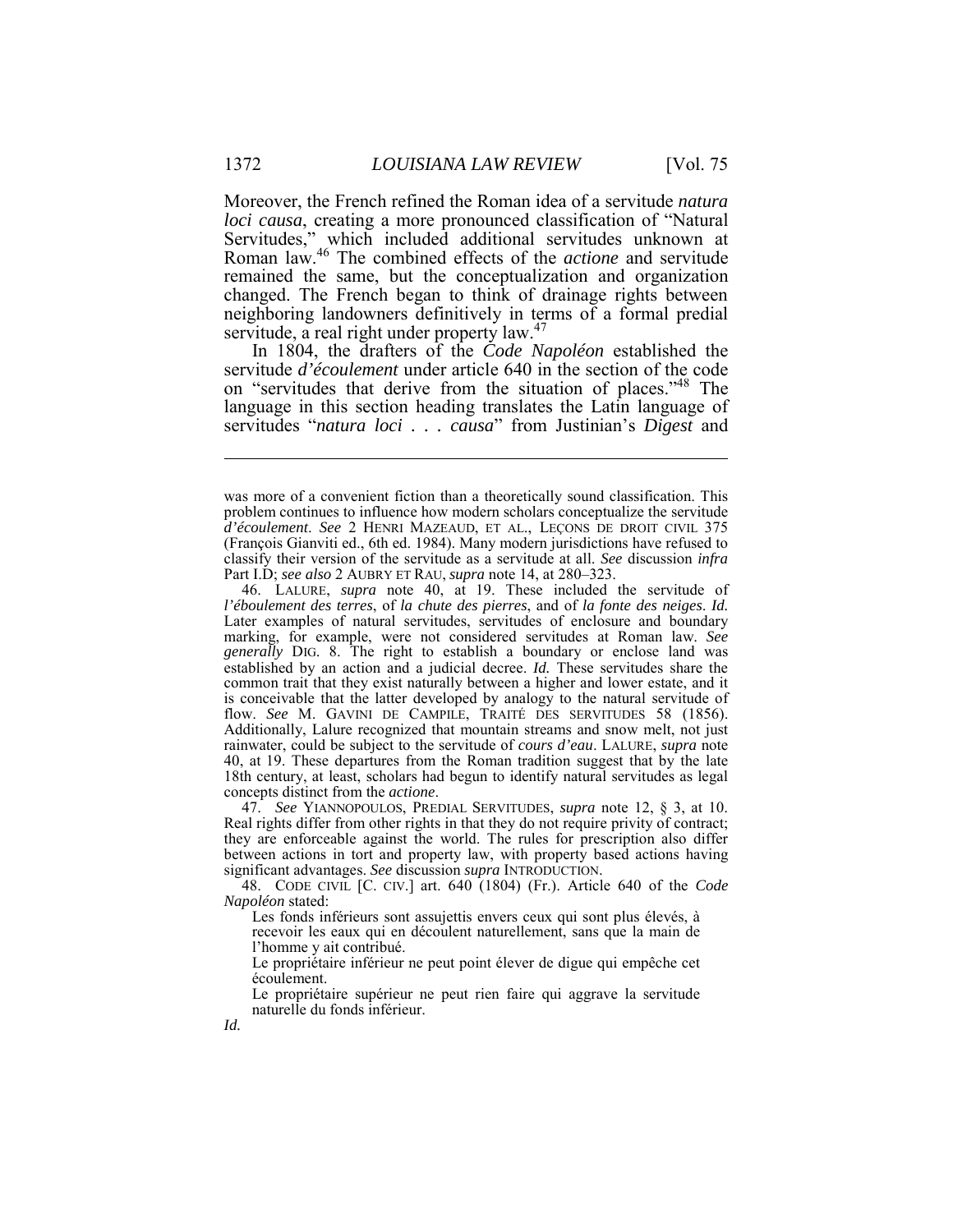gloss on it.<sup>49</sup> At any rate, it suggests the continuing importance of natural law theory to the French conceptualization of the servitude. traditional elements of the servitude of *flumen*, closely following the language used by the French *jurisconsultes*. <sup>50</sup> The third paragraph limited a dominant estate owner's right to alter natural drainage and overburden the servitude, a limitation that ultimately man-made works that increased the flow beyond its natural pace.<sup>51</sup> likely derives from that text or the French jurists who provided a The first and second paragraphs of article 640 incorporated the derived from the *actione aquae pluviae arcendae*'s restriction on

#### *C. Introduction into Louisiana and Developments in the Louisiana Civil Code*

 Prior to 1808, Louisiana recognized a version of the servitude article 4 of his *Digest of the Civil Laws Now in Force in the Territory of Orleans*, a predecessor to the Louisiana Civil Code of the French version of article 4 matched its source article almost through the Spanish law of the *Siete Partidas*. <sup>52</sup> In 1808, Moreau Lislet formally introduced the servitude into Louisiana law by reproducing a version of article 640 of the *Code Naploéon* in 1825.<sup>53</sup> Lislet's *Digest* was written in both French and English, and word for word.<sup>54</sup>

<sup>49.</sup> DIG. 39.3.2 (Paulus, Ad Edictum 49).

 50. *Compare* CODE CIVIL [C. CIV.] art. 640 (1804) (Fr.), *with* LALURE, *supra* note 40, at 19 ("*[L]es lieux inférieurs sont assujettis aux lieux supérieurs . . . de supporter le dommage & le préjudice que la situation du terrein supérieur peut leur causer naturellement sans main-d'œuvre . . . de recevoir les eaux, le torrent & la fonte des neiges qui en coulent . . . .*").

<sup>51.</sup> *See* DIG. 39.3.1 (Ulpian, Ad Edictum 53); *see also* LALURE, *supra* note 40, at 19–20.

 52. MOREAU LISLET, A DIGEST OF THE CIVIL LAWS NOW IN FORCE IN THE TERRITORY OF ORLEANS 128 (photo. reprt. Claitor's 1971) (1808). Lislet's manuscript indicates that his sources for the article on the servitude of drain included the *Siete Partidas. Id.* 

 53. Despite his references to the French scholar Domat and the *Siete Partidas*, Lislet seems to have derived his article from a source article in the precursor to the *Code Napoléon*, the 1803 *Projet du Gouvernement*, from which he copied that article word for word. *Id.* 

<sup>54.</sup> LISLET, *supra* note 52, at 129. Lislet's article 4 reads:

 recevoir les eaux qui en découlent naturellement, sans que la main de Les fonds inférieurs sont assujettis envers ceux qui sont plus élevés, à l'homme y ait contribué.

 Le propriétaire inférieur ne peut point élever de digues ou autres ouvrages qui empêchent cet écoulement.

 Le propriétaire supérieur ne peut rien faire qui aggrave la servitude naturelle du fonds inférieur.

 The English translation reads: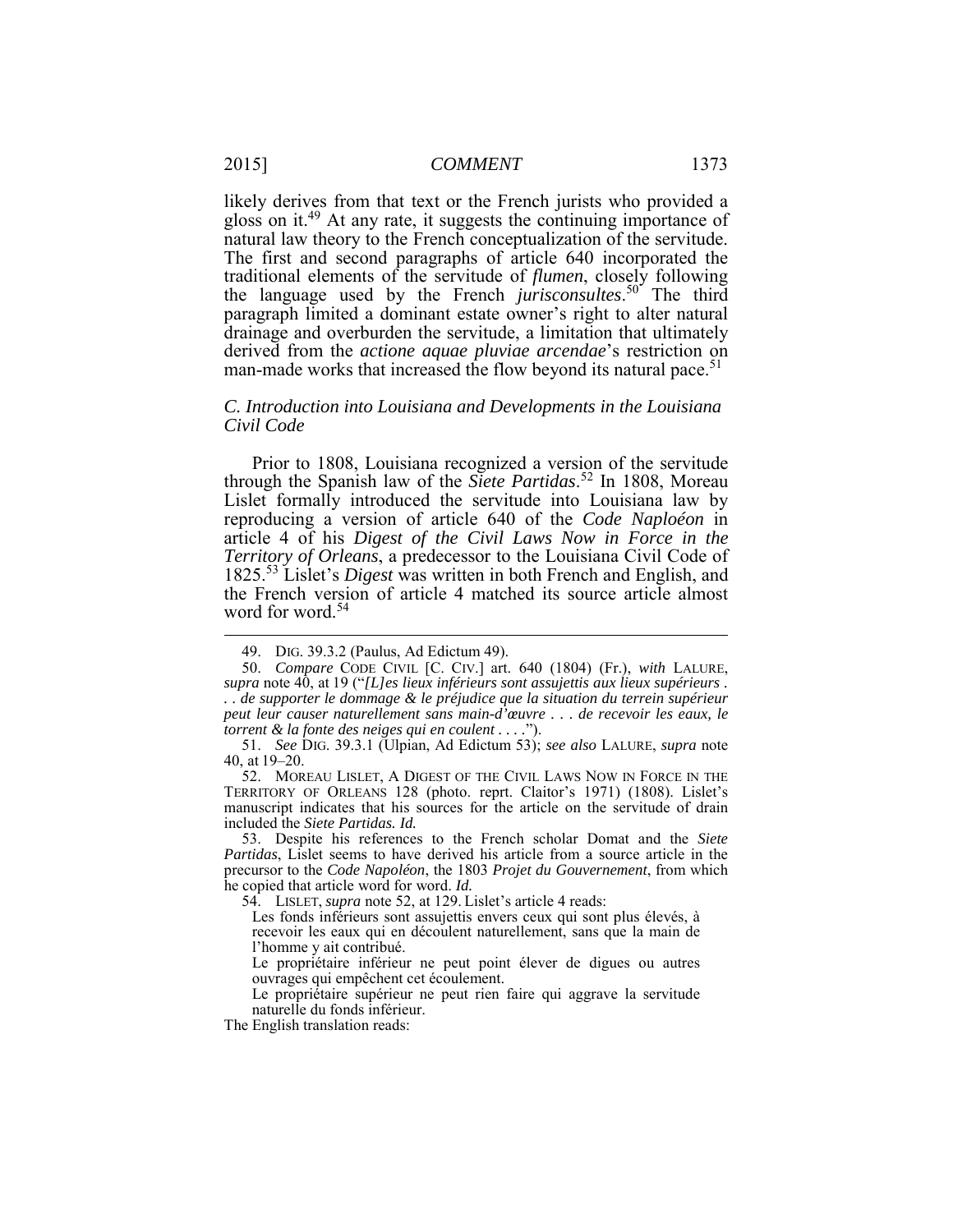different iterations of the Civil Code in 1825 and 1870.<sup>55</sup> In 1977, have adopted this name.<sup>58</sup> The article remained relatively unchanged throughout the however, code revisionists split Lislet's article into two new articles, articles 655 and 656. The new article 655 contains the substance of paragraph one of the old article, while article 656 incorporates the substance of old paragraphs two and three.<sup>56</sup> In Louisiana jurisprudence, the servitude *d'écoulement* has taken on yet another name, the "servitude of drain,"<sup>57</sup> and legal scholars

 Articles 655 and 656 appear in Book II, on Things and the predial servitude,"<sup>59</sup> just as it does under the French Civil Code. Predial servitudes are real rights that allow the holder to make some use of an immovable owned by another.<sup>60</sup> Correspondingly, they restrict the right of ownership, specifically the right of *usus* of Different Modes of Ownership, Title IV, on Predial Servitudes, and Chapter 2, on Natural Servitudes, in the Louisiana Civil Code. The servitude currently exists under Louisiana law as a "veritable

 It is a service due by the estate situated below to receive the waters which run naturally from the estate situated above, *provided* the industry of man has not been used to create that service.

 The proprietor below is not at liberty to raise any dam or to make any other work to prevent this running of the water.

 The proprietor above can do nothing whereby the natural services due by the estate below may be rendered more burthensome.

 *Id.* at 128 (citations omitted). The only difference between Lislet's article and inserts the phrase "*ou autres ouvrages*," translated "or other works," in order to French version. In all other respects, Lislet followed his French source without article 640 of the French code appears in the second paragraph, where Lislet broaden what had been an overly narrow statement of the doctrinal rule in the deviation.

 language version of article 4 from the 1808 Digest, with one alteration. The 1825 redactors replaced the word "service" with the word "servitude." 55. The Louisiana Civil Codes of 1825 and 1870 adopted the English

56. The new articles read:

 the surface waters that flow naturally from an estate situated above Art. 655. Natural drainage. An estate situated below is bound to receive unless an act of man has created the flow.

 Art. 656. Obligations of the owners. The owner of the servient estate may not do anything to prevent the flow of the water. The owner of the dominant estate may not do anything to render the servitude more burdensome.

*See* LA. CIV. CODE arts. 655–656 (2015).

 57. *See, e.g.*, Orleans Navigation Co. v. Mayor of New Orleans, 2 Mart. (o.s.) 214 (Orleans 1812).

58. *See* YIANNOPOULOS, PREDIAL SERVITUDES, *supra* note 12, § 12, at 55.

60. *Id.* § 1:3, at 10–11.

1

<sup>59.</sup> *Id.* § 33.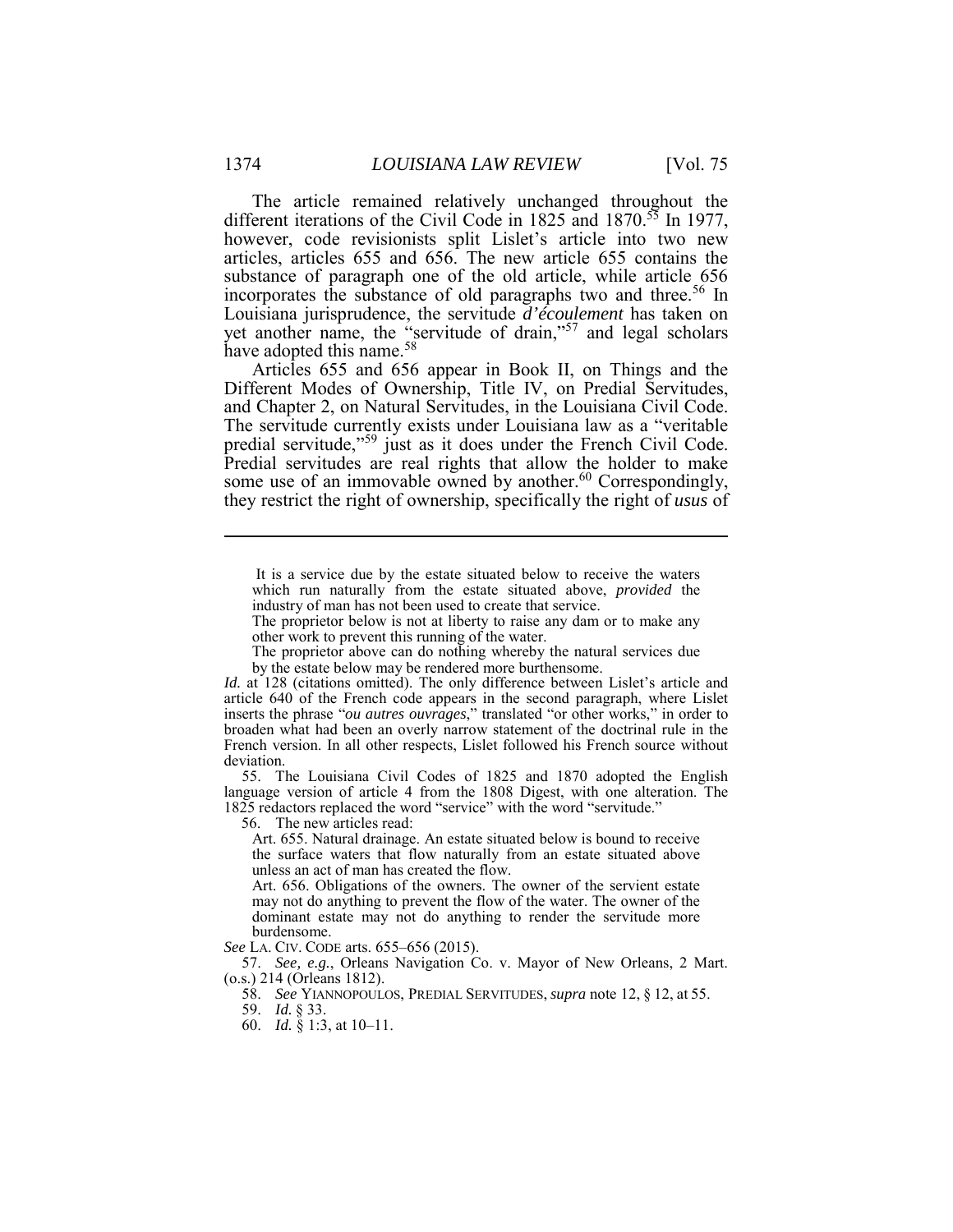servitude to exist, there must be two estates belonging to different owners.<sup>62</sup> Predial servitudes create real rights; the servitude Moreover, under Louisiana's current classificatory organization, the servitude of drain is a *natural* predial servitude.<sup>64</sup> Unlike other predial servitudes, which may arise from convention, by alienation Ì estate "situated below" and one estate "situated above."<sup>67</sup> Thus, the the person who holds title to the burdened estate.<sup>61</sup> For a predial benefits the land itself, rather than either estate's owner.<sup>63</sup> Moreover, under Louisiana's current classificatory organization, of title, or by operation of law, a natural servitude arises through the "imposition of nature itself."<sup>65</sup> In other words, for a natural servitude to exist, the estates must naturally possess certain characteristics.<sup>66</sup> Specifically, article 655 requires that there be one servitude cannot exist unless there are two distinct estates—owned by different people—one of which is naturally situated higher than the other.

### *Civilian Jurisdictions D. Alternative Classifications in Common Law and Foreign*

 The foregoing analysis has outlined the servitude's historical section now examines some recent developments in foreign development, noting the changes that occurred as it expanded from its origins as a limitation on the Roman *actione acquae pluviae arcendae*, through French law, and into the formal "veritable predial servitude" under current Louisiana property law.68 This

<u>.</u>

64. *See* LA. CIV. CODE art. 655 (2015).

 65. *Compare* LA. CIV. CODE arts. 708, 722 (2015), *with* LA. CIV. CODE art. 654 (2015), *and* LALURE, *supra* note 40, at 19. Again, the idea of a natural servitude owes to the natural law tradition and the French jurisconsultes. *See supra* note 45. The 20th-century French scholars Aubry and Rau place the servitude *d'écoulement* within the category of legal servitudes, or sertivudes natural and legal servitudes generally overlap because both technically arise by regulate water rights, natural servitudes arise from nature itself, and the law simply respects each landowner's natural rights. *See, e.g.*, 1 OEUVRES COMPLÈTES DE J. DOMAT, *supra* note 41. arising by operation of law. 3 AUBRY ET RAU, *supra* note 14. The concepts of operation of law, but the traditional distinction between them owes to the natural law tradition. While legal servitudes arise out of society's perceived need to

- 66. LA. CIV. CODE art. 654 (2015).
- 67. LA. CIV. CODE art. 655 (2015).

 See discussion *supra* Part I.B for a description of the gradual formalization of the higher and lower estates language into a definitive requirement, as well as the categorization of hydrological forms that the servitude could apply to.68. *See* YIANNOPOULOS, PREDIAL SERVITUDES, *supra* note 12, § 3:9, at 106.

<sup>61.</sup> *Id.* § 1:1, at 1.

<sup>62.</sup> *Id.* § 1:3, at 10.

<sup>63.</sup> *Id.* § 1:6, at 18.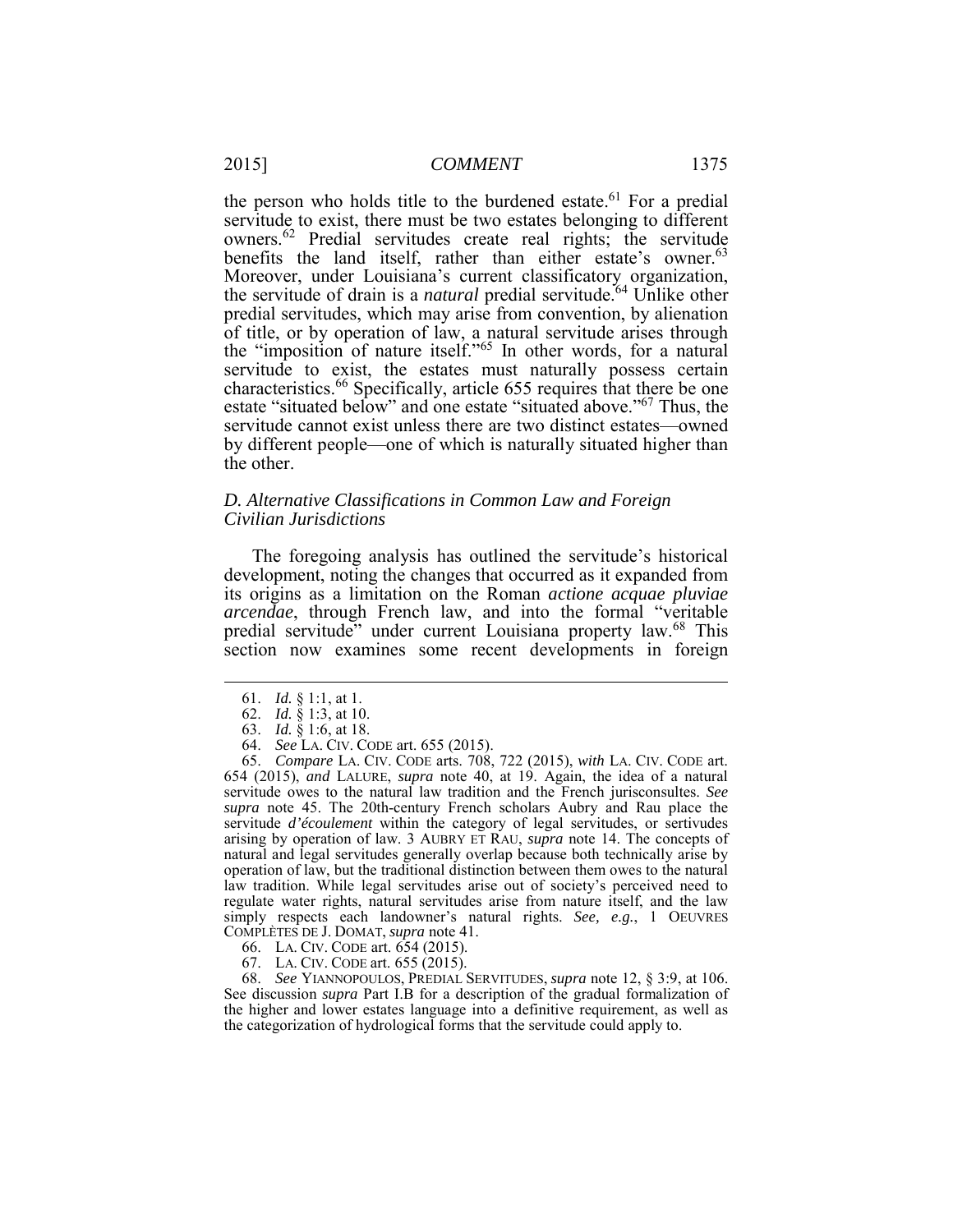jurisdictions that push back against the historical trend of recognized, the drainage rights provided under the servitude of of property ownership, rather than as elements of a rigidly formalization. As many recent scholars and foreign codes have drain could be categorized generally as restrictions on the real right formulaic predial servitude.

 Many civilian jurisdictions classify drainage rights—or, more Properties" or other similar titles.<sup>70</sup> By placing their drainage scheme, which followed the French Civil Code's natural-servitude appears within a chapter on "Special rules on the ownership of immovables."<sup>71</sup> Even in France, where civil code article 640 classification of the servitude *d'écoulement* as a real servitude.72 ownership, but by taking them out of the realm of predial specifically, the right to be free from unnatural drainage—as an example of a restriction on property ownership rather than a proper predial servitude.<sup>69</sup> The Quebec, Greek, Dutch, and Swiss codes all place their versions of articles 655 and 656 in code sections entitled "Rights and Obligations of Landowners of Neighboring articles outside the chapters on servitudes, these jurisdictions seem to reject the French view that drainage rights exist under a formal predial servitude. In the 1994 revisions of the Quebec Civil Code, for example, the legislature abandoned the old classificatory approach. Now, Quebec's equivalent to Louisiana's article 655 remains unchanged, scholars have begun to question the Of course, servitudes by their nature are restrictions on property servitudes, this new trend arguably makes application of the rights more flexible.

 The comments to the most recent version of Louisiana's article 654, which describes the different types of predial servitudes,

 classification of flowing water as a servitude saying: "This damage will be considered less as the effect of a servitude than as a natural inconvenience . . . ." LALURE, *supra* note 40, at 19. The distinction drawn here between a natural servitude and a natural inconvenience suggests that Lalure felt uneasy with the been more of a limitation on property ownership than an actual servitude. 69. This seemingly novel classification does not totally contradict the historical conception of the servitude. For example, Lalure qualified the Roman classification as a servitude. As a natural inconvenience, it seems to have

 70. *See* Civil Code of Québec, S.Q. 1991, c. 64, art. 979 (Can.); ASTIKOS KODIKAS [A.K.] [CIVIL CODE] 3:1024 (Greece); Burgerlijk Wetboek (BW) [Civil Code] art. 170 (Neth.); SCHWEIZERISCHES ZIVILGESETZBUCH [ZGB] Dec. 10, 1907, SR 210, art. 690 (Swtiz.).

 71. Civil Code of Québec, S.Q. 1991, c. 64, art. 301 (Can.).

 72. *See, e.g.*, MAZEAUD, *supra* note 45, at 375–76; 2 AUBRY ET RAU, *supra* note 14. As noted above, French scholars have been skeptical of the servitude's status as a real property right since its incorporation as such into the French civil code. *See supra* note 45.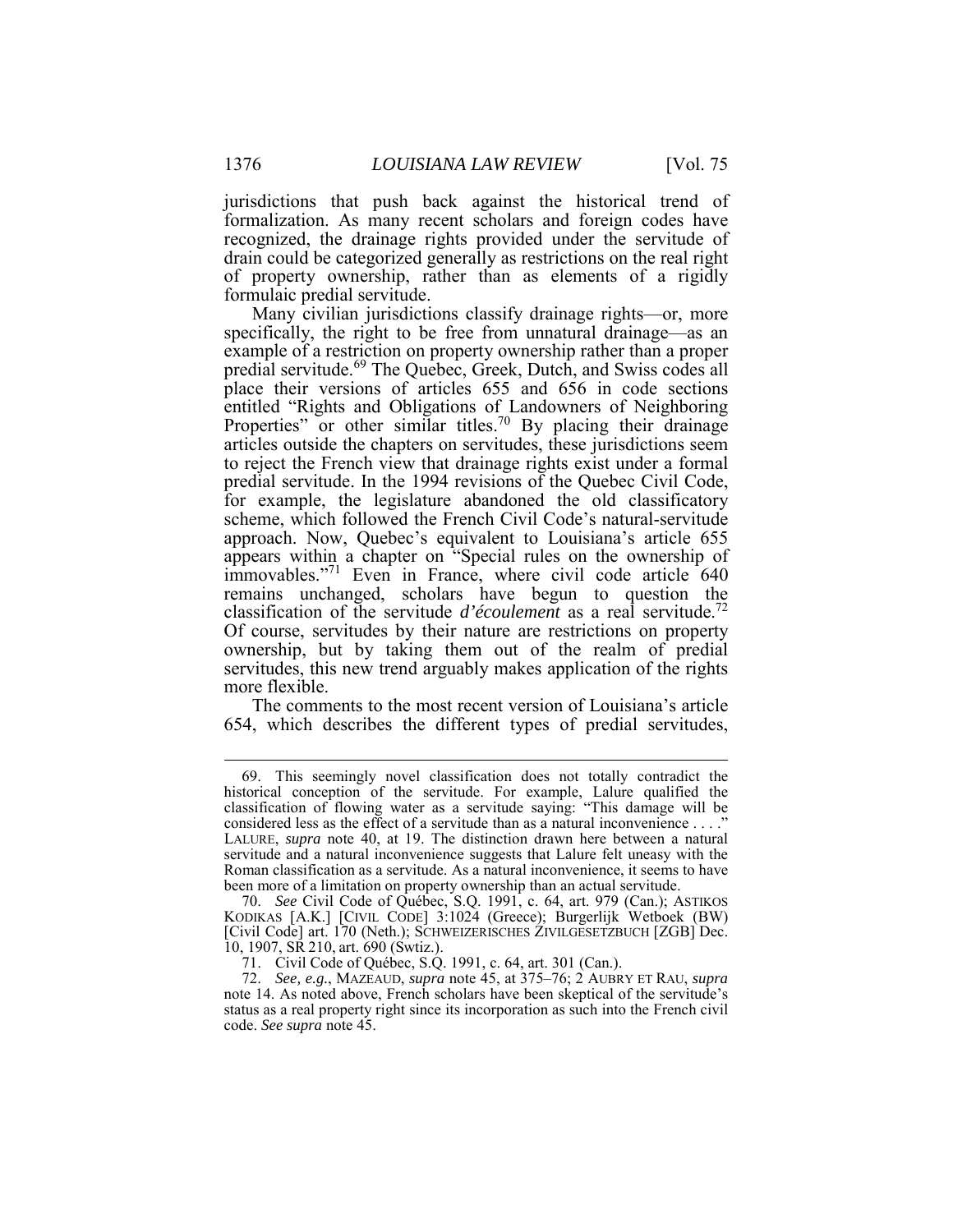away from the concept of natural servitudes, preferring instead to classify the duties traditionally attributed thereto as limitations on acknowledge that modern civil codes and theorists have shifted property rights.<sup>73</sup> The drafters of the Louisiana code decided not to follow these jurisdictions and rejected modernization of articles 655 and 656 in favor of "tradition."74

 While the code drafters' respect for civilian tradition is admirable, practically speaking, Louisiana's relatively flat topography often makes it difficult to apply the formal predial servitude of drain. Specifically, it is often impossible to determine whether one estate is "situated above" another, even at points where drainage positively occurs.<sup>75</sup> If Louisiana were to follow the modern trend and reclassify the rights embodied in the servitude of drain as "limitations on property ownership" or simply relax the rules for creating natural predial servitudes in certain circumstances, the servitude might apply more broadly across the state's unique topography.<sup>76</sup>

 If Louisiana were to adopt a more flexible approach to applying articles 655 and 656, the servitude of drain would effectively

<sup>73.</sup> Act No. 514, 1977 La. Acts 1349.

 some authority under Louisiana law for a flexible application of the servitude of drain, specifically by analogy to available doctrine on legal servitudes. Under legal servitudes. This special class of servitudes developed out of the traditional civilian principle that "although one is at liberty to do with his estate whatever he pleases, still one can do nothing which may cause injury to the neighbor." YIANNOPOULOS, PREDIAL SERVITUDES, *supra* note 12, § 32, at 95 (quoting 1861)). *See also* LA. CIV. CODE art. 667 (2015). The Louisiana Civil Code considers legal servitudes true predial servitudes, but the law permits flexibility in their application. As Yiannopoulos has recognized: 74. LA. CIV. CODE art. 654 cmt. d (2015). Nonetheless, there may still be current Louisiana law, certain restrictions on ownership, including eavesdrip, repair of buildings, and projections over property boundaries, are classified as POTHIER, DE LA SOCIÉTÉ NO. 235, 4 OEUVRES DE POTHIER 330 (Bugnet ed.,

 Restraints [on ownership] that could not be classified as predial to be enforced against a violator ought to be classified as a special kind servitudes . . . *because of the absence of a dominant estate* . . . in order of personal obligations that are enforceable despite the absence of privity or as real rights.

 A.N. YIANNOPOULOS, PROPERTY § 229, at 451, *in* 2 LOUISIANA CIVIL LAW added). Even when the estates themselves do not conform to the requirements of a legal servitude, courts have been willing to apply legal servitudes as restrictions on property ownership. "In order to afford protection in appropriate 'building restrictions' as distinct species of real rights." *Id.*  TREATISE 505 (4th ed. 2001) [hereinafter YIANNOPOULOS, PROPERTY] (emphasis cases, French courts have occasionally strained the notion of personal obligations, whereas Louisiana courts developed a body of law dealing with

<sup>75.</sup> *See* discussion *infra* Part II.B.

<sup>76.</sup> *See id.*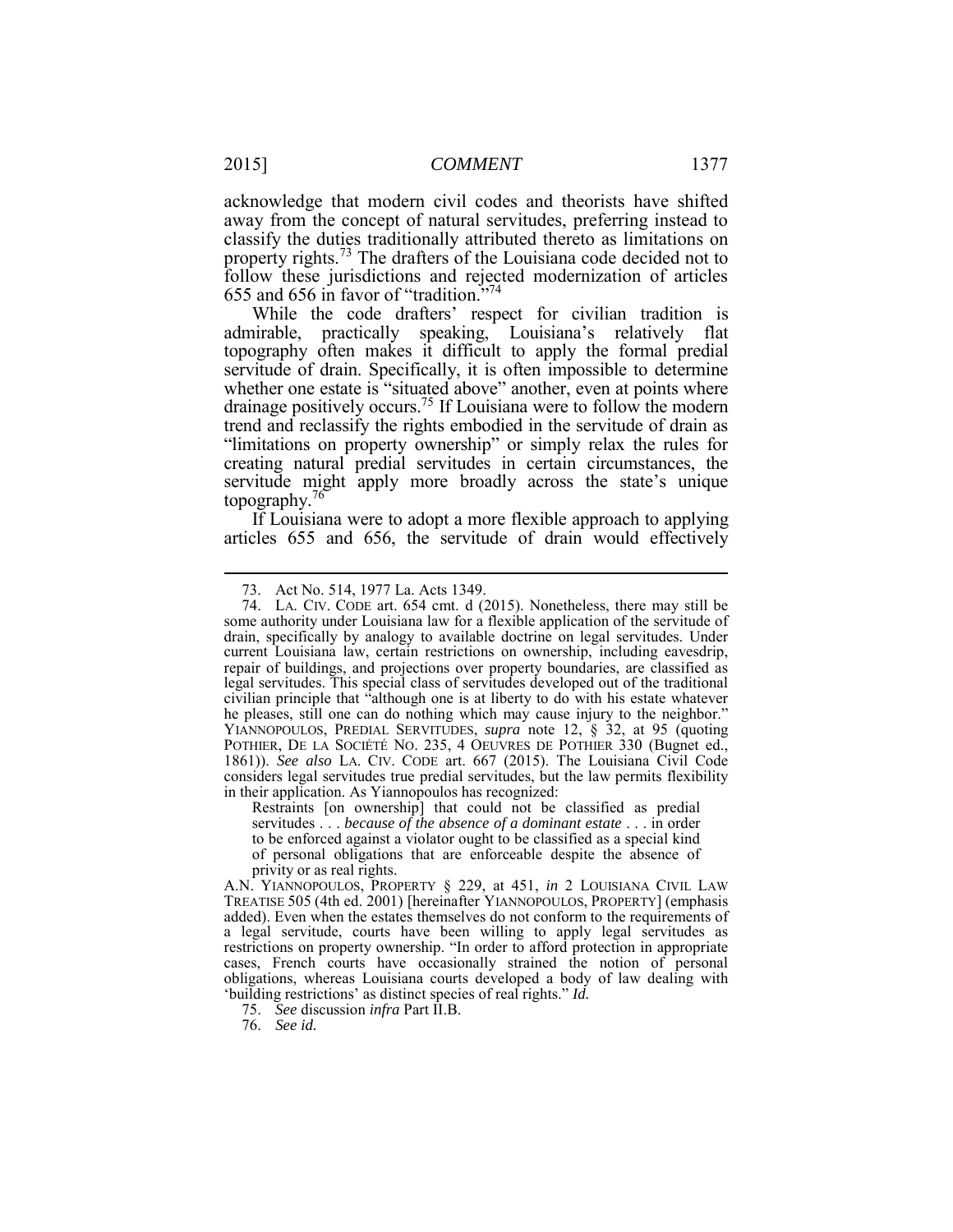become a more specific example under nuisance law. From a historical perspective, this change might seem logical since, from its nuisance issues, prohibiting interference with property rights through alterations of drainage.<sup>77</sup> Under the servitude, landowners cannot alter natural drainage in such a way as to cause damage to article 667, which states, "[a]lthough a proprietor may do with his estate whatever he pleases, still he cannot make any work on it, which may deprive his neighbor of the liberty of enjoying his own, which may deprive his neighbor of the liberty of enjoying his own, traditionally taken two different approaches to the regulation of servitude rule, others following an American common law rule landowner to alter the drainage of his or her property so long as the origins in Roman law, the "servitude" and the *actione* dealt with their neighbor's property. This fits perfectly under the nuisance or which may be the cause of any damage to him."<sup>78</sup> Applying the drainage rights established in articles 655 and 656 under a nuisance theory would also bring Louisiana into line with recent trends in American common law jurisdictions. American jurisdictions have drainage, some following the civil law and Louisiana's natural called the common-enemy rule.<sup>79</sup> More recently, however, many states have adopted a "reasonable use" rule, which permits a alteration does not cause "unreasonable" injury to his or her

 $\overline{a}$ 

 According to the common law rule, no natural easement or servitude proprietor of the lower estate may lawfully obstruct the flow of the water thereon, even to the extent of diverting the water onto and over drainage thereof, which drainage cannot be interrupted or prevented by the proprietor of the lower estate to the injury of the upper estate. exists in favor of the higher estate as to mere surface water, and the the higher estate. By the civil law rule, the lower estate owes a natural easement or servitude to the upper estate to receive all the natural

 *Id.* (citations omitted). The common-enemy rule has been criticized for water onto each other's property. Dellapenna, *supra*, at 297–98. *See also*  incentivizing landowners to compete with each other in building levees to force DEMOLOMBE, *supra* note 45, at 24 (observing that the common-enemy rule would result in a "war without truce and without end" between neighboring landowners).

<sup>77.</sup> *See supra* Part I.A.

 78. LA. CIV. CODE art. 667 (2015). Articles 667 through 669, the "vicinage articles," provide a tort action analogous to the rights under the "legal servitudes." LA. CIV. CODE arts. 667–669 (2015). Most modern scholars understand these articles to represent the Louisiana equivalent of the common law tort of nuisance. *See* YIANNOPOULOS, PREDIAL SERVITUDES, *supra* note 12, § 38, at 105–08.

 permits a landowner to take any means necessary to divert water, the "common injuries that could result to neighboring landowners. *Id.* at 296. *See also*  79. *See* Joseph W. Dellapenna, *The Legal Regulation of Diffused Surface Water*, 2 VILL. ENVTL. L.J. 285, 292–93 (1991). The common-enemy rule enemy" of all landowners, off of his property. He may do so without regard for Caldwell v. Gore, 143 So. 387, 388 (La. 1932).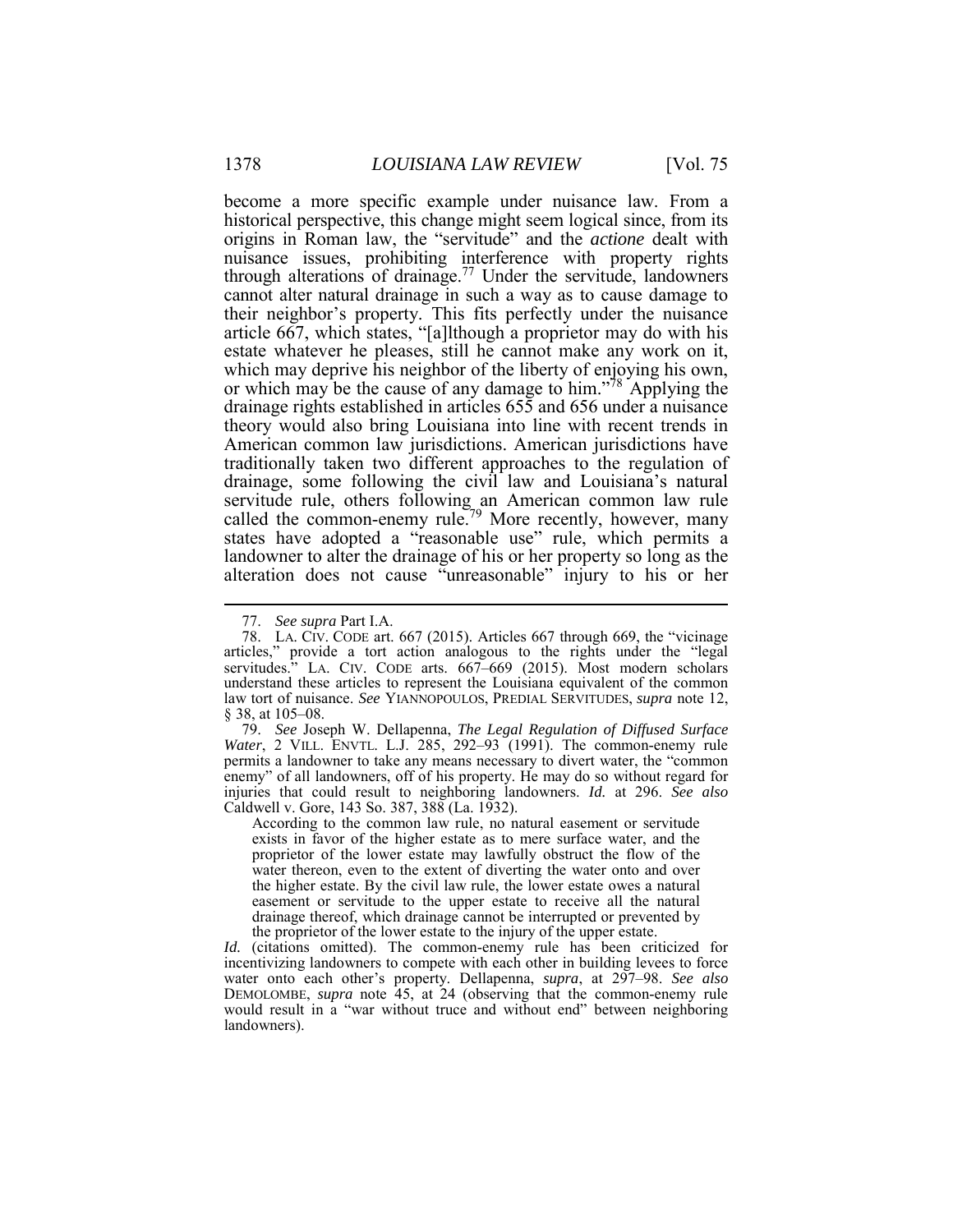neighbor.<sup>80</sup> The shift toward a "reasonable use" standard indicates that many states prefer to deal with drainage issues under a nuisance theory rather than through a property law predial servitude.

 From conceptual and practical standpoints, the rights embodied under the servitude could be considered a limitation on property ownership, similar to the vicinage articles, and applied under a "reasonable use" standard. Such a reclassification would bring Louisiana into line with its sister jurisdictions, properly reflect the servitude's Roman origins, and make it easier for Louisiana courts to the local landscape. However, until the legislature is willing to Louisiana geography. to apply rules developed in the context of the European continent take this reclassificatory step, the formal rules for applying the predial servitude remain in force. Accordingly, this Comment now turns to an analysis of those rules and how they might apply to

#### II. APPLICATION OF THE SERVITUDE'S FORMAL ELEMENTS

 The Louisiana Civil Code states that where surface waters flow the existence of the servitude: (1) naturally flowing surface waters; naturally from a higher estate onto a lower estate, a natural servitude of drain requires the lower estate to receive those waters.<sup>81</sup> The language of the code article presupposes two necessary elements for and (2) two estates: one "situated above," and the other "situated below." This analysis considers each of those requirements in turn.

#### *A. Characteristics of Waters Subject to the Servitude of Drain*

 The servitude applies to waters that drain naturally across neighboring properties. However, water flowing across land can

<sup>80.</sup> Dellapenna, *supra* note 79, at 309–11. *See also Caldwell*, 143 So. at 387–88:

 In some jurisdictions a modified common law rule is followed, based on the maxim that one must so use his own as not unnecessarily to injure others. In those jurisdictions, it would seem that, while surface water may be fended off if this is done reasonably, for proper objects, and with due care as regards adjacent property, no right exists to Arkansas, it appears, maintains a modified doctrine, following neither to the circumstances of each case. Louisiana, of course, is governed by obstruct its natural flow arbitrarily, wantonly, or unreasonably. the strict rule of the common law nor the civil law, but applying the law the civil law rule.

*Id.* (citations omitted).

 81. LA. CIV. CODE art. 655 (2015) ("An estate situated below is bound to receive the surface waters that flow naturally from an estate situated above unless an act of man has created the flow.").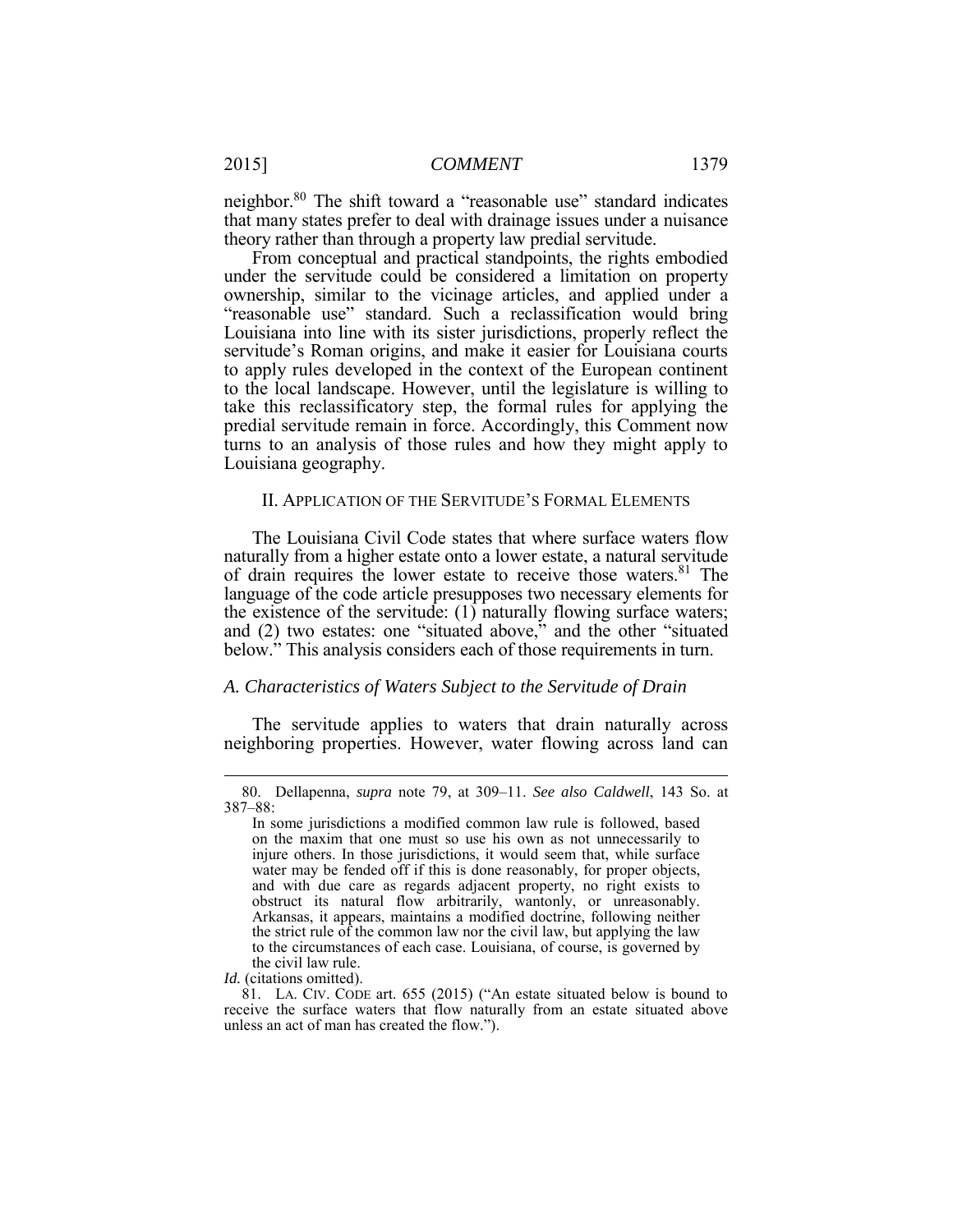take many hydrological forms. For example, it may sheet flow as diffused surface water originating from rainfall or flow in a well- cut channel as a river or stream. It may flow underground in subterranean rivers, or it may flow in and out across wetlands with the tide. This section considers the limitations, if any, on the hydrological categories to which the servitude of drain might apply.

#### *1. Civil Code Article 655*

 The language of the civil code provides little guidance as to surface waters,  $82$  which (2) "flow naturally."  $83$ what types of waters fall under the servitude of drain. The terms of article 655 suggest two basic limitations: the waters must be (1)

 Louisiana courts have long subscribed to the civilian interpretive principle that *ubi lex non distinguit*, *nec nos distinguere debemus*—<br>"Where the law does not distinguish, nor should we distinguish."<sup>84</sup> Under this logic, since the code does not distinguish between different types of surface waters, all surface waters that flow 655 should be read *in pari materia* with the other articles in the chapter.<sup>85</sup> Whereas articles 657 and 658 strictly limit their make no such distinction.<sup>87</sup> A strict exegetical reading of the code suggests the possibility of a broad interpretation, which would naturally could be subject to the servitude. Additionally, article application to running waters,<sup>86</sup> *a contrario*, articles 655 and 656

85. *See* Malone v. Cannon, 41 So. 2d 837, 843 (La. 1949); Succession of Hebert, 5 La. Ann. 121 (1850).

- 86. *See* LA. CIV. CODE arts. 657, 658 (2015).
- 87. *See* LA. CIV. CODE arts. 655–656 (2015).

<u>.</u>

 Second Circuit decision in *Adams v. Grigsby*, 152 So. 2d 619, 621–22 (La. Ct. App. 1963). *See* LA. CIV. CODE art. 655 cmt. c (2015). 82. The Louisiana Legislature adopted this limitation from the Louisiana

 83. Article 655 applies to "waters that flow naturally . . . unless an act of man has created the flow." LA. CIV. CODE art. 655 (2015). This article mistranslates the 1808 French digest, which stated, "*les eaux qui en découlent* "unless the act of man has created the flow," in turn, a modification of the 1870 version "provided the industry of man has not been used to create that and contributing to the flow may prove significant when considering the duties the servitude, the language indicates that waters "flow naturally" as long as *naturellement, sans que la main de l'homme y ait contribué*." The phrase, servitude," should have been translated as "unless an act of man has contributed to the flow." *Id.* cmt. b (emphasis added). While the distinction between creating of landowners, for the purposes of determining what types of waters give rise to man's intervention has not created or contributed to their movement. *See*  discussion *infra* Part III.

<sup>84.</sup> *See, e.g.*, Ventrialla v. Tortorice, 107 So. 390, 392 (La. 1926); Greffin's Ex'r v. Lopez, 5 Mart. (o.s.) 145, 160 (La. 1817).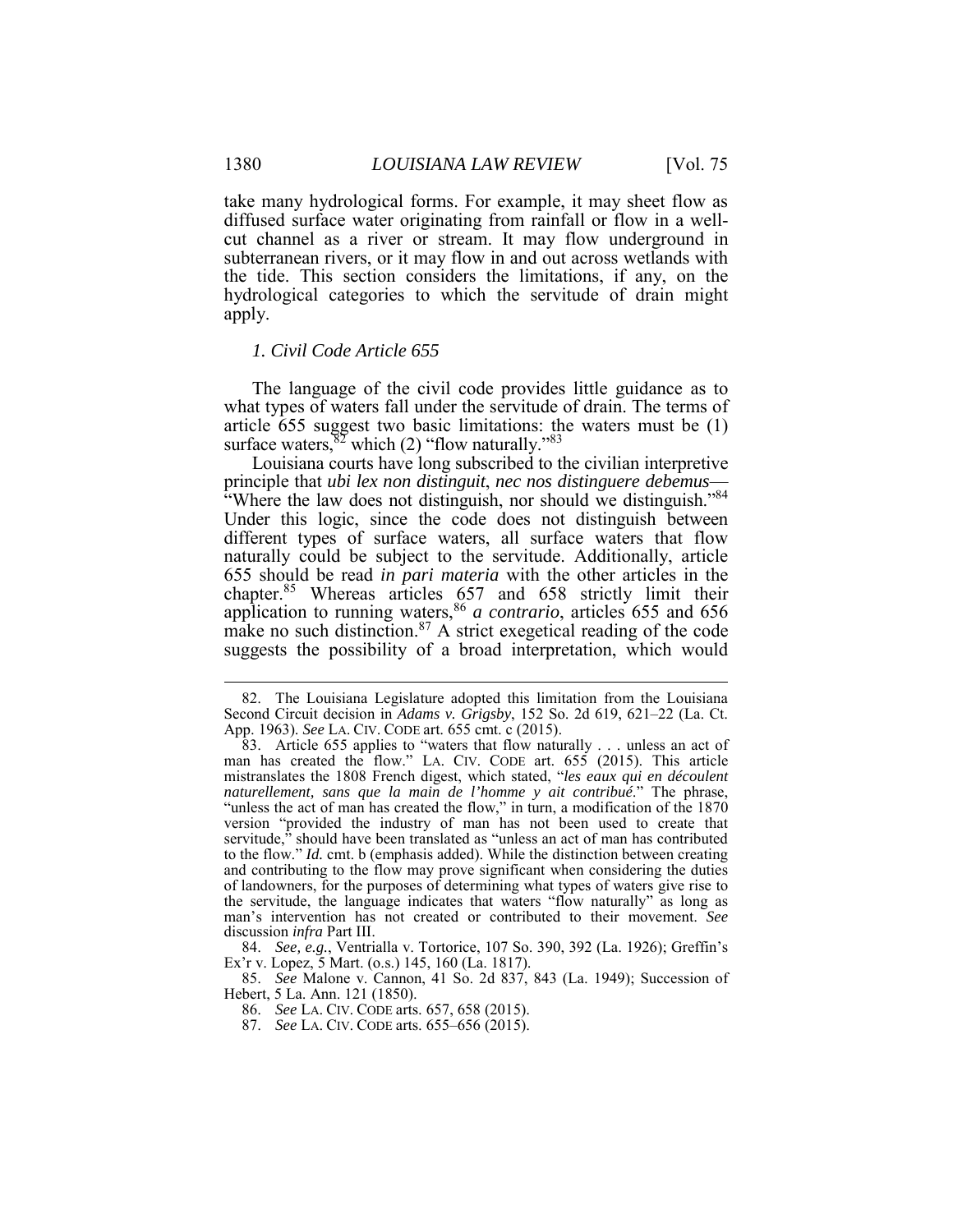encompass all "surface waters that flow naturally."88 Some the servitude could apply to any water that flows naturally on the doctrinal sources support this broad interpretation, suggesting that surface of land.<sup>89</sup>

 The history of the code language's development further supports this broad interpretation. At early Roman law, the *actione*  diffused surface waters, i.e., waters that originated in the sky and run across the surface of the earth in small streams or rivulets or as sheet flow.<sup>90</sup> By the time Justinian compiled his *Digest*, however, water from natural springs.91 In *Ancien Régime* France, scholars surface waters in that they flow along a constant, semi-regular channel.<sup>92</sup> *aquae pluviae arcendae* applied only, as its name suggests, to rainwaters, or what modern hydrological scientists would term scholars had extended the *actione* to cover damages caused by further extended the servitude to encompass other naturally running waters, like mountain streams, which differ from diffused

 forms, consistently discussing the servitude in terms of its 640, they chose to omit reference to any specific hydrological any reference to hydrological forms, not even rainwater.<sup>94</sup> This suggests either that the French redactors wanted to abandon hydrological limitations altogether or that the issue of what kind of Since inland continental hydrology is mostly uniform, there would application to any other type of waters like tidal or subterranean By the turn of the 19th century and the drafting of the *Code Napoléon*, continental scholarship had settled on three hydrological applicability to rainwaters, spring waters, and running waters.<sup>93</sup> However, when the drafters of the *Code Napoléon* authored article form. The article describes "waters that flow naturally" without waters to which the servitude could apply never came up in France. be no reason for French scholars to ever consider the servitude's waters.

 word for word, and his English translation broadly describes Lislet's *Digest* of 1808 copied the French source article almost

<sup>88.</sup> LA. CIV. CODE art. 655 (2015).

 DE DROIT PRIVÉ ET DE DROIT PUBLIC 31 (1969); MAURICE BOUSQUET, DES SERVITUDES DE DROIT CIVIL 8–9 (Émile Thézard ed., 1913). 89. *See, e.g.*, GUY-CLAUDE HENRIOT & PIERRE ROSSILLION, LES SERVITUDES

 90. *See* discussion *supra* Part I.A; WATSON, THE LAW OF PROPERTY, *supra*  note 31, at 156; Dellapenna, *supra* note 79, at 292–93.

 91. *See* discussion *supra* Part I.A; DIG. 39.3.3 (Ulpian, Ad Edictum 53).

<sup>92.</sup> LALURE, *supra* note 40, at 19.

<sup>93.</sup> *See, e.g.*, *id.* 

<sup>94.</sup> CODE CIVIL [C. CIV.] art. 640 (1804) (Fr.).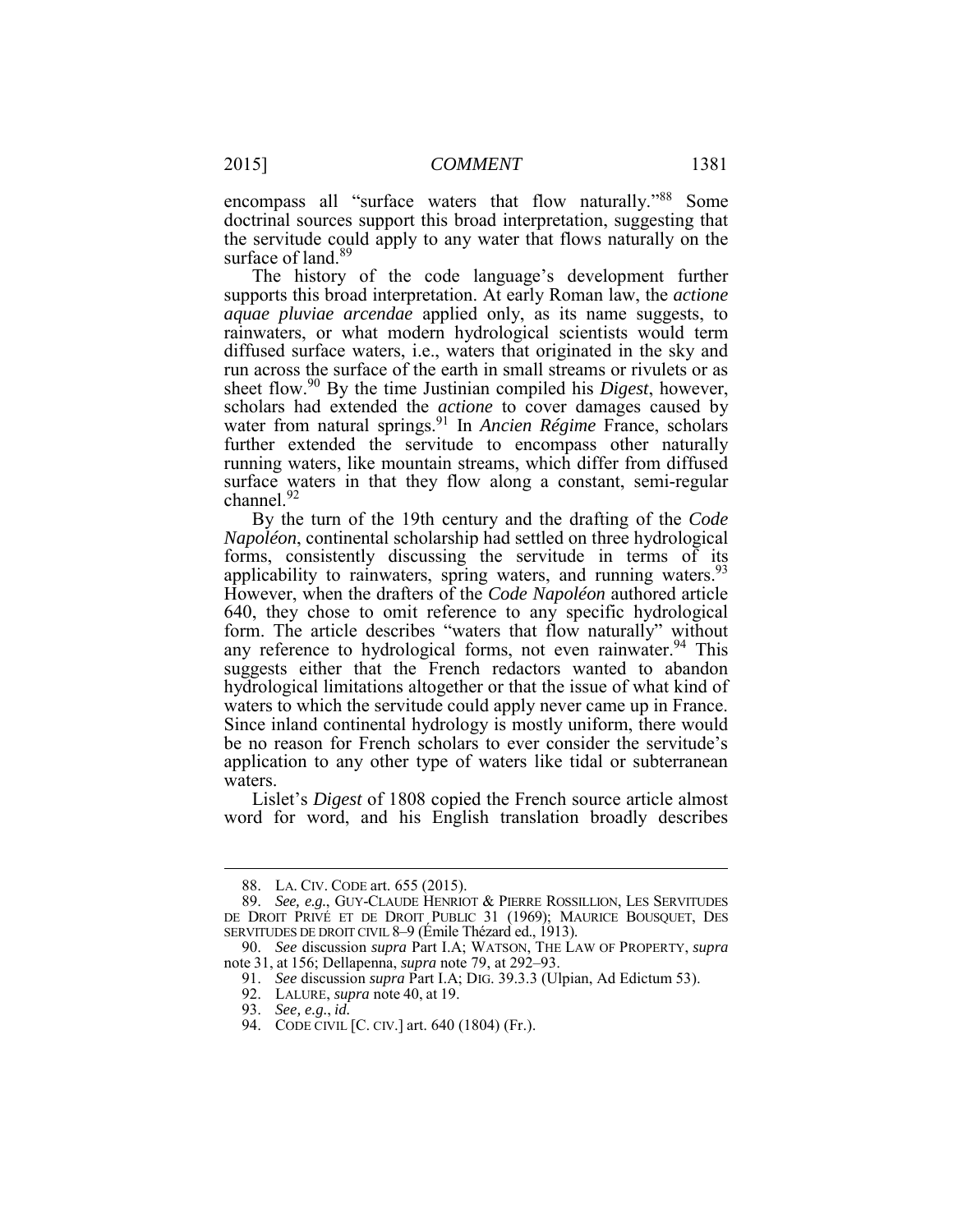"waters which *run* naturally."<sup>95</sup> In 1977, the redactors of the by replacing the word "run" with the word "flow."<sup>96</sup> Though the substitution could be read as an attempt to broaden the scope of the History has broadened the servitude beyond its original scope, and Louisiana's current article arguably establishes the servitude in the Louisiana Civil Code altered the English text from the 1808 *Digest*  comments do not indicate the reason for this change,  $\frac{97}{7}$  the article beyond waters that "run," which have a strict definition under Louisiana law, <sup>98</sup> to all waters that "flow" more generally. most general terms to date.

#### *2. Doctrine*

 to three types of waters: rainwaters, running waters, and spring Despite the broad language of the French code article, scholars have maintained the traditional application of the servitude of drain waters.<sup>99</sup> Because scholarship has traditionally focused on these three hydrological forms, this analysis will present a brief explication of each.

## *a. Rainwaters and Spring Waters*

 The application of the servitude of drain to rainwaters dates back to the era and language of the Twelve Tables.<sup>100</sup> Roman jurists defined rainwater as "water which falls from the sky and is increased in quantity by a rainstorm."<sup>101</sup> Jean-Marie Pardessus, writing on the French article 640 in the decades following the adoption of the *Code Napoléon*, divided all surface waters into two types: water that emerges from the ground and water that falls

<sup>95.</sup> LISLET, *supra* note 52, at 128 (emphasis added).

 96. *See* Act No. 514, 1977 La. Acts 1350.

<sup>97.</sup> *Id.* 

 98. *See, e.g.*, Verzwyvelt v. Armstrong-Ratteree, Inc., 463 So. 2d 979, 985 (La. Ct. App. 1985) (requiring continuous current for running waters).

 99. *See* YIANNOPOULOS, PREDIAL SERVITUDES, *supra* note 12, § 18, at 57; PRIVÉ 29 (1990). Initially, the *actione aquae pluviae arcendae* applied only to rainwaters. *See* DIG. 39.3.1 (Ulpian, Ad Edictum 53). By late antiquity, however, jurists had expanded the servitude to cover spring water naturally occurring on the higher estate. *Id.* As the servitude developed in modern jurisdictions, scholars began to recognize its application to running waters more generally, applying the doctrine to rivers and streams that flowed across the higher estate and then onto the lower estate. *See, e.g.*, LALURE, *supra* note 40, at 19; M.V.H. SOLON, TRAITÉ DES SERVITUDES RÉELLES 55 (1837). ALPHONSE ROMEU POBLET, COMMENT S'EXERCENT LES SERVITUDES DE DROIT

 100. WATSON, XII TABLES, *supra* note 22. *See* discussion *supra* Part I.A.

<sup>101.</sup> DIG. 39.3.1 (Ulpian, Ad Edictum 53).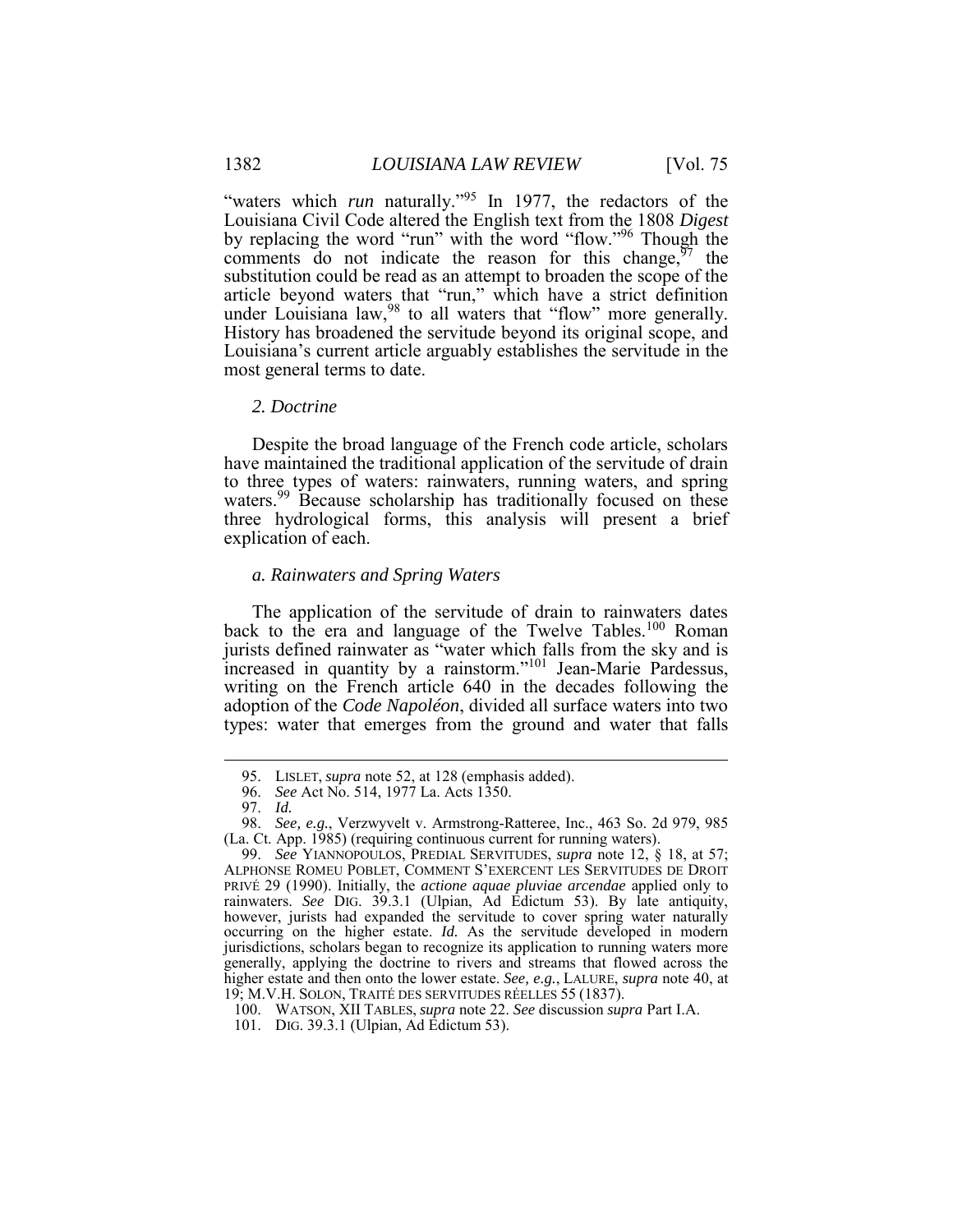from the sky.<sup>102</sup> In the former category, he included rivers and Hilbert, writing in the middle of the 20th-century, provided a more scientific analysis of what qualifies as rainwater.<sup>104</sup> Hilbert seas and running waters and then falls to the earth as rain or snow fallen from the sky and glide along the surface, forming rivulets and streams along their path to lower ground.<sup>106</sup> streams, and in the latter, he included rainwater and snow melt.<sup>103</sup> described the natural process by which water evaporates from the and then re-evaporates into the air.<sup>105</sup> What Hilbert considers rainwaters for the purposes of the servitude are waters that have

increased the volume of an existing body of water, like a marsh, Additionally, the servitude could apply to overflow from a natural body of water swollen by rain.  $107$  According to the firstcentury jurist Ulpian, the servitude applied where a rainstorm which flooded onto neighboring property.<sup>108</sup> A landowner was prohibited from constructing a dam to block this natural overflow.<sup>109</sup>

 $\overline{a}$ 

 When for some reason, such as rainfall, snowmelt, the overtopping of small depressions, or the emergence of groundwater at a source, surface flow is initiated, it may at first proceed as a thin sheet flow; however, as a result of local irregularities, the flow soon gathers in small gullies and rills, which in turn join to form rivulets in the fashion of a tree-like network. Eventually these merge with others to become larger rivers, which finally end up in some lake or in the ocean. Thus the flow system consists of an intricate combination of many different types of flow regimes, in channels of different geometries and sizes. For purposes of is convenient and useful to distinguish between two major types of free surface flow; these are first, sheet flow or overland flow, which is most where runoff is being generated which feeds into streams; and second, the flow that occurs in larger permanent open channels. analysis, to describe the basic hydraulic elements of landsurface runoff, it likely to occur under conditions of heavy precipitation in source areas

*Id.* 

107. *See, e.g.*, BOUSQUET, *supra* note 89; DEMOLOMBE,*supra* note 45, at 33.

108. DIG. 39.3.1 (Ulpian, Ad Edictum 53).

109. *Id.* Ulpian cites a situation in which a marsh overflowed by rainwater could be subject to the *actione*:

 Where somebody has made a construction to keep out water which normally flows onto his field from an overflowing marsh, if that marsh is construction in question, damages his neighbor's field, he will be compelled to remove it by means of an action to ward off rainwater. increased in size by rainwater and the said water, held back by the

<sup>102.</sup> PARDESSUS, *supra* note 45, at 171.

<sup>103.</sup> *Id.* 

<sup>104.</sup> A. HILBERT, 4 TRAITÉ GÉNÉRAL DES SERVITUDES FONCIÈRES 19 (1949). 105. *Id.* 

<sup>106.</sup> *Id.* In scientific terms, the flow of rainwater Hilbert describes is called "sheet flow" or "overland flow." WILFRIED BRUTSAERT, HYDROLOGY: AN INTRODUCTION 161 (2005).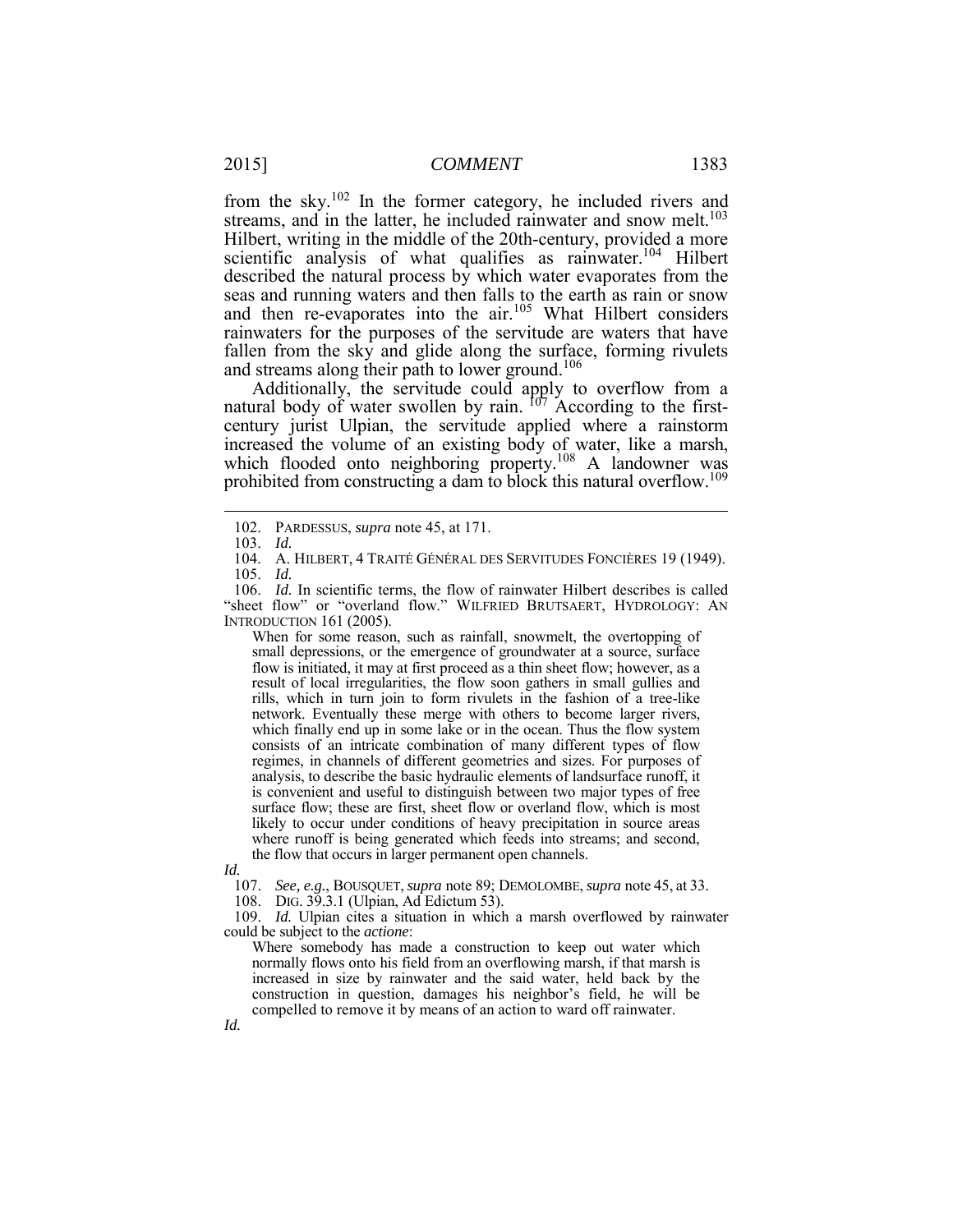Likewise, French scholars have long considered the servitude to be applicable to marsh and pond overflow.<sup>110</sup>

 contribute to streams or flow across the surface in rivulets or sheet flow, either connecting to a larger water body, evaporating, or stagnating. Spring waters, which arise from subterranean sources, typically

#### *b. Running Waters*

 Although it may be counterintuitive to describe rivers and recognized the servitude's applicability to these types of waters since at least the 18th century. The idea that running waters could give rise to the servitude of drain developed in French law and was Louisiana civil codes.<sup>111</sup> However, neither the code nor the guidelines to determine the scope of "running waters" for purposes of Appeal has required running waters to have a continuous current,<sup>114</sup> and a recent First Circuit case states that waters affected running waters.<sup>115</sup> streams as "draining" from one property to the next, jurists have confirmed in the articles on natural servitudes in the French and doctrine provides a sound definition of "running waters."<sup>112</sup> Louisiana jurisprudence, on the other hand, has developed certain of classifying public things.<sup>113</sup> The Louisiana Third Circuit Court by tidal movement but that are otherwise stagnant do not qualify as

 It is unclear whether French scholars ever considered these three categories to be the exclusive forms to which the servitude

 110. *See, e.g.*, BOUSQUET, *supra* note 89, at 8–9. Nineteenth-century French scholarship applied article 640 to marshes overflowed by rainwater. DEMOLOMBE, *supra* note 45, at 33.

 111. LA. CIV. CODE arts. 657–658 (2015). Articles 657 and 658 of the servitudes, establish the rights of riparian owners on running waters. A reading of article 655 *in pari materia* with articles 657 and 658 suggests that the servitude established in the former would apply to the types of waters discussed Louisiana Civil Code, which appear in the same chapter as the articles on natural in the latter. The fact that the servitude of drain applies to running waters is conclusively settled in the doctrine. *See, e.g.*, YIANNOPOULOS, PREDIAL SERVITUDES, *supra* note 12, § 18, at 58 n.22; POBLET, *supra* note 99; HENRIOT & ROSSILLION, *supra* note 89.

 112. *See* LA. CIV. CODE arts. 657–658 (2015).

 state are such as running waters, the waters and bottoms of natural navigable 113. *See* LA. CIV. CODE art. 450 (2015) ("Public things that belong to the water bodies, the territorial sea, and the seashore.").

 114. Verzwyvelt v. Armstrong-Ratteree, Inc., 463 So. 2d 979, 985 (La. Ct. App. 1985).

<sup>115.</sup> Brown v. Francis, No. 2011-CA-1509, 2012 WL 1799178, at \*5 (La. Ct. App. May 17, 2012).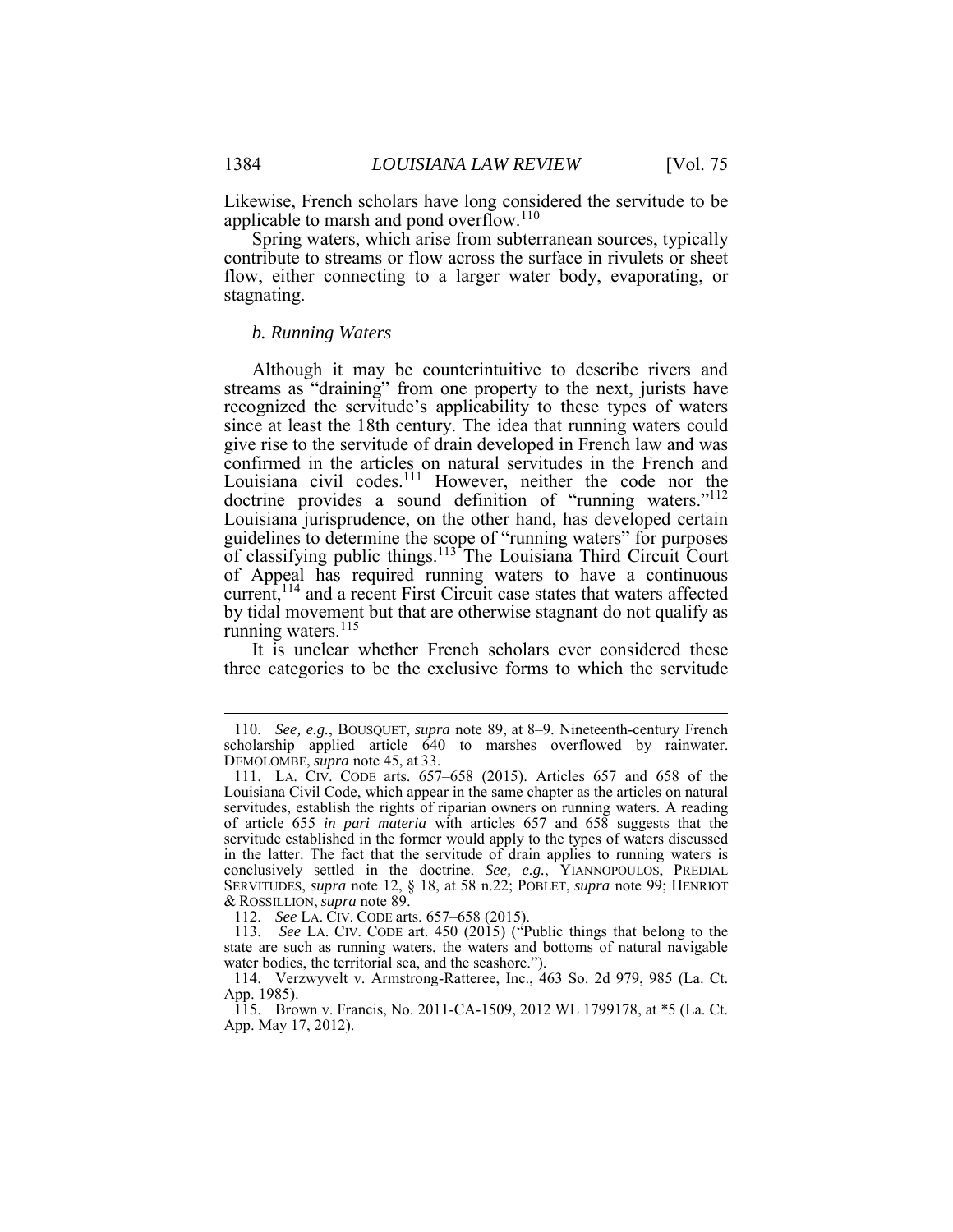could apply. Some sources list these categories as "examples," suggesting that this list is illustrative rather than exclusive.<sup>116</sup>

#### *3. Louisiana Jurisprudence*

 exclusively applicable to limited categories of waters, Louisiana courts have ignored this limitation and applied the servitude to Supreme Court case has held the servitude applicable to tidal waters. In *Poole v. Guste*, the parties owned adjacent tracts of land.<sup>117</sup> The Guste estate historically received surface waters that waters draining onto the Poole property from the north, and *tidal overflow water*."119 The tidal water came from nearby Lake owed the Poole estate a servitude of drain for this water that flowed as a result of tidal movement.<sup>122</sup> Even if the French scholars did consider the servitude to be other waters distinctive to Louisiana hydrology. One Louisiana ran from the Poole property via a natural drain at a point along the boundary.<sup>118</sup> The trial court described the types of waters that ran from the higher estate to the lower estate as "rainwater, other Pontchartrain, flowing in over the Guste estate and then onto the Poole lands.<sup>120</sup> As the tide receded, the water flowed back down from the Poole estate over the Guste property and eventually back to Lake Pontchartrain.<sup>121</sup> The Court found that the Guste estate

In its analysis, the Court never considered the traditional hydrological categories established in doctrinal sources. Of course, this makes sense considering the unique characteristics of

 examples of situations where the servitude could apply. *Id.*  116. BOUSQUET, *supra* note 89. Bousquet lists several hydrological forms as

<sup>117.</sup> Poole v. Guste, 262 So. 2d 339, 340 (La. 1972).

<sup>118.</sup> *Id.* 

 119. *Id.* at 340–41 (emphasis added).

 onto the Poole land from the south (through the Dendinger Canal) and from the 120. *Id.* "[A]t high tide, after the Canal was built, [the tidal water] flowed west (from a natural creek.) When the tide ebbed, the waters then drained southeasterly from the Poole land into the Dendinger Canal." *Id.* at 341.

<sup>121.</sup> Poole v. Guste, 246 So. 2d 353, 358 (La. Ct. App. 1971), *aff'd*, 262 So. 2d 339 (La. 1972).

 122. *Poole*, 262 So. 2d at 340–42. While the Court's treatment of tidal waters suggests an inclination to ignore doctrinal categories, a different Louisiana case indicates judicial hesitance to extend the servitude to new hydrological forms. In *Adams v. Grigsby*, the Louisiana Second Circuit refused to apply the servitude to subterranean waters. Adams v. Grigsby, 152 So. 2d 619, 621–22 (La. Ct. App. 1963). This limitation was adopted by the Legislature in the 1977 revision of the Louisiana Civil Code. *See* LA. CIV. CODE art. 655 cmt. c (2015). Arguably, by analogy, courts should be reluctant to extend the servitude beyond its traditional scope as expressed in the doctrinal limitations of rainwater, spring water, and running water.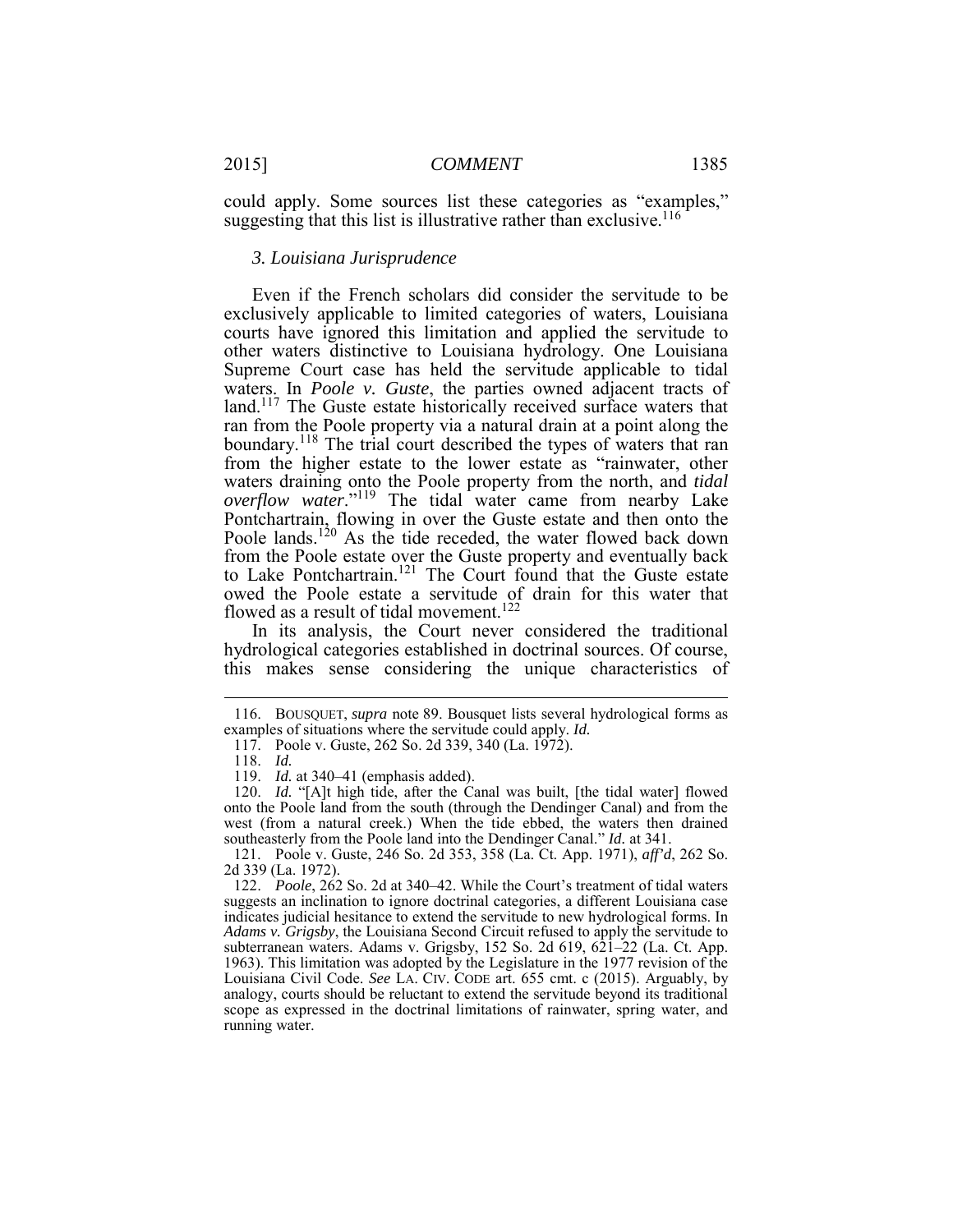Louisiana's European sister jurisdictions have never dealt with the legal issues arising out of such water bodies. In *Poole*, the Court implicitly recognized that the categories for the servitude's application that developed on the European continent might not harmonize with Louisiana's distinctive hydrology.<sup>123</sup> Its willingness to apply the servitude to tidal waters suggests that Louisiana courts might favor the broad application of article 655 to *any* flowing surface waters, or at least to waters characteristic of Louisiana Louisiana hydrology, which includes features such as massive tidal surges and reversible bayous, like Bayou Manchac. Many of hydrology but relatively unknown in Europe.

#### *B. Characteristics of Estates Subject to the Drainage Servitude*

 establish through a juridical act, the servitude of drain exists strictly because of the natural situation of the estates.<sup>124</sup> This implies that the servitude can only exist when the estates themselves conform to certain criteria constitutive of a natural "situated above," and one must be "situated below."<sup>125</sup> Unlike conventional servitudes, which two landowners can servitude. According to the code language, one estate must be

1

<sup>123.</sup> YIANNOPOULOS, PREDIAL SERVITUDES, *supra* note 12, § 18, at 59.

 124. *See* LA. CIV. CODE art. 654 (2015).

 125. LA. CIV. CODE art. 655 (2015) ("An estate *situated below* is bound to receive the surface waters that flow naturally from an estate *situated above* . . . ." (emphasis added)). Arguably, over the course of the servitude's history, two other of drain. First, some modern scholars have suggested that at Roman law, a natural servitude only applied between two contiguous estates. *See* SOLON, *supra* note 99, at 50–51. Modern scholars and codes have expressly abandoned this restriction. servitude. Article 648 of the Louisiana Civil Code states that, "Neither contiguity nor proximity of the two estates is necessary for the existence of a predial servitude. It suffices that the two estates be so located as to allow one to derive some benefit from the charge on the other." LA. CIV. CODE art. 648 (2015). Since the Louisiana Legislature still considers the natural servitude of drain a d (2015). Thus, non-contiguity does not eliminate the possibility of a natural servitude of drain. Second, the servitude of natural flow originated in an agrarian setting and some Roman jurists strictly limited its application to "fields." DIG. and expanded the servitude to estates that had buildings or cities. *See also*  Orleans Navigation Co. v. Mayor of New Orleans, 2 Mart. (o.s.) 214 (Orleans 1812) (applying the servitude between the city of New Orleans, as the dominant estate, and swamp land lying behind it onto which it drained, as the servient characteristics have limited the types of estates that could come under a servitude Even a public land between the estates does not constitute a barrier to the true predial servitude, article 648 should apply. *See* LA. CIV. CODE art. 654 cmt. 39.3.1 (Ulpian, Ad Edictum 53). French scholars abandoned this requirement estate). However, the Greek Civil Code retained a version of the "field" requirement, specifically requiring application to "agricultural immovables." *See*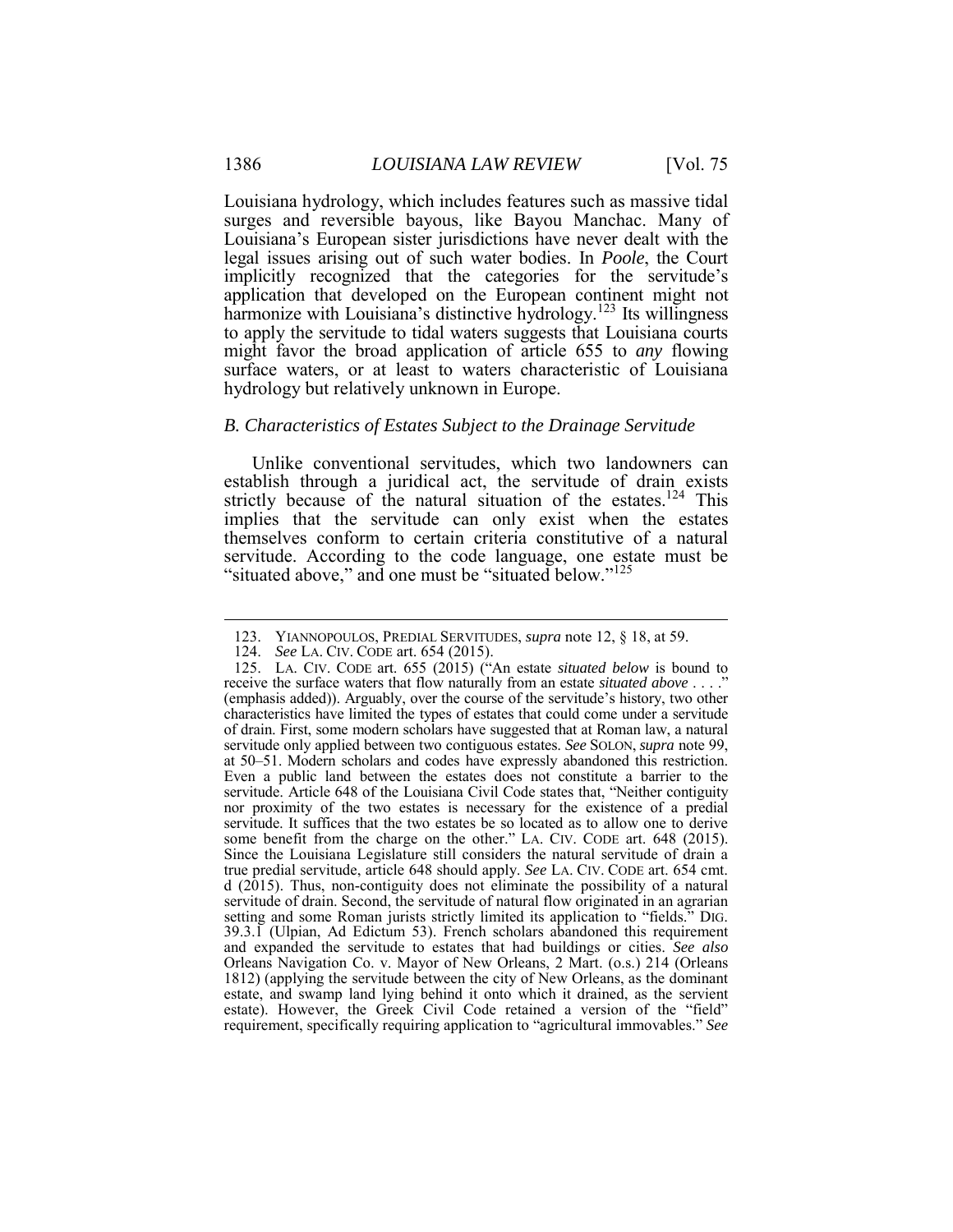Dating back to the servitude's origins in the Roman *actione*  estates subject to the servitude.<sup>126</sup> For example, the eminent jurist *aquae pluviae arcendae*, scholars have used the language of higher and lower estates to distinguish between the dominant and servient Ulpian described the *actione* as:

 [A]vailable to both the owner of a higher piece of land against the owner of a lower piece to stop the latter carrying out work to prevent naturally flowing water passing down through his own field and to the owner of a lower piece of land against the owner of a higher piece to stop the latter causing the water to flow other than naturally.<sup>127</sup>

Similarly, Labeo described the servitude itself in these terms:

 since there is always a servitude applying to lower properties by which they must receive any water that flows onto them naturally. . . . [a field's] natural state must be to a higher one, this inconvenience being something that a [When] water flows naturally onto a lower field and causes damage, an action to ward off rainwater cannot be brought preserved and a lower field must always be under servitude lower field must suffer vis-à-vis a higher one as a matter of nature . . . .<sup>128</sup>

These jurists established the basic terminology that modern codes, courts, and scholars still use to discuss the servitude.

 *Ancien Régime* French commentators, undoubtedly influenced by these examples in the Roman *Digest*, tended to emphasize the article 640, effectively formalizing a higher and lower requirement higher and lower estate language.<sup>129</sup> The drafters of the *Code Napoléon* included the language of higher and lower estates in

 ASTIKOS KODIKAS [A.K.] [CIVIL CODE] 3:1024 (Greece); LA. CIV. CODE art. 655 (2015).

 126. DIG. 39.3.1 (Ulpian, Ad Edictum 53). Ulpian, Paulus, and Alfenus all *Id. See also* DIG. 39.3.2 (Paulus, Ad Edictum 49); DIG. 39.3.24 (Alfenus, Digestorum A Paulo Epitomatorum 53). According to Paulus, a lower estate could come under a servitude to a higher one by law, custom, or simply because of the nature of the site. DIG. 39.3.2 (Paulus, Ad Edictum 49). describe the *actione aquae pluviae arcendae* in terms of higher and lower lands.

<sup>127.</sup> DIG. 39.3.1 (Ulpian, Ad Edictum 53).

 128. *Id.* (alteration in original).

 129. *See, e.g.*, LALURE, *supra* note 40, at 19. A copy of the Roman text of the *Digest* appears in an appendix to Lalure's treatise along with a French translation.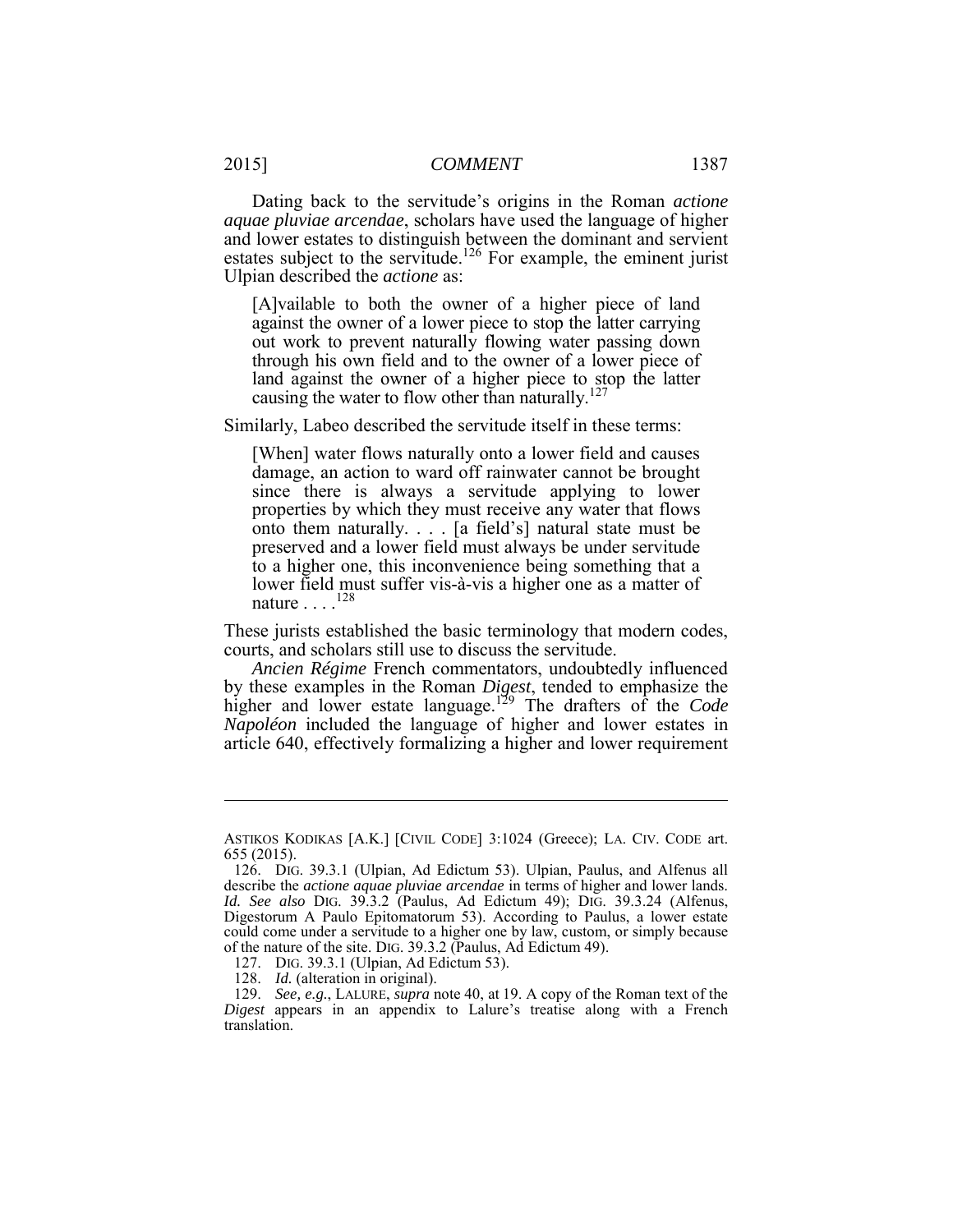doctrine and jurisprudence have required the party alleging the existence of the servitude to prove a height differential between the estates.<sup>132</sup> as a prerequisite for the application of the servitude.<sup>130</sup> In Louisiana, the higher and lower estate language has been a fixture of article 655 since Lislet's *Digest* of 1808,<sup>131</sup> and Louisiana

 However, some evidence from Roman law calls into question this insistence on higher and lower estates as an absolute prerequisite. One of the early examples cited by Roman jurists, an Ī on the dominant estate was likely situated below the servient estate, raises the possibility that, at Roman law, overall higher and lower estates were not a dispositive requirement of the servitude. It seems likely that the higher and lower estate language was more a overflowing marsh, proves the reverse of the normal higher and lower estates rule.<sup>133</sup> When a marsh overflows, water rises above its banks and drains off onto the higher land of neighboring property. The fact that the servitude applied here, where the marsh convenient description that, in practice, covered many situations in which the servitude could apply.

 The Romans, who used the higher and lower estate language so the typical scenario in which the *praetors* had to apply the servitude. In hilly terrain like the European countryside, "most frequently in the *Digest*, might have done so as a generalization of estates are small, the terrain is ordinarily uneven, and the water flows in an easily ascertainable single direction." $1<sup>34</sup>$  It seems only

133. DIG. 39.3.1 (Ulpian, Ad Edictum 53).

<u>.</u>

 French doctrine still recognized the servitude's applicability to marsh and pond French scholarship applied article 640 to marshes overflowed by rainwater. 130. CODE CIVIL [C. CIV.] art. 640 (1804) (Fr.). Perhaps contradictorily, some overflow. *See, e.g.*, BOUSQUET, *supra* note 89, at 8–9. Nineteenth-century DEMOLOMBE, *supra* note 45, at 33.

<sup>131.</sup> *See* discussion *supra* Part I.C.

 262 So. 2d 339 (La. 1972). "[T]he burden is on the plaintiffs to prove by a preponderance of the evidence that the elevation of their lands is higher than the properties onto the lands of the defendants." *Id. See also* YIANNOPOULOS, servitude has the burden of proving by a preponderance of the evidence that his estate is higher than that of his neighbor."). 132. *See, e.g.*, Poole v. Guste, 246 So. 2d 353, 357 (La. Ct. App. 1971), *aff'd*, defendants' estate so that the waters will flow naturally from plaintiffs' PREDIAL SERVITUDES, *supra* note 12, § 18, at 57 ("A person who claims a

 134. YIANNOPOULOS, PREDIAL SERVITUDES, *supra* note 12, § 18, at 57. In its of *flumen* applied mostly in agrarian settings. According to Ulpian in the first- century CE, the *actione* could only apply to a "field." DIG. 39.3.1 (Ulpian, Ad Edictum 53). A stream or rain-formed rivulet, for example, would run from a high point on the dominant estate to a lower point on the neighboring field, earliest form, the *actione aquae pluviae arcendae* and corresponding servitude which then became the servient estate. DIG. 39.3.24 (Alfenus, Digestorum A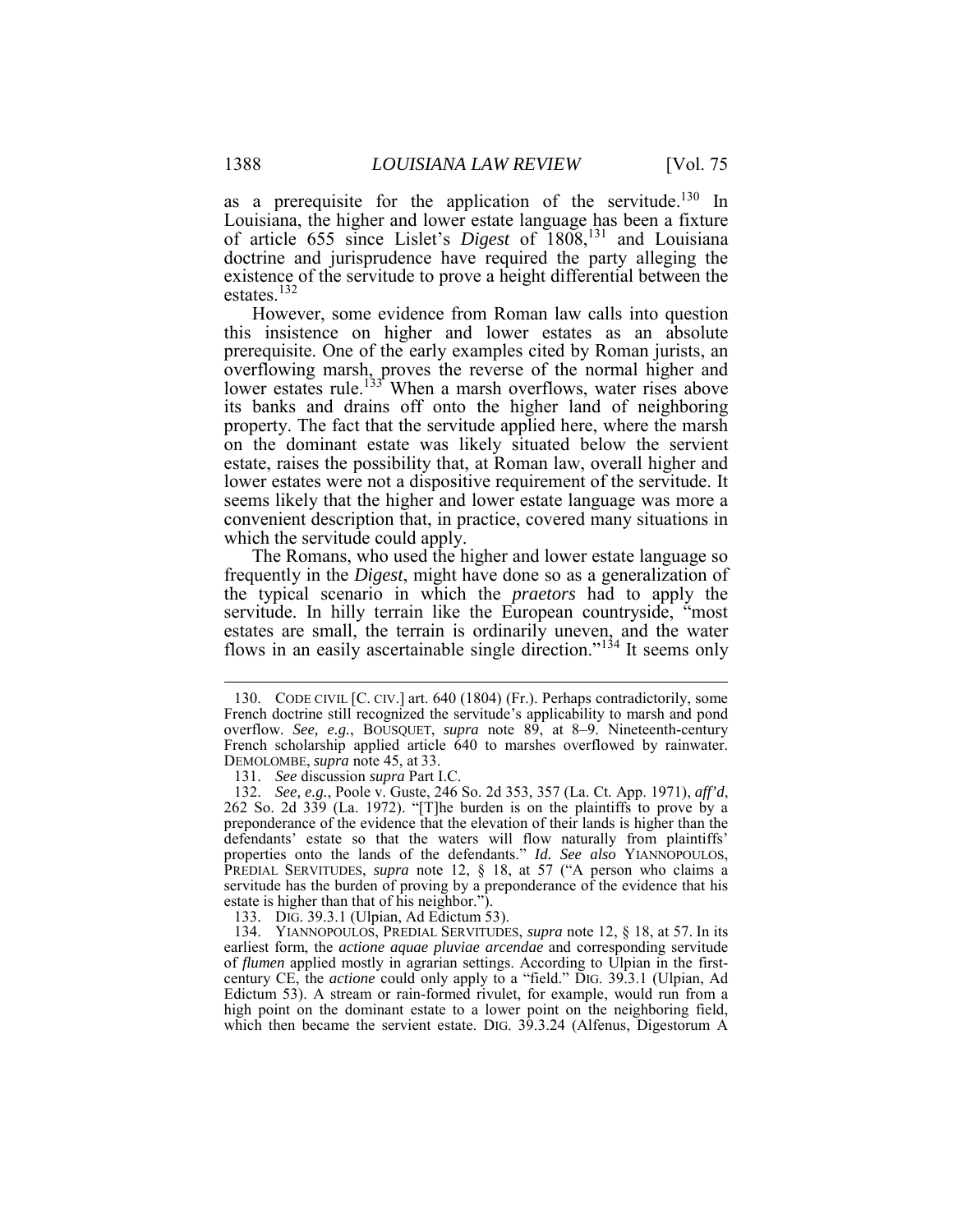discussed the servitude in terms of their surrounding geography, and they may never have even considered its application in *Code Napoléon*, in their zeal to formalize black letter law, transforming it into a definitive prerequisite for the servitude rather absolute on the face of the current Louisiana and French code natural that continental Roman and French scholars would have flatlands, swamps, or coastal regions. Arguably, the drafters of the mischaracterized the Roman higher and lower estate language, than a descriptive generalization. The requirement, which seems articles, may have been the result of mere historical accident.

 Although the higher and lower estate requirement may have may be incongruous to require strict formal adherence in Louisiana where the flat, marshy terrain differs significantly from Europe. carved a channel reaching toward the Amite River and eventually the east of the Mississippi but on higher land than the Mississippi river bed.<sup>136</sup> Thus, the larger river can only feed the bayou at times Amite River to the east, but again only at times of high flooding normal water levels, the bayou tends to dry up, making it difficult to traverse as the French discovered in 1699. Because of these servient. Technically, a western property might be elevated slightly dominant estate? The higher estate, or the estate from which the made sense to Europeans looking at the continental landscape, it Take, for example, Bayou Manchac, discussed above. The bayou developed over 4,500 years ago when floodwaters from the Mississippi river punched a hole in its eastern bank and gradually to the Gulf of Mexico via Lake Borgne.<sup>135</sup> The bayou's bed sits to of high flooding when the water level builds enough to overcome this height differential.<sup>137</sup> The bayou also receives water from the when the excess water from the Amite possesses enough force to overcome the land's natural west-to-east slope.<sup>138</sup> During times of peculiar geographical features, over the course of a year the bayou might flow from the Mississippi, from west to east, or switch directions and flow from the Amite, east to west. If a court had to apply the servitude of drain along this water body, it would have difficulty determining which estate is dominant and which is higher than its neighbor to the east, but at the same time water could flow from east to west. In such a case, which should be the

138. *Id.* 

1

 Paulo Epitomatorum 53). This example provided by Alfenus seems like a typical situation in which the *actione* could apply. *Id.* 

 135. STERNBERG, *supra* note 1, at 29–30.

<sup>136.</sup> *Id.* at 30.

<sup>137.</sup> *Id.*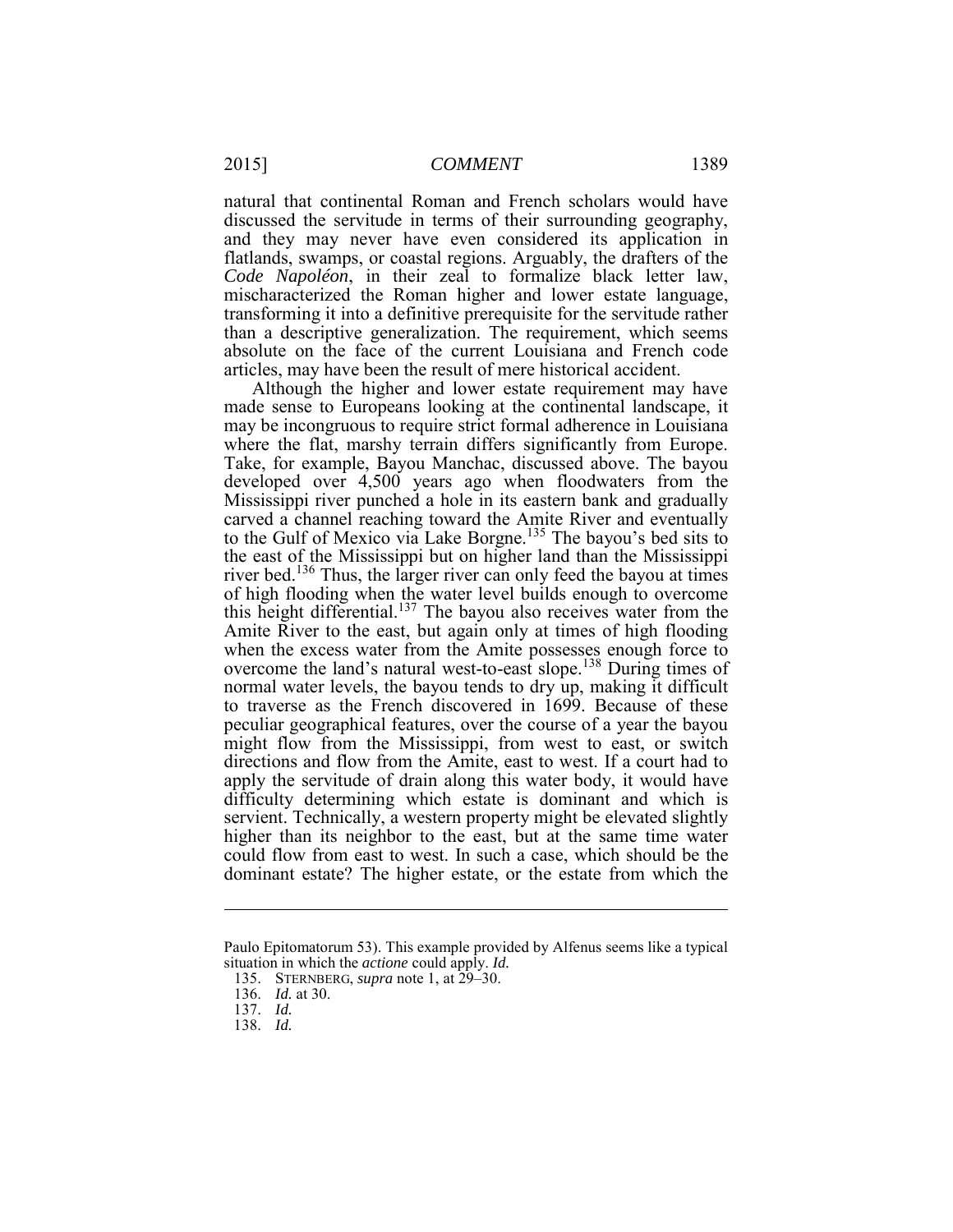water is flowing? Could one property be the dominant estate for part of the year and then switch over to become the servient estate when the water changes directions?

 A legal realist might reject the higher and lower estates rule on adapt the rule to fit the local landscape.<sup>139</sup> Prominent Louisiana inappropriateness of applying a rule formulated for the rural European landscape to the marshy flatlands of Louisiana.<sup>140</sup> lower estate requirement.<sup>141</sup> The natural servitude of drain, he the basis that it does not accommodate the hydrological conditions found around the state in places like Bayou Manchac. Not surprisingly, Louisiana courts and scholars have found ways to scholar A.N. Yiannopoulos, for example, has recognized the Consequently, he has taken a flexible stance on the higher and observes, "follows individual patterns along particular points of the boundary, namely, it attaches to points at which one estate is higher than the other."<sup>142</sup> He notes that the most reliable guide to elevation at these points is the flow of the water itself rather than the overall height differential.<sup>143</sup> The flow of water at individual points, he concludes, should determine the application of the servitude.<sup>144</sup>

1

142. *Id.* 

144. *Id.* Yiannopoulos noted:

 Broussard v. Cormier, 98 So. 403, 405 (La. 1923); La. Irrigation & Mill Co. v. Sixth Ward Drainage Dist., 104 So. 623, 624 (La. 1925) ("That the land drains naturally towards the point of which we have spoken is shown conclusively, as we have said. But the slope of the land is very gentle, and therefore the flow of the water is slow and widespread, thus causing no erosion and cutting no defined channel. Hence we are not dealing with a drain at all, whether natural or artificial, but with drainage-natural drainage; and with the right vel non of one possessor of an estate to interfere with the natural drainage of another estate."). of the traditional hydrological categories established in European doctrine to 139. *See, e.g.*, Pickett v. Taylor, 316 So. 2d 778, 780 (La. Ct. App. 1975); These "adaptations" of the servitude are similar to the *Poole* court's expansion accommodate tidal waters. *See* discussion *supra* Part II.A.3.

 140. YIANNOPOULOS, PREDIAL SERVITUDES, *supra* note 12, § 18, at 57.

<sup>141.</sup> *Id.* 

<sup>143.</sup> *Id.* 

 The provisions of the Civil Code must be applied in accordance with Denial of a natural servitude of drain at a particular point for the reason that overall elevation is lacking would upset natural flows and would render cultivation and irrigation uneconomic in many areas. The it exists in nature, and this is accomplished by the recognition of a common sense and reason, without involved scientific calculations. purpose of the natural servitude of drain is to maintain the *status quo* as natural servitude of drain at particular locations.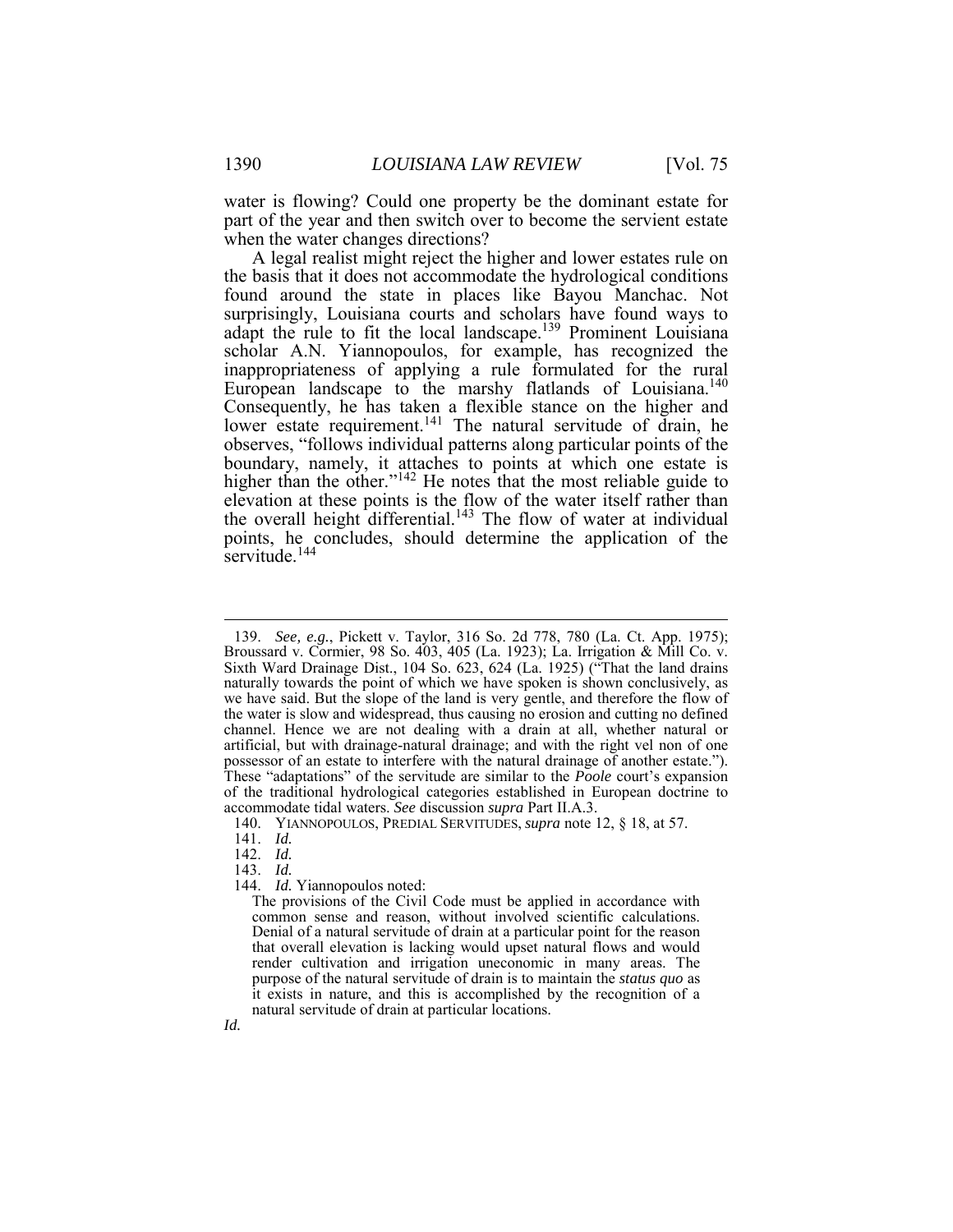that his property constituted a dominant estate under the servitude blocked the natural flow of water, flooding his property and soy plaintiff's property, but that a "ditch" near the boundary between the tracts in question allowed water from part of the plaintiff's land.<sup>148</sup> Conflicting testimony at trial suggested that the overall ditch to the defendant's was either less than a foot or none at all.<sup>149</sup> Yiannopoulos's reading of the servitude finds support in Louisiana jurisprudence.145 In *Pickett v. Taylor*, for example, a landowner sued his neighbor for erecting levees along the property boundary that allegedly caused flooding.<sup>146</sup> The plaintiff contended of drain and that the defendant's actions in building the levee had bean crop.<sup>147</sup> The court found that the water in the area generally drained southward, from the defendant's property towards the property to drain in a northeasterly direction onto the defendant's elevation drop over the quarter mile from the plaintiff's end of the

 The court had to determine whether the plaintiff's was the estate.<sup>150</sup> Reasoning that "[t]he test for determining if such a servitude is due, however, is not whether the overall, general area drains in a certain direction or whether an estate is overall higher negligibility of the difference in elevation.<sup>151</sup> Even though the upper, dominant estate and the defendant's the lower, servient than another," the court found that a servitude existed despite the

- 146. *Pickett*, 316 So. 2d at 778, 780.
- 

1

- 150. *Id.* at 780.
- 151. *Id.*

 support in the Civil Code, the jurisprudence, or the commentators for the overall (i.e., as between the 5000-acre Guste tract and the 2000-acre Poole property), irrespective of individual patterns along particular points of the ("[W]hereas the primary slope in subject properties is from east to west, there is Considerable evidence was adduced by both parties on this crucial issue."); Broussard v. Cormier, 98 So. 403, 405 (La. 1923) ("[T]he two estates have especially when the surrounding estates, south and east, are taken into consideration. There were four engineers and several other witnesses who testified in the case, and while there is a divergence of opinion among them, we bulk of the water from rainfall, when not impeded or restrained, is to flow north onto the property of defendant with a slight variation to the west."); Pickett v. 145. *See, e.g.*, Poole v. Guste, 262 So. 2d 339, 344 (La. 1972) ("[W]e find no contentions of the defendants Guste . . . [that] the Poole land cannot be the dominant estate and the Guste property the servient estate unless we find that boundary, one estate is upper to the other." (alteration in original)); *see also*  Nicholson v. Holloway Planting Co., 229 So. 2d 679, 681–82 (La. 1969) also a definite, though slight, overall fall from northeast to southwest. practically the same elevation; still there is a slight difference of a few inches, think a decided preponderance of the testimony shows that the tendency of the Taylor, 316 So. 2d 778, 780 (La. Ct. App. 1975).

 147. *Id.* 148. *Id.* at 781.

<sup>149.</sup> *Id.*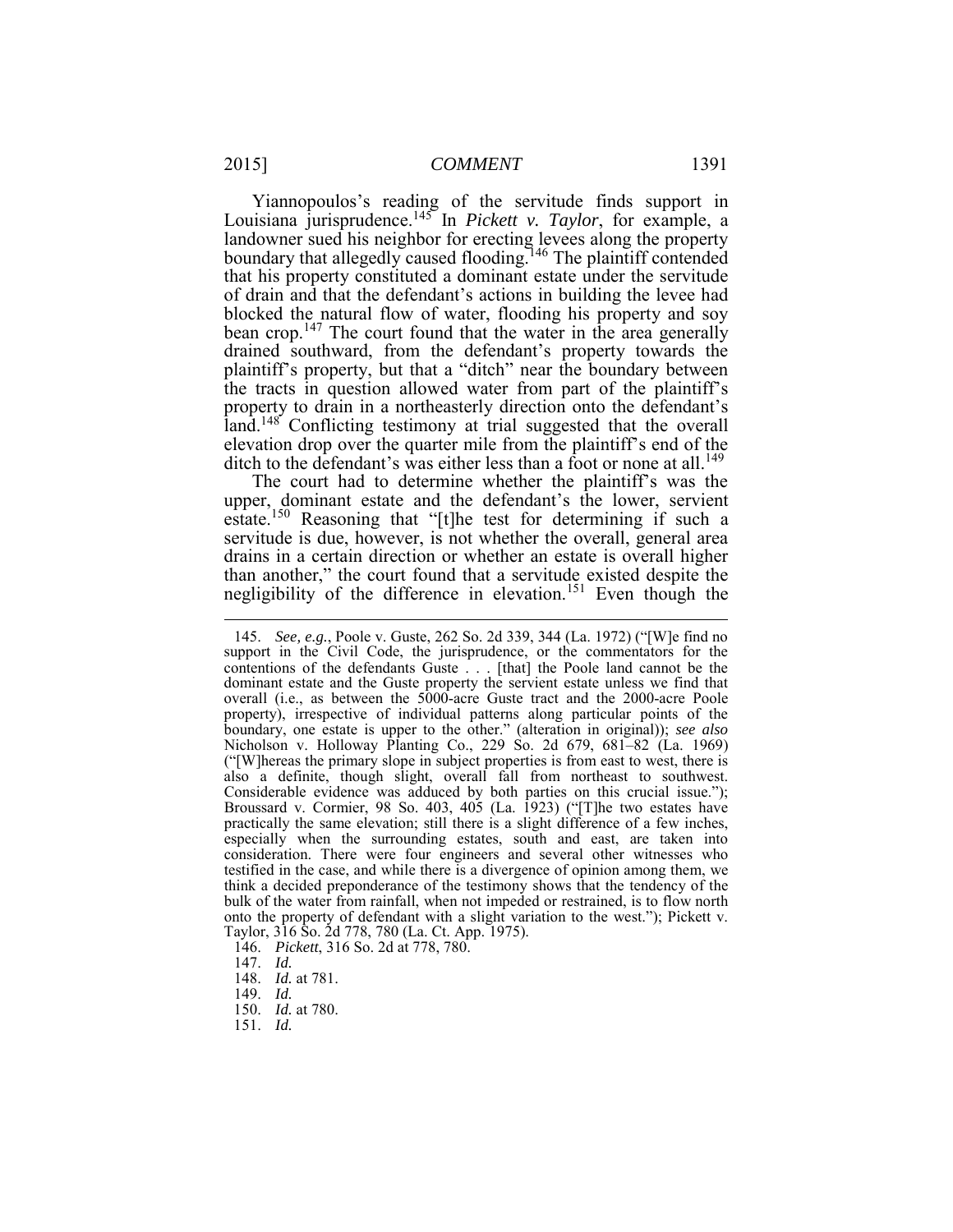drainage through this northeasterly ditch was minimal compared to the general drainage pattern in the area, the court recognized that application of the servitude hinged on the actual flow of water at the point in question, not the overall elevation differences between the estates.<sup>152</sup>

 The consequence of this holding is clear: the court will apply drainage occurs at a specific point. Two estates may be subject to multiple drainage servitudes, and they may even be the dominant onto the southwestern portion of estate B, a servitude will exist time, rainfall on the northwesterly portion of estate B naturally runs down a slope onto the northeasterly portion of estate A, a servitude will exist where B is the dominant estate and A the servient. This adaptation from the traditional scenario in which one dominant estate was overall higher than one servient estate seems to fit well in Louisiana where "relative overall elevation of two estates is not an easy matter to determine, even by scientific methods . . . and the possibility of reciprocal flows, which depends the servitude of drain whenever the evidence suggests that natural estate under one servitude and the servient under another. For example, if a creek on the southeastern portion of estate A runs where A is the dominant estate and B the servient. If, at the same on slight differences in elevation, make overall height immaterial."<sup>153</sup>

 Courts may be willing to adapt the higher and lower estate rule from a height disparity at those points. Of course, this reluctance to abandon the higher and lower estate requirement makes sense to fit the Louisiana landscape, but they have not proved willing to abandon it altogether.<sup>154</sup> The code language still clearly requires a higher and lower estate, and even the *Pickett* court's reading of this requirement depended on slight elevation differences at particular points.155 Professor Yiannopoulos's suggestion that application of the servitude at individual points should be determined by the flow of water still implicitly accepts the requirement that the flow result considering that the servitude has been associated in Louisiana law

<sup>152.</sup> *Id.* 

 153. YIANNOPOULOS, PREDIAL SERVITUDES, *supra* note 12, § 18, at 57.

<sup>262</sup> So. 2d 339 (La. 1972); La. Irrigation & Mill Co. v. Sixth Ward Drainage 154. *See, e.g.*, Poole v. Guste, 246 So. 2d 353, 357 (La. Ct. App. 1971), aff'd, Dist., 104 So. 623 (La. 1925); Broussard v. Cormier, 98 So. 403, 405 (La. 1923). YIANNOPOULOS, PREDIAL SERVITUDES, *supra* note 12, § 18, at 57.

 contemplates a natural servitude of drain along particular points of a boundary 155. *See Pickett*, 316 So. 2d at 778, 781. "Article 660 [now 655] between lands, *attaching where one estate is upper to the other* and drainage results over the latter." *Id.* at 780–81 (alteration in original) (emphasis added).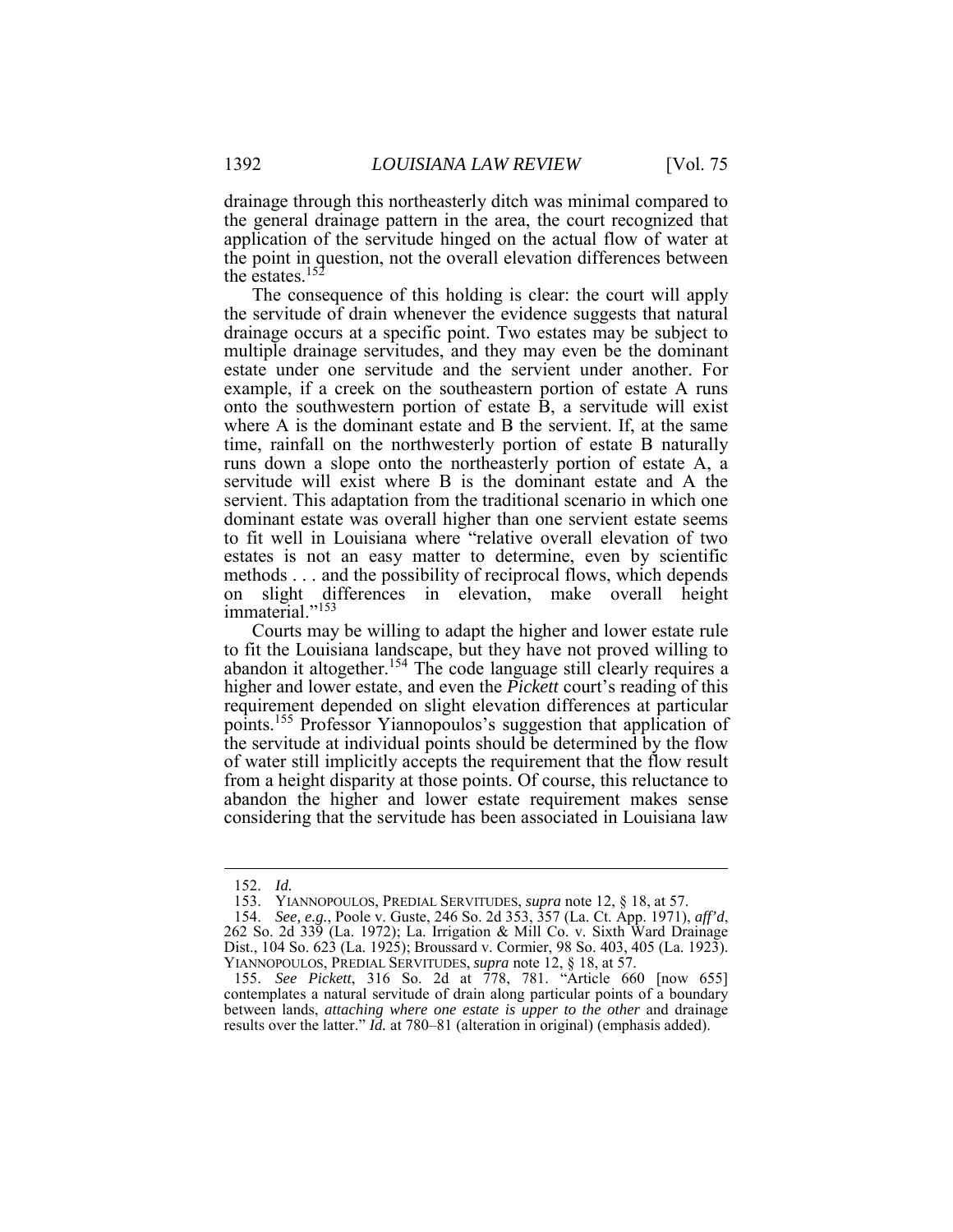the effect of gravity on surface waters, i.e., from a height disparity illustrates, in Louisiana water can flow for a number of reasons Ī have a higher potential energy than water at a lower elevation, so it will flow downward. Alternatively, highly pressurized water will flow to areas of lower pressure, even if that means it must flow uphill, for example from the Amite River into Bayou Manchac. Head can also result when water traveling at a high velocity be added to the traditional notion of drainage resulting from application to non-gravitational flows, like tidal surge or pressurized upward flows caused by river flooding, as in the case with "drainage."<sup>156</sup> The extensive development of the Louisiana doctrine and jurisprudence has focused on "natural drainage."157 In common parlance, drainage connotes the downward flow of water.<sup>158</sup> The most obvious form of natural drainage results from between the point from which the water drains and the point onto which it drains.<sup>159</sup> However, as the example of Bayou Manchac other than gravity. "Drainage," or any flow of water, in scientific terms actually results from "head," a difference in the potential energy between two areas of water.<sup>160</sup> Water flows from areas of high to low energy.<sup>161</sup> For example, water at a higher elevation will encounters an obstacle and shoots upwards, for example, as storm surge approaches the seashore. For a complete, scientific understanding of drainage, all of these examples and others should gravity's downward pull. Bearing this in mind, the word "drainage" in and of itself might not prohibit the servitude's of Bayou Manchac.

<u>.</u>

<sup>156.</sup> Compare the English title for the servitude of "drain" with the Roman and French equivalents: the servitude of "*flumen*" or "*cours d'eau*" or *d'écoulement*."

<sup>157.</sup> *See* LA. CIV. CODE art. 655 (2015).

 water downward into pipes with the aid of gravity. However, the Oxford English Dictionary attributes a broader signification to the verb "drain," defining it as "[t]o withdraw the water or moisture from (anything) gradually by straining, suction, among other definitions. *Drain*, OXFORD ENGLISH DICTIONARY, http://www.oed 35KR (last visited Feb. 26, 2015). According to this and other definitions cited in the Oxford English Dictionary, drainage connotes a withdrawal of liquid by any associated the servitude with a downward flow of water. *See* DIG. 39.3.1 (Ulpian, Ad Edictum 53). "[I]f water flows down naturally, the action to ward off rainwater 158. This common connotation may result from speakers' association of the word drainage with the household drains, that empty a sink or bathtub by drawing formation of conduits, etc.; to leave (anything) dry by withdrawal of moisture' .com.ezproxy.law.lsu.edu/view/Entry/57460, archived at http://perma.cc/SH4Gmeans, rather than a downward flow of a liquid. *Id.* However, the Romans clearly is not available." *Id.* 

 surface waters resulting from undulations in earth's surface). 159. *See* BRUTSAERT, *supra* note 106, at 161 (describing the overland flow of

 160. ROBERT L. MOTT, APPLIED FLUID MECHANICS 150–69 (5th ed. 2000). 161. *Id.*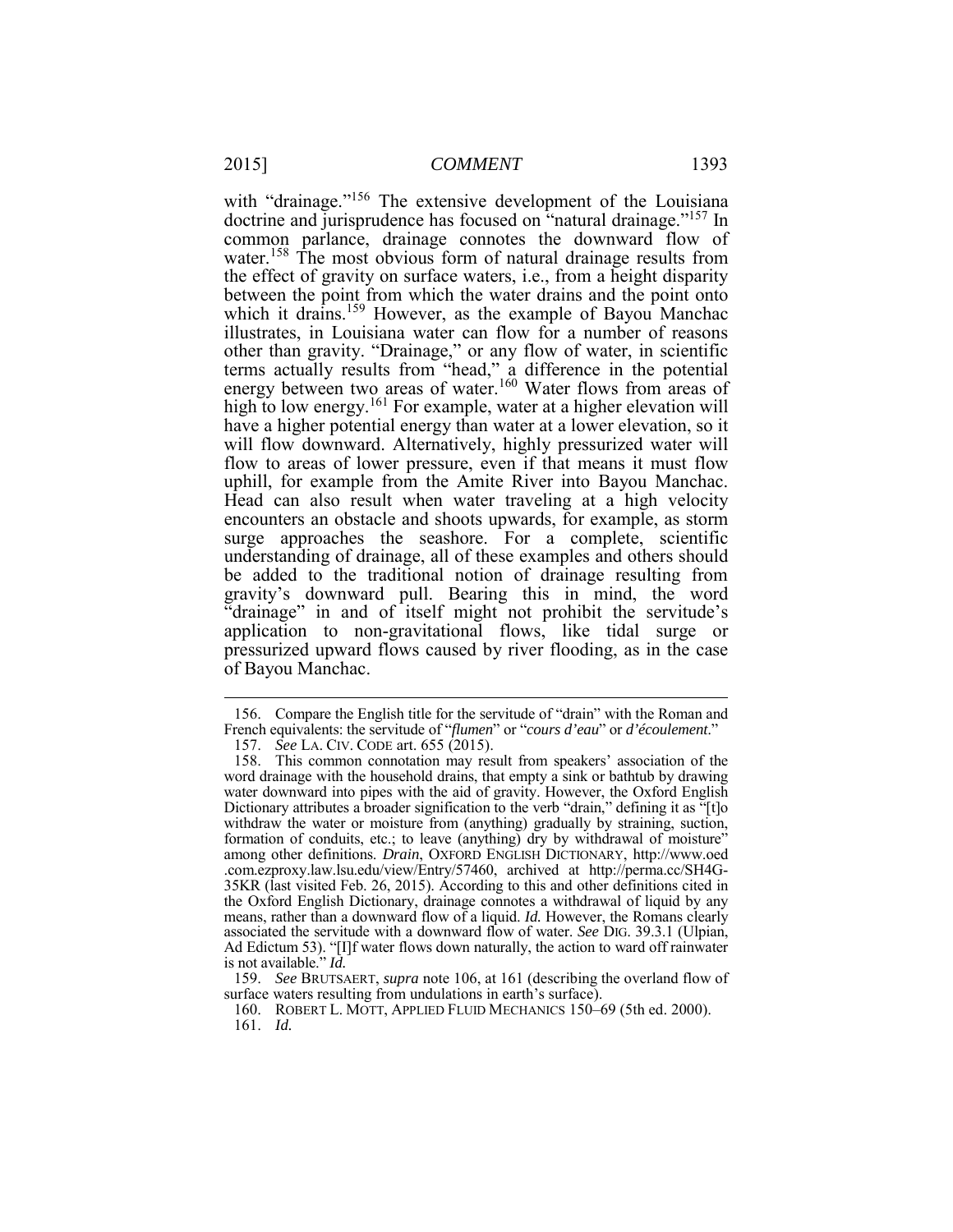## III. DUTIES OF THE ESTATE OWNERS

drain.<sup>162</sup> It provides: "The owner of the servient estate may not do Provided the requirements of article 655 are met, article 656 sets out the obligations of each estate owner under the servitude of anything to prevent the flow of the water. The owner of the dominant estate may not do anything to render the servitude more burdensome."<sup>163</sup> This analysis now turns to an explication of each estate owner's obligations.

#### *A. Duties of the Servient Estate Owner*

 Article 656 sets out the sole duty owed by a servient estate owner under the natural servitude of drain: "The owner of the servient estate may not do anything to prevent the flow of water" onto his estate.<sup>164</sup> Since the code language is clear, little dispute has arisen over its meaning or the duties it imposes on a lower estate owner. Most commonly, courts apply this rule to require the servient estate owner to remove man-made obstacles that block the flow of water onto the servient estate.<sup>165</sup> For example, courts have

163. LA. CIV. CODE art. 656 (2015).

164. *Id.* 

 $\overline{a}$ 

 165. *See, e.g.*, *Barrow*, 15 La. Ann. at 681, 682; Sowers v. Shiff, 15 La. Ann. from erecting a "digue," dike or levee, that would prevent the flow of water. *See*  CODE CIVIL [C. CIV.] art. 640 (1804) (Fr.). Lislet's *Digest* made it clear that the example of a levee was illustrative, rather than exclusive when he added the phrase "or any other work." LISLET, *supra* note 52, at 128. The 1977 revision language makes it even more clear that the restriction does not stop at dikes or levees. This most recent version of the article states that, "[t]he owner of the300, 301 (1860). The *Code Napoléon* prohibited the owner of the lower estate

 not do anything to prevent the flow of the water. The owner of the dominant *contractus*, refusing to hold that these obligations are not co-dependent. If, for example, the dominant estate owner overburdens the servitude, the servient justify an error on his part, or authorize him to take the law in his own hands."); Shiff, 15 La. Ann. 300, 301 (1860). "And the only remaining question is: have the plaintiffs, by their acts, so aggravated this natural servitude as to authorize the erection, by the defendants, of the dam complained of?" *Id.* Thus, the mere fact that the levee board constructed a levee to obstruct the natural flow of water onto its property might not preclude it from bringing a suit based on 162. LA. CIV. CODE art. 656 (2015). "The owner of the servient estate may estate may not do anything to render the servitude more burdensome." *Id.*  Louisiana courts have rejected arguments like the *exceptio non adimpleti*  estate owner cannot erect a levee to keep out that water. *See, e.g.*, Ludeling v. Stubbs, 34 La. Ann. 935, 940 (1882) ("But it follows as a corollary, from the proposition established in this opinion, that plaintiff was wrong in erecting the levee or dam which defendant complains of. The error of his opponent could not *see also* Barrow v. Landry, 15 La. Ann. 681, 683 (1860). *But see* Sowers v. overburdening.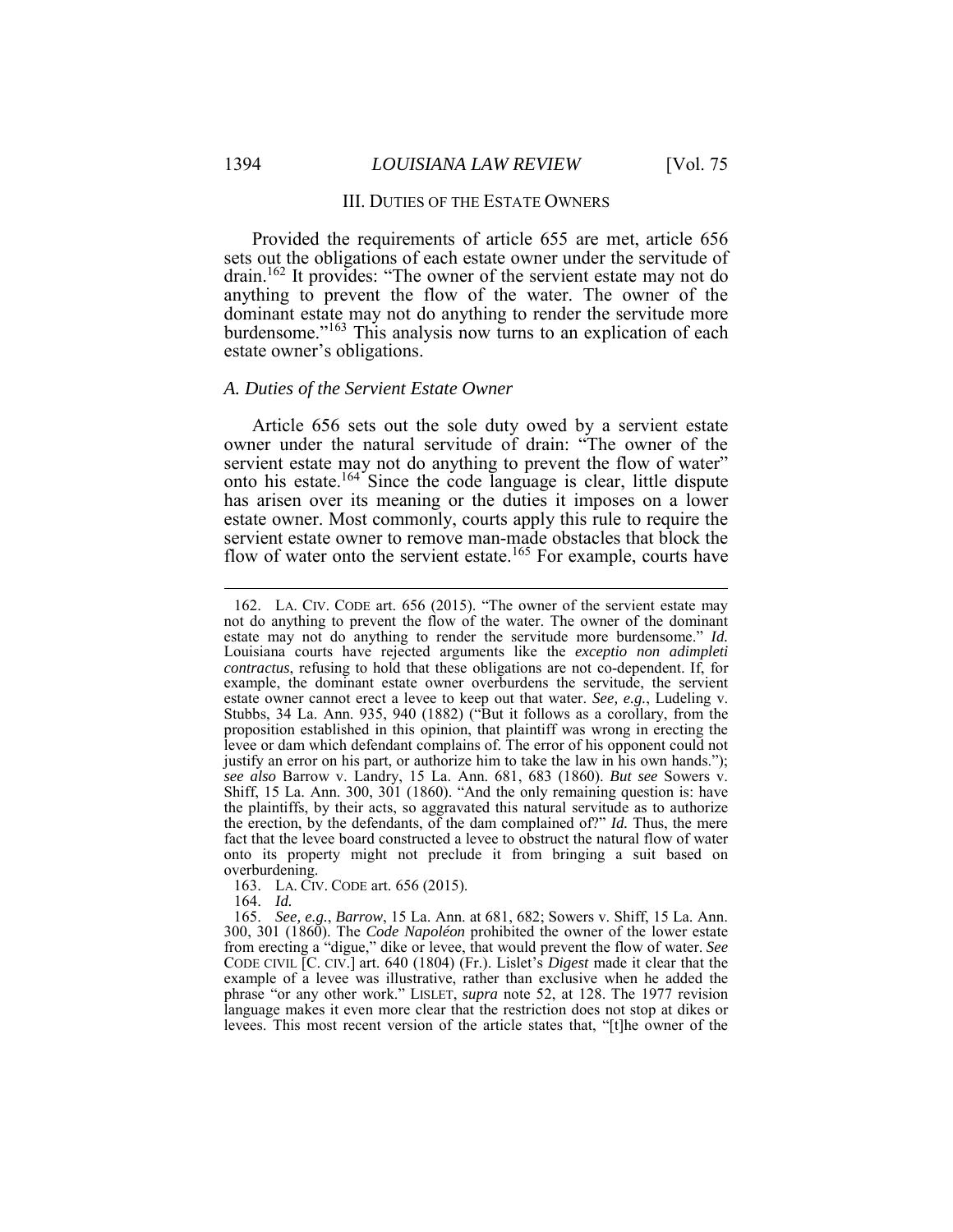consistently held that a landowner may not erect a levee across a natural drainage ditch or other pathway along which drainage naturally occurs.<sup>166</sup> On the contrary, however, the lower estate owner has no obligation to remove barriers that form naturally.<sup>167</sup>

#### *B. Duties of the Dominant Estate Owner*

 dominant estate owner: "The owner of the dominant estate may not do anything to render the servitude more burdensome."<sup>168</sup> This estate follows naturally from the premise established in article 655 "overburdening."<sup>170</sup> As a general rule, the dominant estate owner Article 656 establishes a corresponding obligation for the obligation not to increase the servitude's burden on the servient that a natural servitude of drain cannot exist when "an act of man has contributed to the flow."<sup>169</sup> Article 656 prohibits any manmade alteration of the natural situation of the estates that results in cannot dig canals, irrigate his field with furrows, construct aqueducts, or put in place any other conduits that facilitate water's flow onto the servient estate.<sup>171</sup>

 To this general rule, however, the law has historically provided an exception for alterations that promote agricultural development.<sup>172</sup> Recognizing that a strict reading of the "overburdening" language otherwise cultivating their properties for fear of altering natural drainage patterns, Louisiana jurisprudence has long recognized that a dominant estate owner may "make all drainage works which are would discourage landowners from clearing, leveling, irrigating, or

 servient estate may not do anything to prevent the flow of the water." LA. CIV. CODE art. 656 (2015).

 166. *See, e.g.*, *Barrow*, 15 La. Ann. 681 at 682 (requiring landowner to remove a dam erected along a property line that cut off natural drainage between neighboring estates); *Sowers*, 15 La. Ann. 300 at 301 (requiring landowner to remove a dam erected, at the property line, across a natural bayou that drained waters from dominant estate onto lower estate); Poole v. Guste, 262 So. 2d 339, 344 (La. 1972).

<sup>167. 3</sup> AUBRY ET RAU, *supra* note 14, at 16.

<sup>168.</sup> LA. CIV. CODE art. 656 (2015).

 169. *See* LA. CIV. CODE art. 655 cmt. b (2015).

 170. LA. CIV. CODE art. 656 (2015). *See* SOLON, *supra* note 99 ("*Celui qui en demander qu'elle fut rétablie dans son état primitif . . . .*"). This rule dates back *serait propriétaire [du fond servant] pourrait s'actionner, non en suppression de la servitude telle qu'elle était imposée naturellement, mais il pourrait*  to the origins of the servitude in the *actione aquae pluviae arcendae*. *See*  discussion *supra* Part I.A.

<sup>171.</sup> BOUSQUET, *supra* note 89, at 13–14.

<sup>172.</sup> *See* DIG. 39.3.24 (Alfenus, Digestorum A Paulo Epitomatorum 53).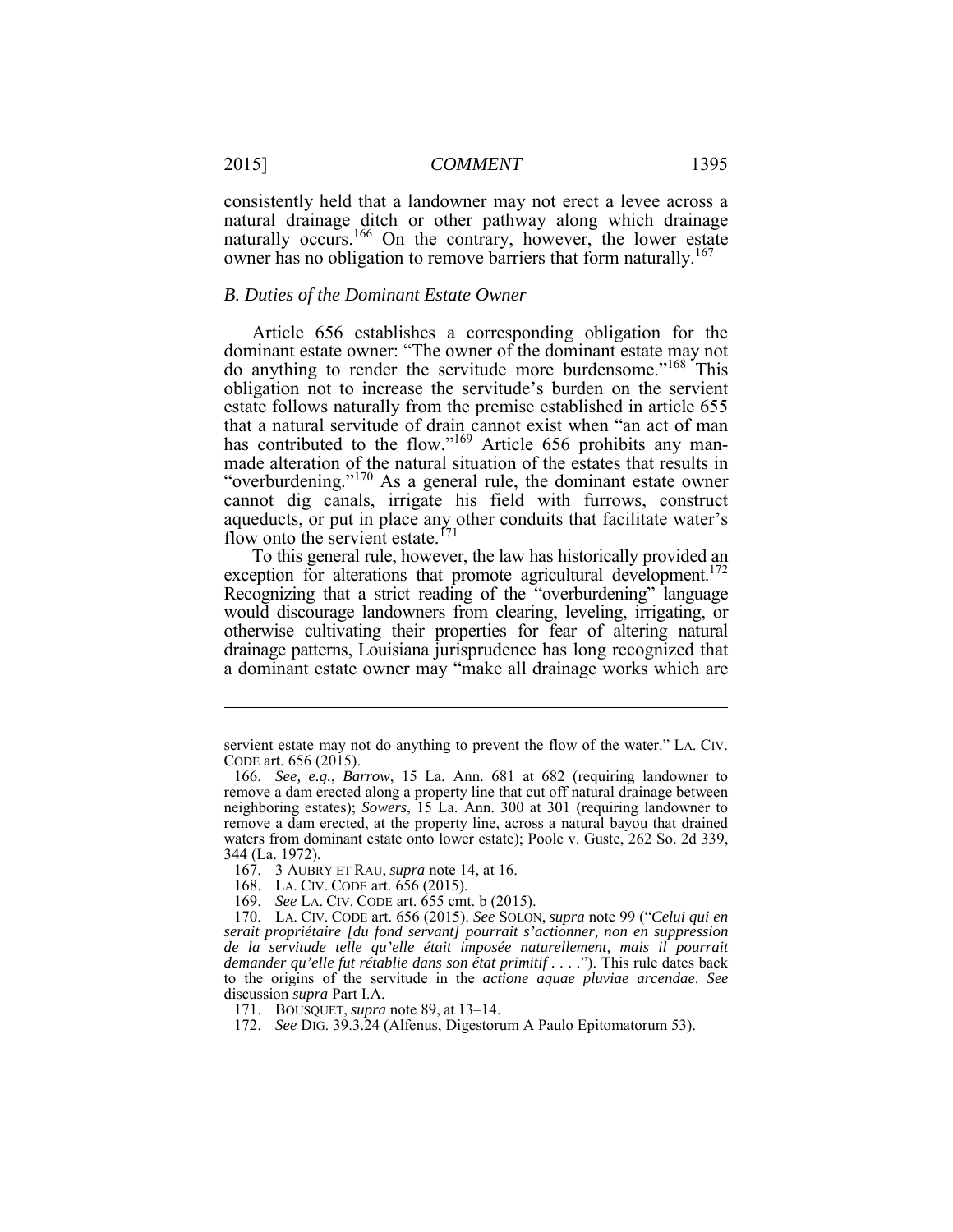necessary to the proper cultivation and to the agricultural development of his estate," even if such works concentrate waters and accelerate their flow onto the servient estate.<sup>173</sup>

 the works undertaken to develop the dominant estate increase the ditches that allow formerly stagnant pools to drain onto the servitude when his new ditches merely facilitate the flow of waters slower form of rain rivulets or smaller streams.<sup>177</sup> Additionally, Louisiana courts have refused to extend this exception when volume of water flowing onto the servient property.<sup>174</sup> The exception applies only so long as the alterations to the dominant estate do not divert waters onto the servient estate that would not have otherwise flowed there.<sup>175</sup> For example, a dominant estate owner overburdens the servitude when he cuts new drainage servient estate.<sup>176</sup> On the other hand, he does not overburden the that would have "ultimately reach[ed] the same destination" in the

 *Id.* at 405. *See also* Nicholson v. Holloway Planting Co., 229 So. 2d 679, 682– 83 (La. 1969); Chandler v. City of Shreveport, 124 So. 143, 143 (La. 1929); 1909); Ludeling v. Stubbs, 34 La. Ann. 935, 937–38 (1882); Sowers v. Shiff, 15 Jett, 12 La. 501, 504–06 (1838). *But see* SOLON, *supra* note 99, at 56 ("Le propriétaire du fond supérieur ne peut rien faire qui rende la chute de l'eau plus Petit Anse Coteau Drainage Dist. v. Iberia & V.R. Co., 50 So. 512, 515 (La. La. Ann. 300, 301 (1860); Lattimore v. Davis, 14 La. 161, 164 (1839); Martin v. rapide, ni qui en augmente le volume . . . .").

 waters, in such a way as to throw the mass of water, which would naturally 174. *Martin*, 12 La. at 501, 504–06. "But it is one thing to clear and cultivate arable lands, and another thing to reclaim lands naturally covered with stagnant remain in pools or ponds, upon the lands of one's neighbor, situated below." *Id.*  at 505.

175. *See, e.g.*, *Nicholson*, 229 So. 2d at 679, 682.

176. *See Martin*, 12 La. at 501, 504–06; *Stubbs*, 34 La. Ann. at 935, 940.

 177. *See Stubbs*, 34 La. Ann. at 937–38 ("The owner of the superior estate may make all drainage works which are necessary to the proper cultivation and canals by which the waters *running* on his estate may be concentrated, and their to the agricultural development of his estate. To that end, he may cut ditches and

<sup>173.</sup> The Louisiana Supreme Court in *Broussard v. Cormier*, 98 So. 403 (La. 1923), stated:

 due by the estate below may be rendered more burdensome. But with this modification: That the owner of the superior or creditor estate may make all drainage works which are necessary to the proper cultivation and to the agricultural development of his estate. To that end he may cut ditches and canals by which the waters running on his estate may be concentrated and their flow increased beyond the slow process by which they would ultimately reach the same destination. But the upper proprietor cannot improve his lands to the injury of his neighbor by cutting ditches or canals, or do other drainage works by which the waters will be diverted from their natural flow and concentrated so as to flow on the lower lands at a point which would not be their natural And the proprietor above can do nothing whereby the natural servitude destination.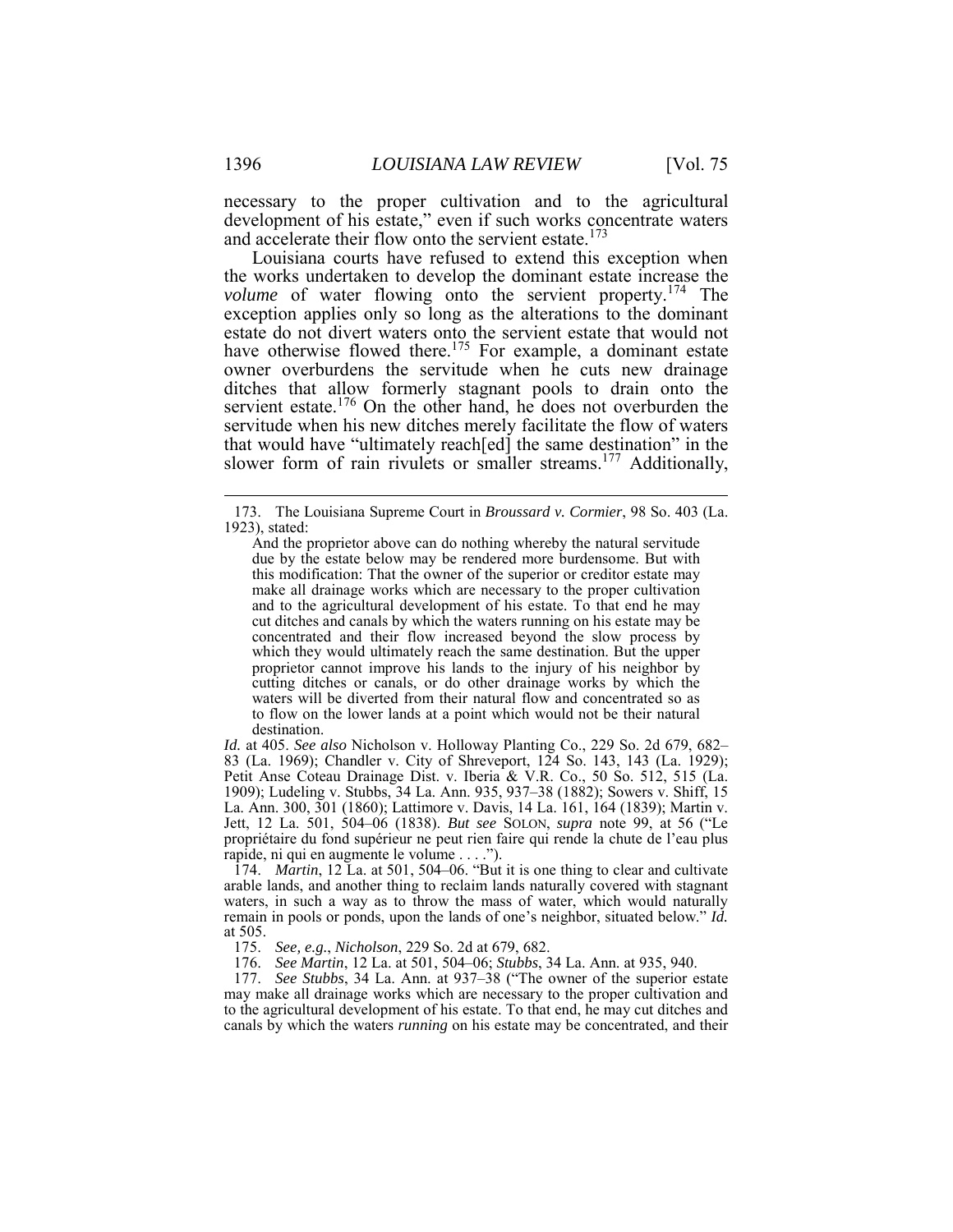dominant estate owner diverts the flow onto a different point along the boundary line.<sup>178</sup> courts have refused to extend the exception when drainage between the two estates naturally occurs at a fixed point and the

 Some French scholarship suggests that the natural servitude cannot apply in the case of a *force majeure*. <sup>179</sup> The limited and each may take whatever steps necessary to protect their properties, regardless of any resulting injury to their neighbors. jurisprudence on the subject suggests that in cases of a *force majeure*, such as a major flood, Louisiana law applies a version of the common-enemy rule.<sup>180</sup> In such a case, neither the servient nor the dominant estate owner has any obligation under the servitude,

178. *See, e.g.*, *id.* 

 $\overline{a}$ 

 [H]e will not be allowed to cut ditches or canals, or do other drainage works by which the waters running on his lands will be diverted from the adjacent estate at a point which would not be their natural destination, thus increasing the volume of water which would by natural flow run their natural flow, and concentrated so as to flow on the lower lands of over or reach any portion of the lower adjacent estate . . . .

 *Id.* at 938. Additionally, the drainage servitude does not apply when the upper estate owner pollutes the water that otherwise naturally flows over the lower estate. Thigpen v. Moss, 504 So. 2d 664 (La. Ct. App. 1987); POBLET, *supra*  note 99.

 179. *See* SOLON, *supra* note 99, at 59 ("La servitude dont nous nous eaux provenant d'une inondation. Il est claire qu'une crue d'eau n'étant pas dans l'ordre naturel et ordinaire des choses, le propriétaire du fond inférieur peut faire occupons n'a pas lieu non plus relativement aux eaux produites par un événement de force majeur; chacun a le droit de s'en préserver: telles sont les tous les ouvrages nécessaires pour garantir ses propriétés des suites des inondations . . .").

 180. Although the common-enemy rule has been associated with common language from *Mailhot* indicates how a French court abandoned the servitude in favor of a common-enemy-type rule in such a case: law American jurisdictions, it seems to have applied in special circumstances at French law. *See infra* Part I.C. In *Mailhot v. Pugh*, 30 La. Ann. 1359 (1878), the Court provided an extensive survey of the French sources considering the application of the servitude in the case of a *force majeur*. The following

 Que chacun peut se préserver dans sa propriété des débordements d'un fleuve lors même que les ouvrages faits pour s'en garantir porteraient rivières comme des incursions de l'ennemi, dont chacun peut, par le droit naturel, songer à se garantir, sans s'occuper du sort de son voisin, préjudice au voisin. . . . qu'en effet il en est du débordement des qui n'aurait pas la même prévoyance. And this was re-affirmed later.

*Id.* at 1359 (citations omitted).

 flow increased beyond the slow process by which they would *ultimately* reach the same destination.").